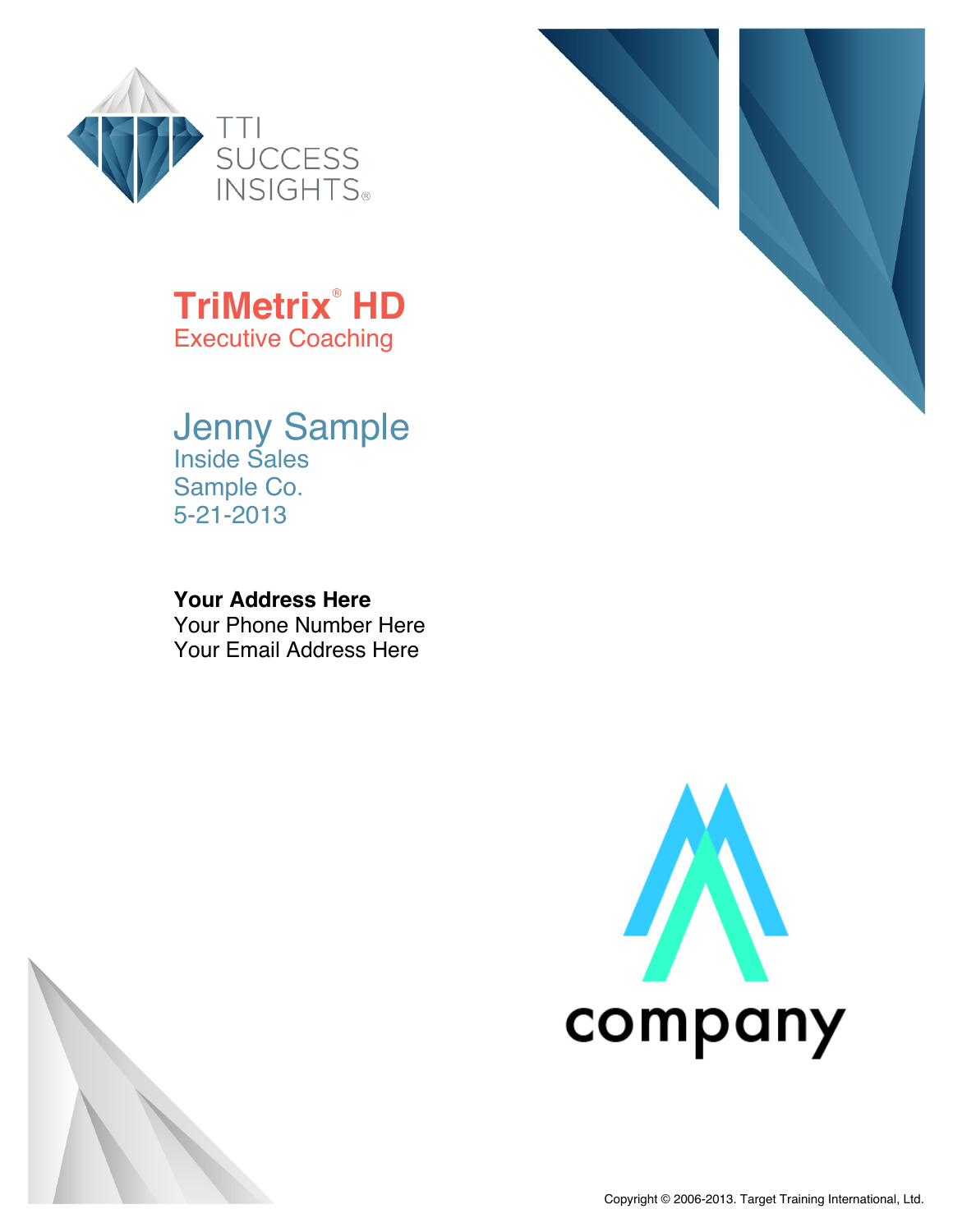



## Introduction Where Opportunity Meets Talent<sup>®</sup>

The TriMetrix® HD Coaching Report was designed to increase the understanding of an individual's talents. The report provides insight to four distinct areas: behaviors, motivators, acumen and competencies. Understanding strengths and weaknesses in each of the four areas will lead to personal and professional development and a higher level of satisfaction.

**The following is an in-depth look at your personal talents in the four main sections:**

#### **Behaviors**

This section of the report is designed to help you attain a greater knowledge of yourself as well as others. The ability to interact effectively with people may be the difference between success and failure in your work and personal life. Effective interaction starts with an accurate perception of oneself.

### **Motivators**

This section of the report provides information on the why of your actions, which with application and coaching, can tremendously impact your valuing of life. Once you know the motivations that drive your actions, you will immediately be able to understand the causes of conflict.

### Integrating Behaviors And Motivators

This section of the report will help you blend the how and the why of your actions. Once you can understand how your behaviors and motivators blend together, your performance will be enhanced and you will experience an increase in satisfaction.

### Acumen Indicators

This section of the report will help you truly understand how you analyze and interpret your experiences. Your acumen, keenness and depth of perception or discernment, is directly related to your level of performance.

### **Competencies**

This section presents 25 key competencies and ranks them from top to bottom, defining your major strengths. The skills at the top highlight well-developed capabilities and reveal where you are naturally most effective in focusing your time.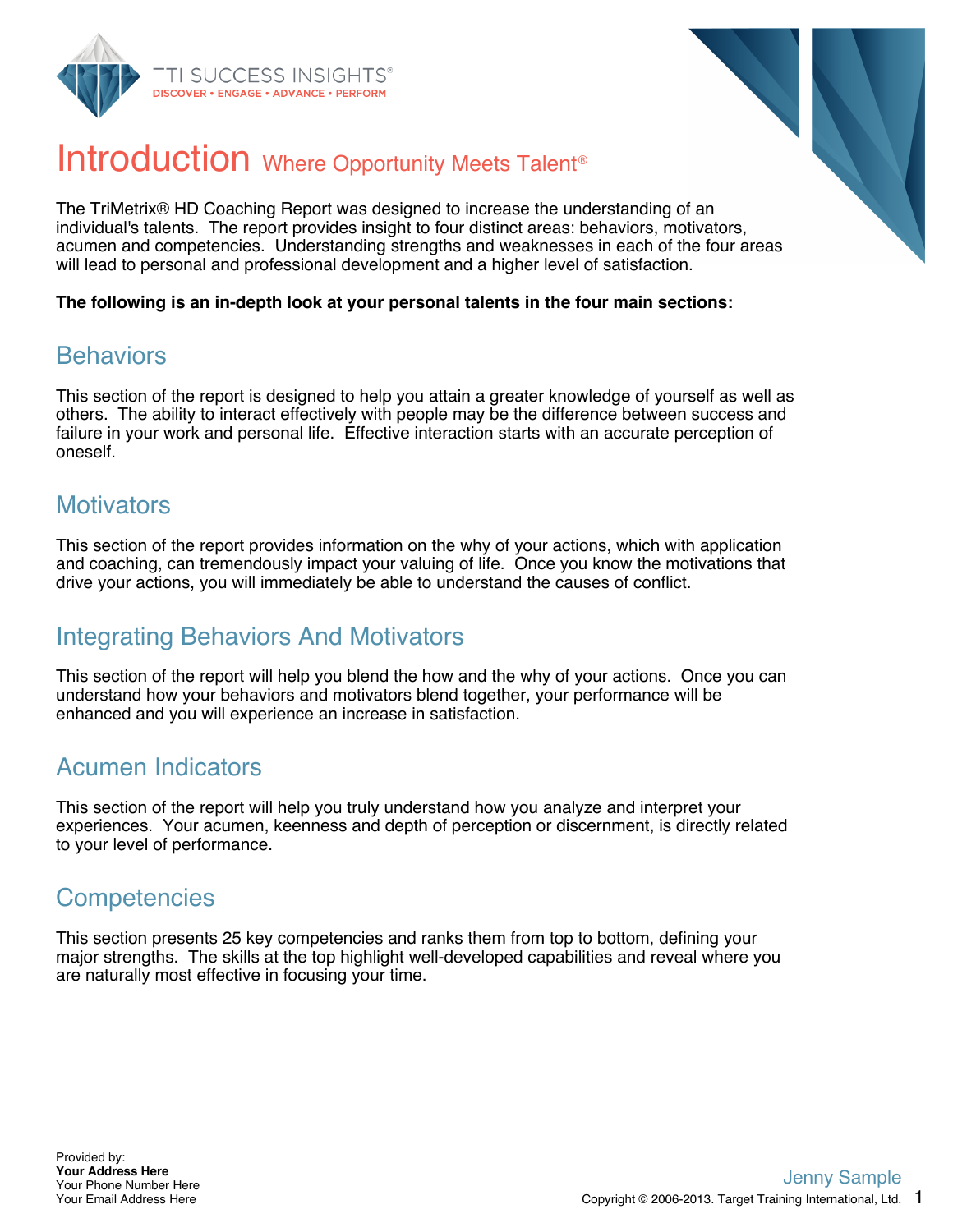



### Introduction Behaviors Section

#### **Behavioral research suggests that the most effective people are those who understand themselves, both their strengths and weaknesses, so they can develop strategies to meet the demands of their environment.**

A person's behavior is a necessary and integral part of who they are. In other words, much of our behavior comes from "nature" (inherent), and much comes from "nurture" (our upbringing). It is the universal language of "how we act," or our observable human behavior.

#### **In this report we are measuring four dimensions of normal behavior. They are:**

- how you respond to problems and challenges.  $\bullet$
- how you influence others to your point of view.  $\bullet$
- how you respond to the pace of the environment.  $\bullet$
- how you respond to rules and procedures set by others.  $\bullet$

This report analyzes behavioral style; that is, a person's manner of doing things. Is the report 100% true? Yes, no and maybe. We are only measuring behavior. We only report statements from areas of behavior in which tendencies are shown. To improve accuracy, feel free to make notes or edit the report regarding any statement from the report that may or may not apply, but only after checking with friends or colleagues to see if they agree.

> *"All people exhibit all four behavioral factors in varying degrees of intensity." –W.M. Marston*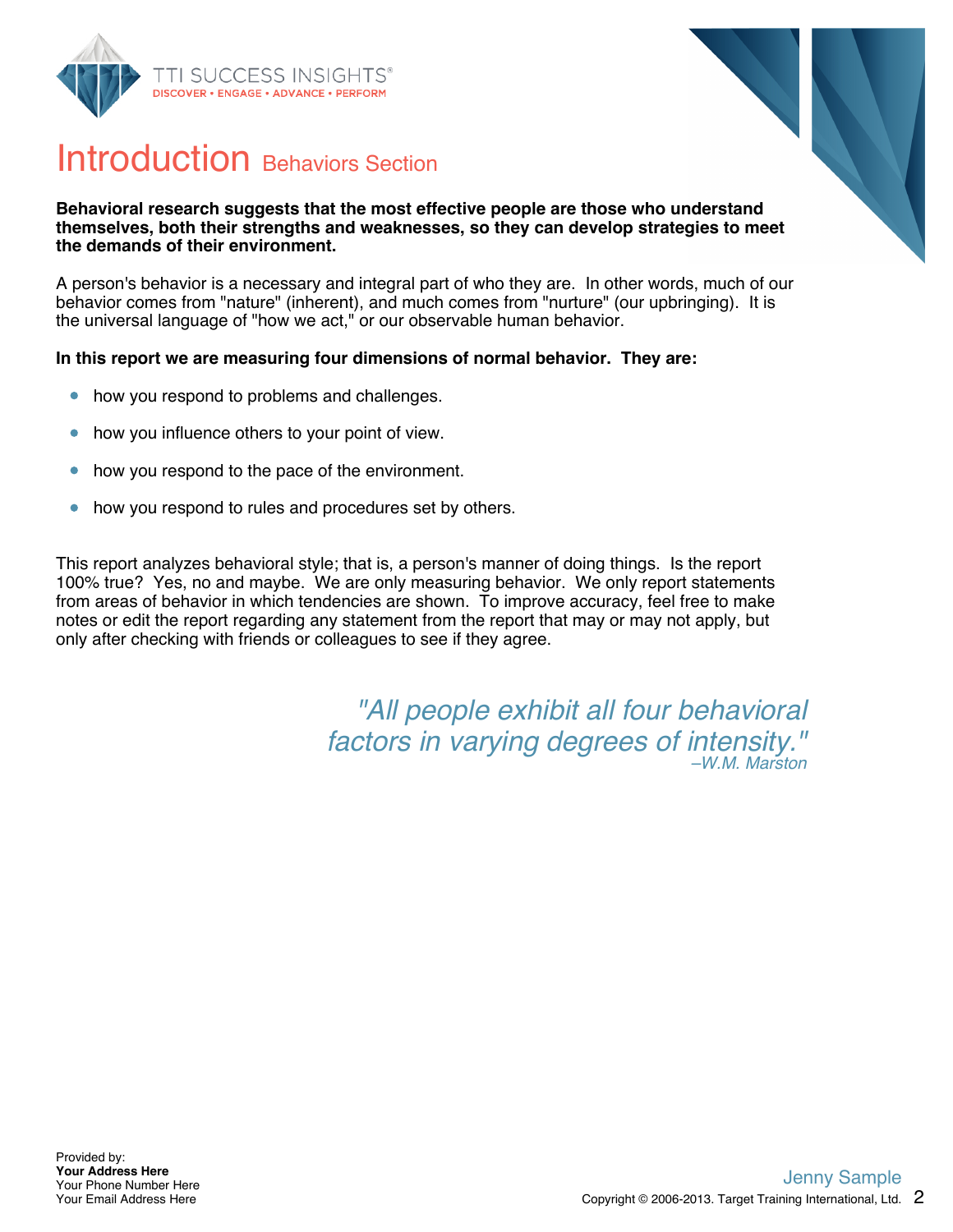

# General Characteristics

*Based on Jenny's responses, the report has selected general statements to provide a broad understanding of her work style. These statements identify the basic natural behavior that she brings to the job. That is, if left on her own, these statements identify HOW SHE WOULD CHOOSE TO DO THE JOB. Use the general characteristics to gain a better understanding of Jenny's natural behavior.*

Jenny is goal-oriented and driven by results. She is the team member who will try to keep the others on task. She is extremely results-oriented, with a sense of urgency to complete projects quickly. She is a self-starter who likes new projects and is most comfortable when involved with a wide scope of activities. She is forward-looking, aggressive and competitive. Her vision for results is one of her positive strengths. Jenny prefers an environment with variety and change. She is at her best when many projects are underway at once. She is often considered daring, bold and gutsy. She is a risk taker who likes to be seen as an individualist. She has high ego strengths and may be viewed by some as egotistical. She wants to be viewed as self-reliant and willing to pay the price for success. Jenny displays a high energy factor and is optimistic about the results she can achieve. The word "can't" is not in her vocabulary. She may lose interest in a project once the challenge ceases. She may then be ready for another challenging project.

Jenny prefers authority equal to her responsibility. Sometimes she may be so opinionated about a particular problem that she has difficulty letting others participate in the process. When faced with a tough decision, she will try to sell you on her ideas. Many people see her decisions as high-risk decisions. However, after the decision is made, she tends to work hard for a successful outcome. Jenny has the unique ability of tackling tough problems and following them through to a satisfactory conclusion. She likes to make decisions quickly. She is a good problem solver and troubleshooter, always seeking new ways to solve old problems. She is decisive and prefers to work for a decisive manager. She can experience stress if her manager does not possess similar traits.



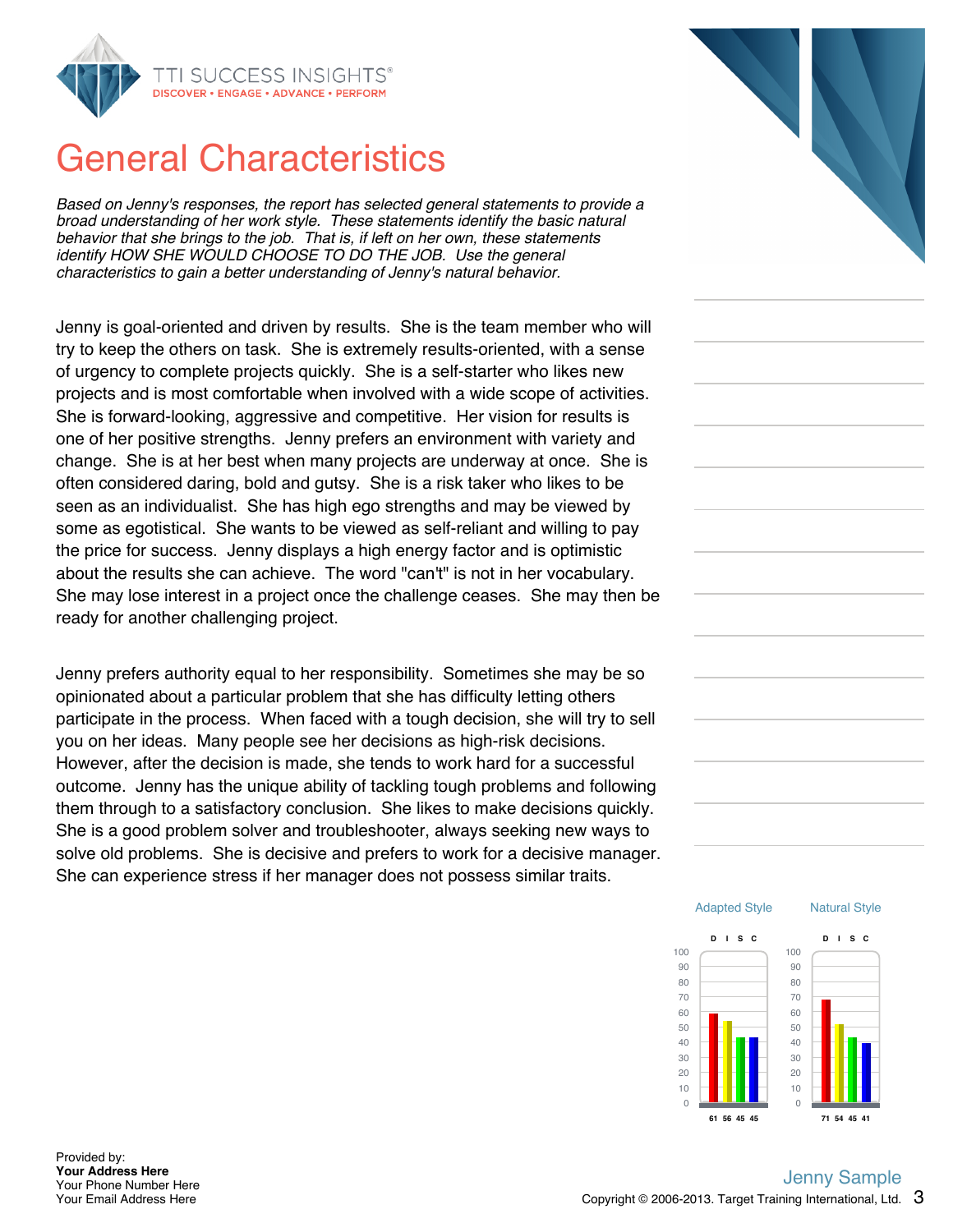

# **General Characteristics Continued**

Jenny tends to influence people by being direct, friendly and results-oriented. She challenges people who volunteer their opinions. She tends to be intolerant of people who seem ambiguous or think too slowly. She should exhibit more patience and ask questions to make sure that others have understood what she has said. Jenny may lose interest in what others are saying if they ramble or don't speak to the point. Her active mind is already moving ahead. She likes people who give her options as compared to their opinions. The options may help her make decisions, and she values her own opinion over that of others! She may sometimes mask her feelings in friendly terms. If pressured, Jenny's true feelings may emerge. Her creative and active mind may hinder her ability to communicate to others effectively. She may present the information in a form that cannot be easily understood by some people.



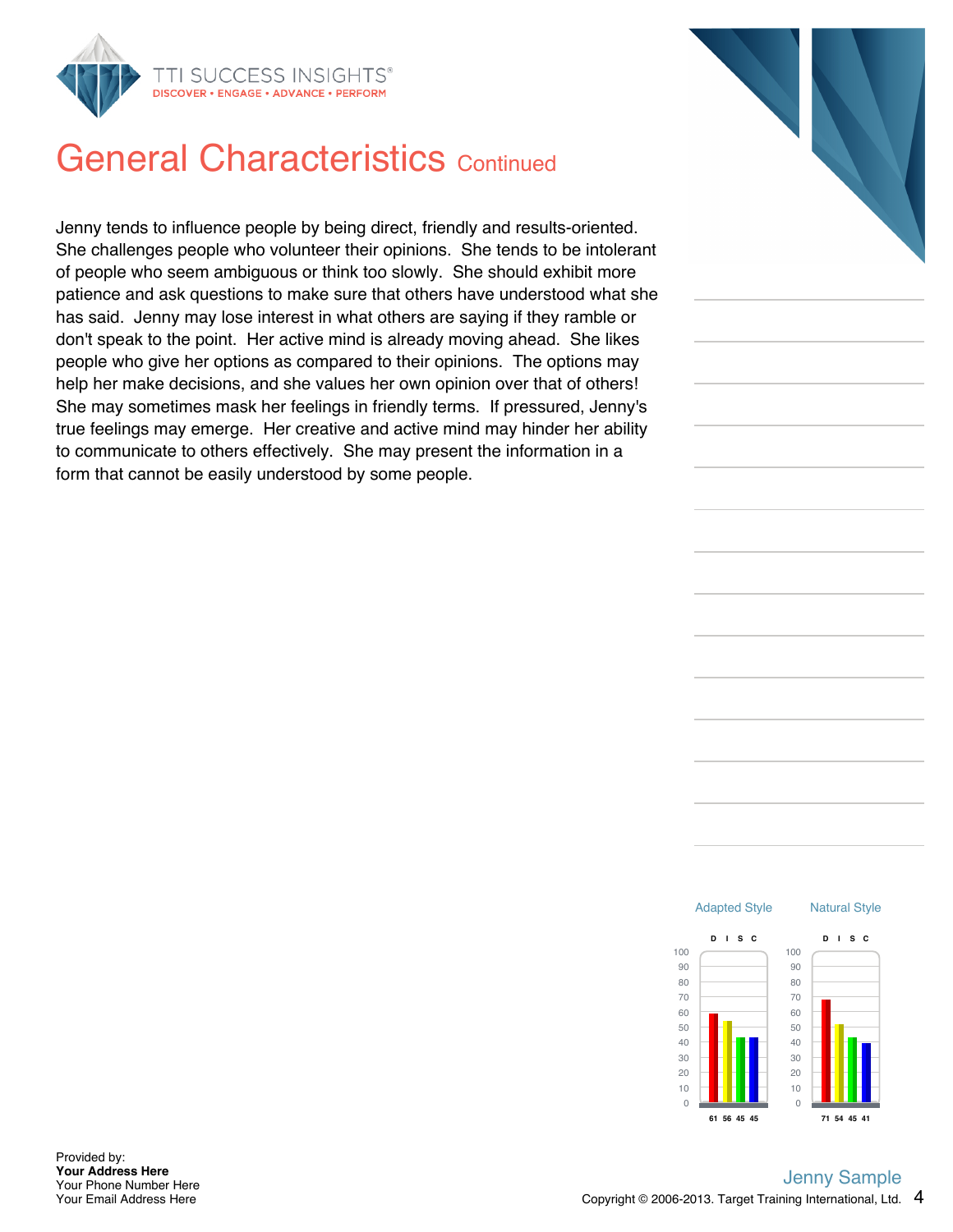

# Value to the Organization

*This section of the report identifies the specific talents and behavior Jenny brings to the job. By looking at these statements, one can identify her role in the organization. The organization can then develop a system to capitalize on her particular value and make her an integral part of the team.*

- $\bullet$ Creative in her approach to solving problems.
- Competitive.  $\bullet$
- Accomplishes goals through people.  $\bullet$
- Has the confidence to do the difficult assignments.  $\bullet$
- Self-reliant. Ŏ
- Self-starter.  $\bullet$
- $\bullet$ Can support or oppose strongly.
- Dedicated to her own ideas.  $\bullet$



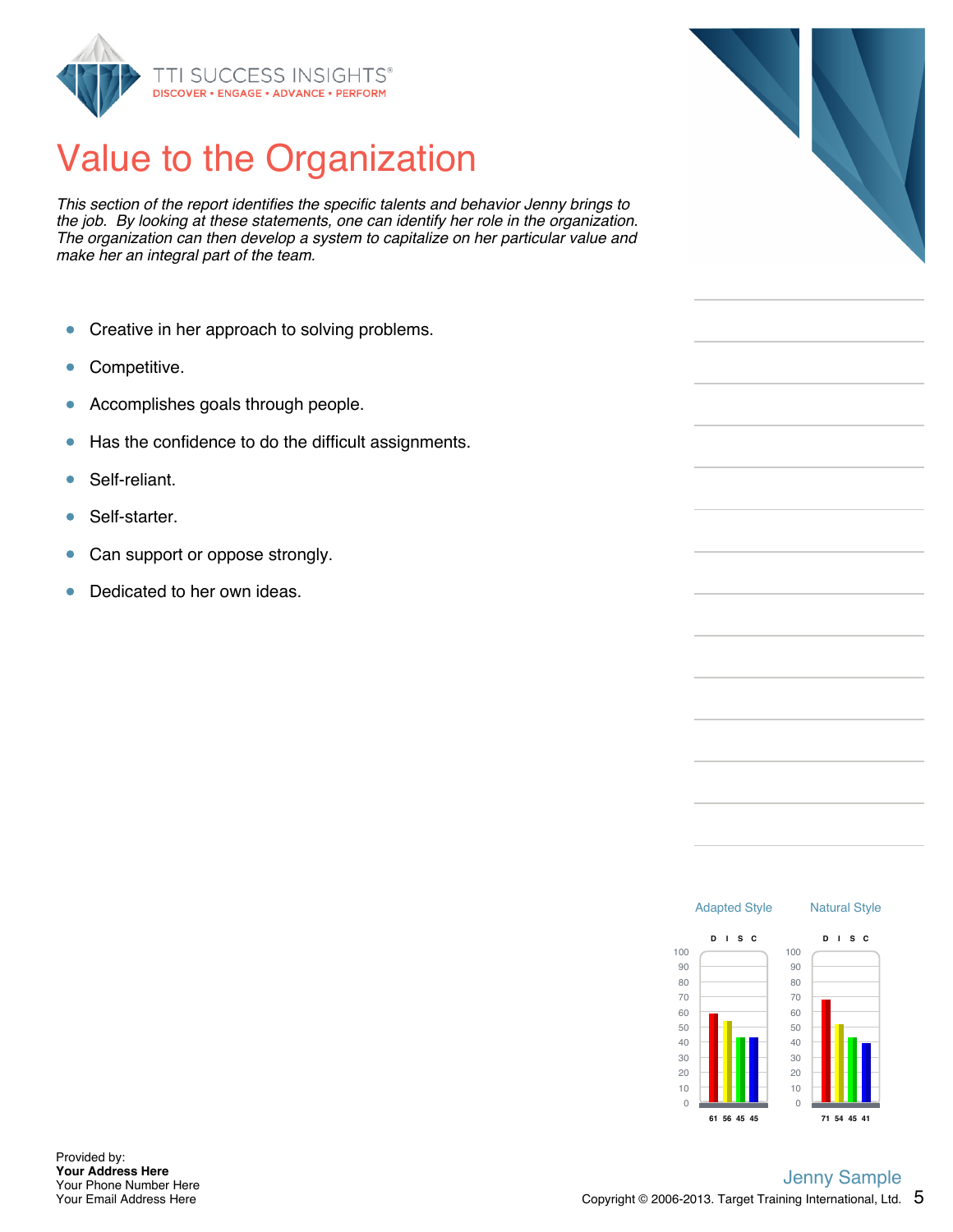

# Checklist for Communicating

*Most people are aware of and sensitive to the ways with which they prefer to be communicated. Many people find this section to be extremely accurate and important for enhanced interpersonal communication. This page provides other people with a list of things to DO when communicating with Jenny. Read each statement and identify the 3 or 4 statements which are most important to her. We recommend highlighting the most important "DO's" and provide a listing to those who communicate with Jenny most frequently.*

#### Ways to Communicate:

- $\Box$  Come prepared with all requirements, objectives and support material in a well-organized "package."
- $\Box$  Provide "yes" or "no" answers--not maybe.
- $\Box$  Provide facts and figures about probability of success, or effectiveness of options.
- $\Box$  Define the problem in writing.
- Motivate and persuade by referring to objectives and results.  $\Box$
- $\Box$ Support and maintain an environment where she can be efficient.
- Clarify any parameters in writing.
- $\Box$  Use a balanced, objective and emotional approach.
- Support the results, not the person, if you agree.  $\Box$
- $\Box$  Present the facts logically; plan your presentation efficiently.
- $\Box$  Use a motivating approach, when appropriate.

100 90 80 Natural Style

**D I S C**

Adapted Style

**D I S C**

100 90 80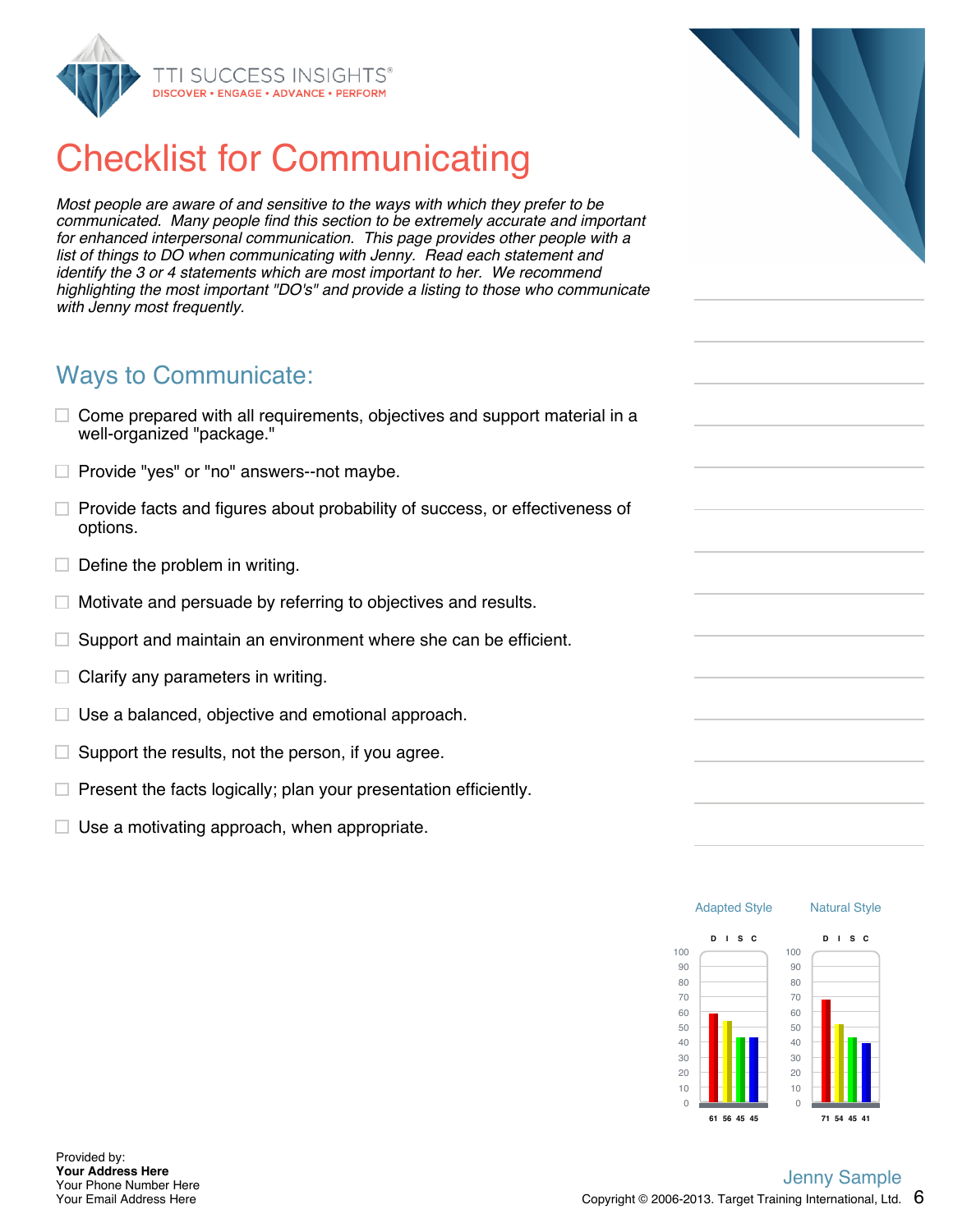

# **Checklist for Communicating Continued**

*This section of the report is a list of things NOT to do while communicating with Jenny. Review each statement with Jenny and identify those methods of communication that result in frustration or reduced performance. By sharing this information, both parties can negotiate a communication system that is mutually agreeable.*

### Ways **NOT** to Communicate:

- $\Box$  Direct or order.
- $\Box$  Be paternalistic.
- $\Box$  Forget or lose things, be disorganized or messy, confuse or distract her mind from business.
- $\Box$  Take credit for her accomplishments.
- $\Box$  Try to build personal relationships.
- $\Box$  Hesitate when confronted.
- $\Box$  Reinforce agreement with "I'm with you."
- $\Box$  Be redundant.

Provided by: **Your Address Here** Your Phone Number Here Your Email Address Here

- $\Box$  Try to convince by "personal" means.
- $\Box$  Ask rhetorical questions, or useless ones.
- $\Box$  Ramble on, or waste her time.



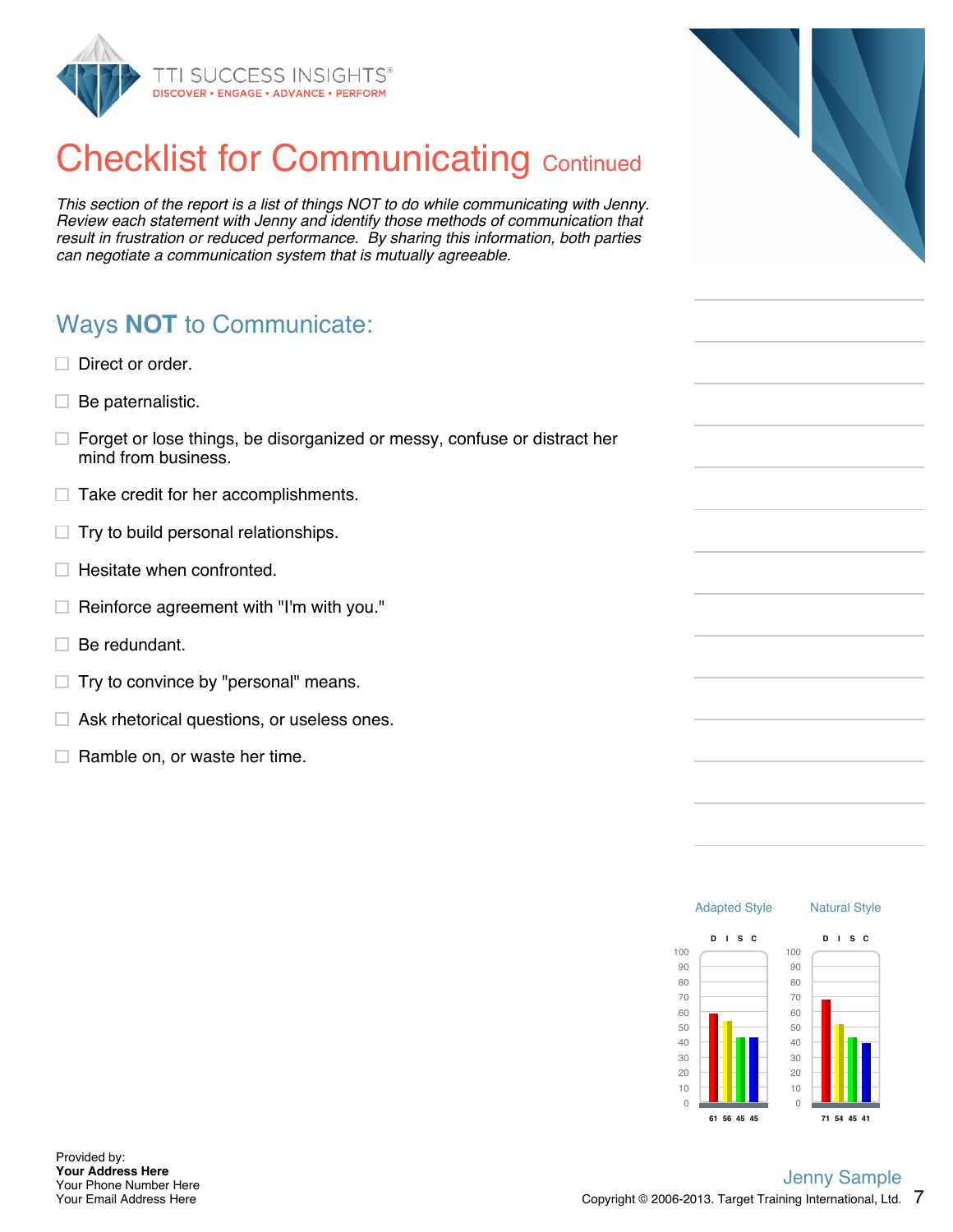



*This section provides suggestions on methods which will improve Jenny's communications with others. The tips include a brief description of typical people in which she may interact. By adapting to the communication style desired by other people, Jenny will become more effective in her communications with them. She may have to practice some flexibility in varying her communication style with others who may be different from herself. This flexibility and the ability to interpret the needs of others is the mark of a superior communicator.*

| When communicating with a person who is                                                                                                                                                                                                                                                               | When communicating with a person who is                                                                                                                                                                                                                                                                                                                 |
|-------------------------------------------------------------------------------------------------------------------------------------------------------------------------------------------------------------------------------------------------------------------------------------------------------|---------------------------------------------------------------------------------------------------------------------------------------------------------------------------------------------------------------------------------------------------------------------------------------------------------------------------------------------------------|
| dependent, neat, conservative, perfectionist,                                                                                                                                                                                                                                                         | ambitious, forceful, decisive, strong-willed,                                                                                                                                                                                                                                                                                                           |
| careful and compliant:                                                                                                                                                                                                                                                                                | independent and goal-oriented:                                                                                                                                                                                                                                                                                                                          |
| • Prepare your "case" in advance.<br>• Stick to business.<br>• Be accurate and realistic.<br><b>Factors that will create tension or</b><br>dissatisfaction:<br>• Being giddy, casual, informal, loud.<br>• Pushing too hard or being unrealistic with<br>deadlines.<br>• Being disorganized or messy. | • Be clear, specific, brief and to the point.<br>• Stick to business.<br>• Be prepared with support material in a<br>well-organized "package."<br><b>Factors that will create tension or</b><br>dissatisfaction:<br>• Talking about things that are not relevant to the<br>issue.<br>• Leaving loopholes or cloudy issues.<br>• Appearing disorganized. |
| When communicating with a person who is                                                                                                                                                                                                                                                               | When communicating with a person who is                                                                                                                                                                                                                                                                                                                 |
|                                                                                                                                                                                                                                                                                                       |                                                                                                                                                                                                                                                                                                                                                         |
| patient, predictable, reliable, steady, relaxed and                                                                                                                                                                                                                                                   | magnetic, enthusiastic, friendly, demonstrative                                                                                                                                                                                                                                                                                                         |
| modest:                                                                                                                                                                                                                                                                                               | and political:                                                                                                                                                                                                                                                                                                                                          |
| • Begin with a personal comment--break the ice.                                                                                                                                                                                                                                                       | • Provide a warm and friendly environment.                                                                                                                                                                                                                                                                                                              |
| • Present your case softly, nonthreateningly.                                                                                                                                                                                                                                                         | • Ask "feeling" questions to draw their opinions or                                                                                                                                                                                                                                                                                                     |
| • Ask "how?" questions to draw their opinions.                                                                                                                                                                                                                                                        | comments.                                                                                                                                                                                                                                                                                                                                               |
| <b>Factors that will create tension or</b>                                                                                                                                                                                                                                                            | • Don't deal with a lot of details (put them in writing).                                                                                                                                                                                                                                                                                               |
| dissatisfaction:                                                                                                                                                                                                                                                                                      | <b>Factors that will create tension or</b>                                                                                                                                                                                                                                                                                                              |
| • Rushing headlong into business.<br>• Being domineering or demanding.<br>• Forcing them to respond quickly to your<br>objectives.                                                                                                                                                                    | dissatisfaction:<br>• Being curt, cold or tight-lipped.<br>• Controlling the conversation.<br>• Driving on facts and figures, alternatives,<br>abstractions.                                                                                                                                                                                            |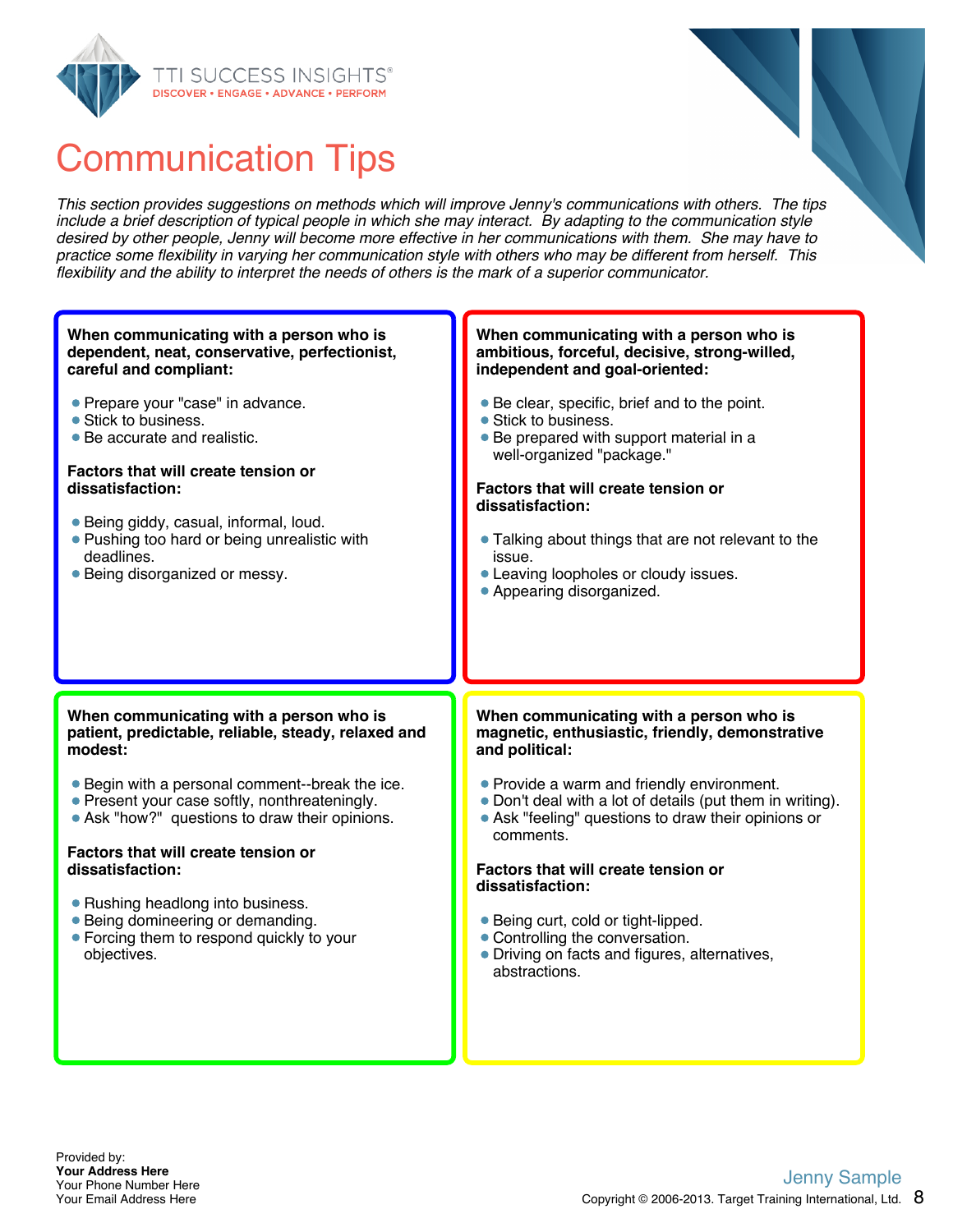

### **Perceptions** See Yourself as Others See You

*A person's behavior and feelings may be quickly telegraphed to others. This section provides additional information on Jenny's self-perception and how, under certain conditions, others may perceive her behavior. Understanding this section will empower Jenny to project the image that will allow her to control the situation.*

### Self-Perception

*Jenny usually sees herself as being:*

- Pioneering **Assertive** 
	-
- Competitive **Confident**
- Positive **Winner**
- 

#### Others' Perception - Moderate

*Under moderate pressure, tension, stress or fatigue, others may see her as being:*

- Demanding Nervy
	-
- Egotistical **Aggressive** Aggressive
- 

### Others' Perception - Extreme

*Under extreme pressure, stress or fatigue, others may see her as being:*

- 
- Abrasive **Controlling**
- 
- Arbitrary **Opinionated**





Adapted Style



Natural Style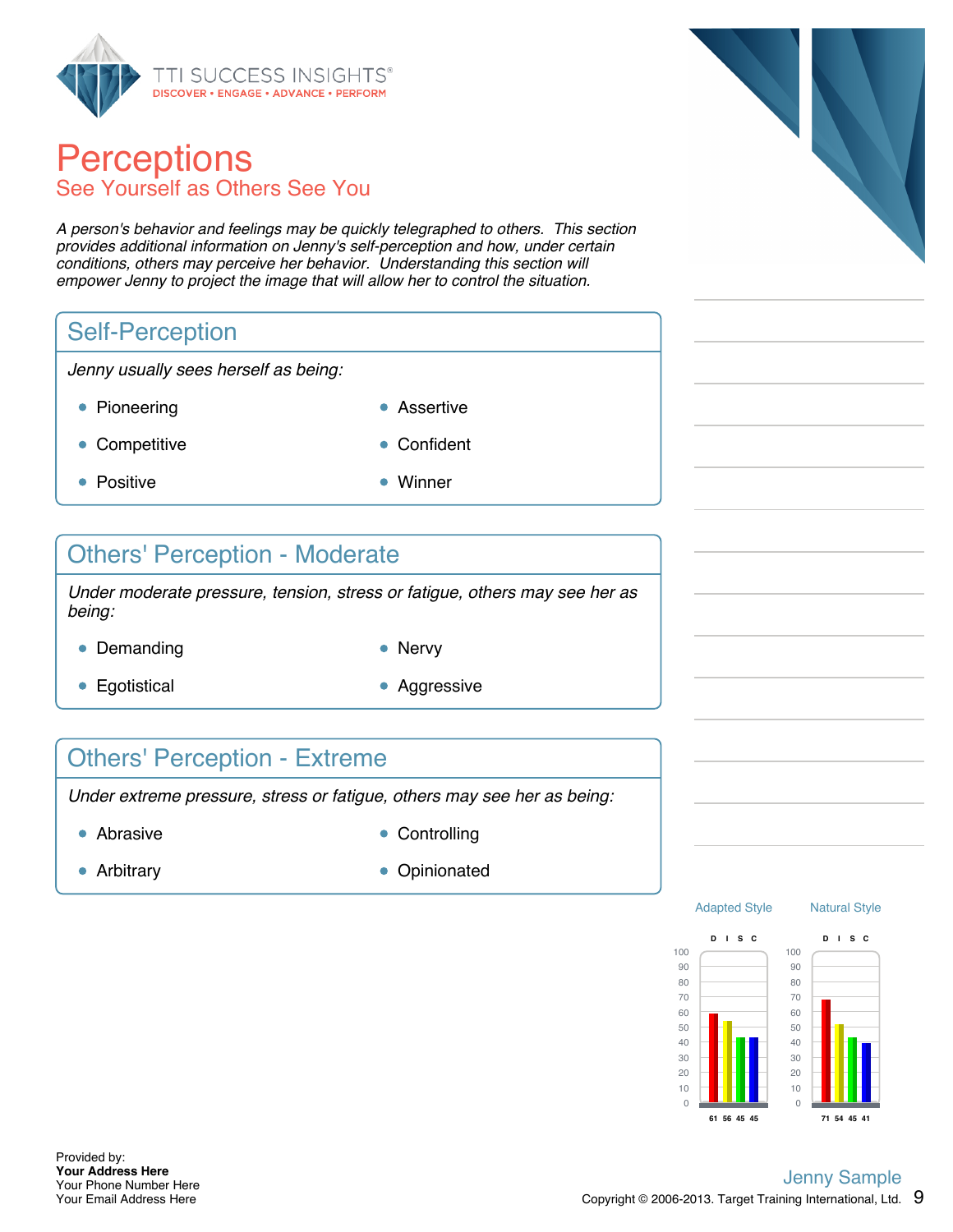

# The Absence of a Behavioral Factor

*The absence of a behavioral factor may provide insight into situations or environments that may cause tension or stress. Based on research, we are able to identify situations that should be avoided or minimized in a person's day-to-day environment. By understanding the contribution of a low behavioral style, we are able to better articulate a person's talents and create environments where people can be more effective.*

#### **Situations and circumstances to avoid or aspects needed within the environment in order to minimize behavioral stress.**

- Avoid work environments requiring constant diplomacy, as they may cause stress.
- Avoid working environments where risk taking is not rewarded or encouraged.
- Avoid situations that require strict adherence to standards without any  $\bullet$ flexibility.

**Understanding that the need to adapt is unavoidable at times, below are tips for adapting to those with C above the energy line and/or tips for seeking environments that will be conducive to the low C.**

- The desire to be seen as a unique person may detract from the ideal outcome.
- Breaking rules that others must follow, will be seen as reckless and  $\bullet$ haphazard.
- $\bullet$ The lack of caution exhibited may lead to unnecessary high-risk decisions being made.

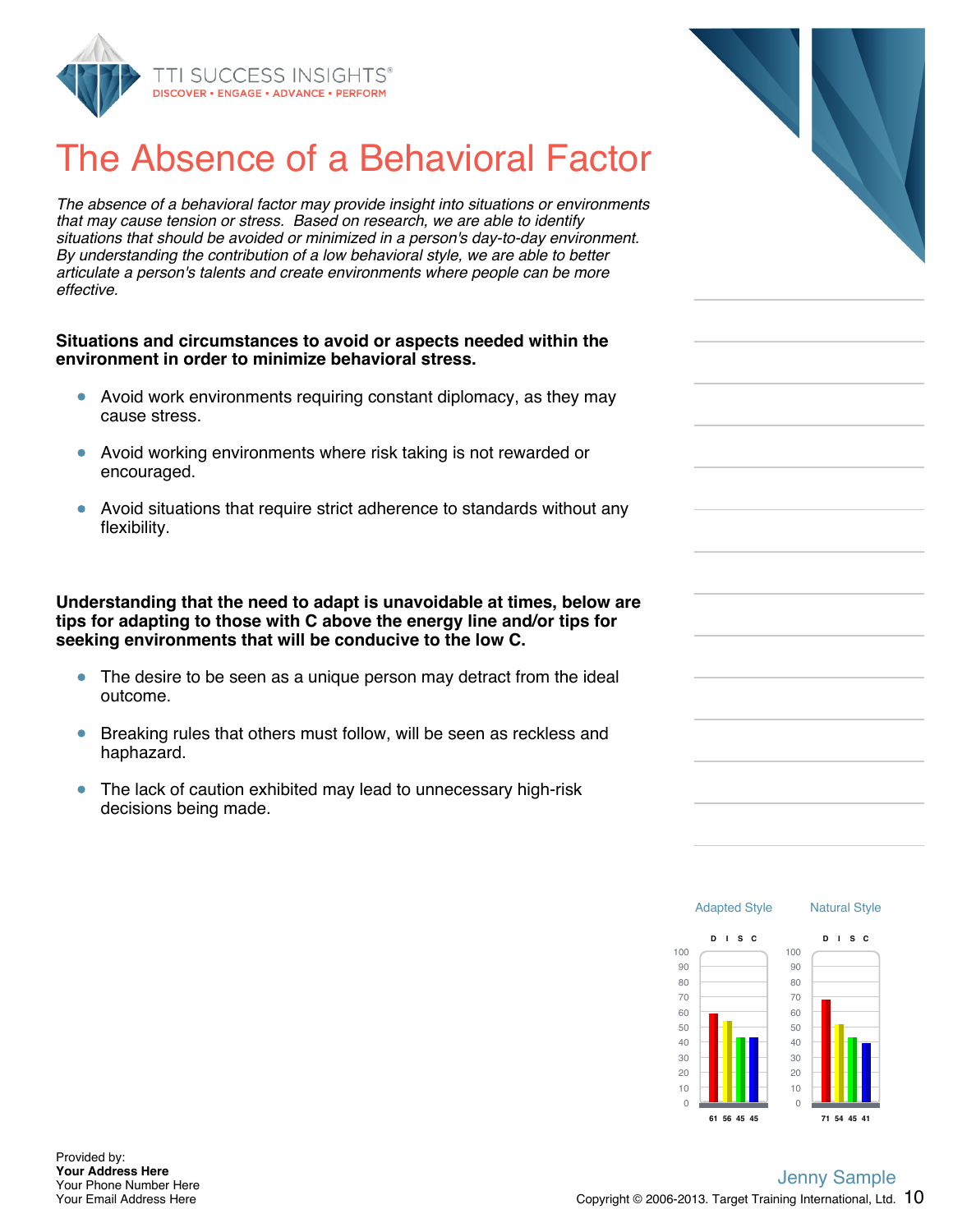

# **Descriptors**

*Based on Jenny's responses, the report has marked those words that describe her personal behavior. They describe how she solves problems and meets challenges, influences people, responds to the pace of the environment and how she responds to rules and procedures set by others.*

| Demanding                                                                                                                                                  | Effusive                                                                                                                                          | Phlegmatic                                                                                                                                               | Evasive                                                                                                                                                                              |
|------------------------------------------------------------------------------------------------------------------------------------------------------------|---------------------------------------------------------------------------------------------------------------------------------------------------|----------------------------------------------------------------------------------------------------------------------------------------------------------|--------------------------------------------------------------------------------------------------------------------------------------------------------------------------------------|
| Egocentric<br>Driving<br>Ambitious<br>Pioneering<br>Strong-Willed<br>Forceful<br>Determined<br>Aggressive<br>Competitive<br><b>Decisive</b><br>Venturesome | Inspiring<br>Magnetic<br>Political<br>Enthusiastic<br>Demonstrative<br>Persuasive<br>Warm<br>Convincing<br>Polished<br>Poised<br>Optimistic       | Relaxed<br><b>Resistant to Change</b><br>Nondemonstrative<br>Passive<br>Patient<br>Possessive<br>Predictable<br>Consistent<br>Deliberate                 | Worrisome<br>Careful<br>Dependent<br>Cautious<br>Conventional<br>Exacting<br><b>Neat</b><br>Systematic<br>Diplomatic<br>Accurate<br>Tactful                                          |
| Inquisitive<br>Responsible                                                                                                                                 | <b>Trusting</b><br>Sociable                                                                                                                       | Steady<br><b>Stable</b>                                                                                                                                  | Open-Minded<br><b>Balanced Judgment</b>                                                                                                                                              |
|                                                                                                                                                            |                                                                                                                                                   |                                                                                                                                                          |                                                                                                                                                                                      |
| <b>Dominance</b>                                                                                                                                           | <b>Influencing</b>                                                                                                                                | <b>Steadiness</b>                                                                                                                                        | <b>Compliance</b>                                                                                                                                                                    |
| Conservative                                                                                                                                               | Reflective                                                                                                                                        | <b>Mobile</b>                                                                                                                                            | Firm                                                                                                                                                                                 |
| Calculating<br>Cooperative<br>Hesitant<br>Low-Keyed<br>Unsure<br>Undemanding<br>Cautious<br>Mild<br>Agreeable<br>Modest<br>Peaceful<br>Unobtrusive         | Factual<br>Calculating<br>Skeptical<br>Logical<br>Undemonstrative<br>Suspicious<br>Matter-of-Fact<br>Incisive<br>Pessimistic<br>Moody<br>Critical | Active<br><b>Restless</b><br>Alert<br>Variety-Oriented<br>Demonstrative<br>Impatient<br>Pressure-Oriented<br>Eager<br>Flexible<br>Impulsive<br>Impetuous | Independent<br>Self-Willed<br><b>Stubborn</b><br>Obstinate<br>Opinionated<br>Unsystematic<br>Self-Righteous<br>Uninhibited<br>Arbitrary<br>Unbending<br><b>Careless with Details</b> |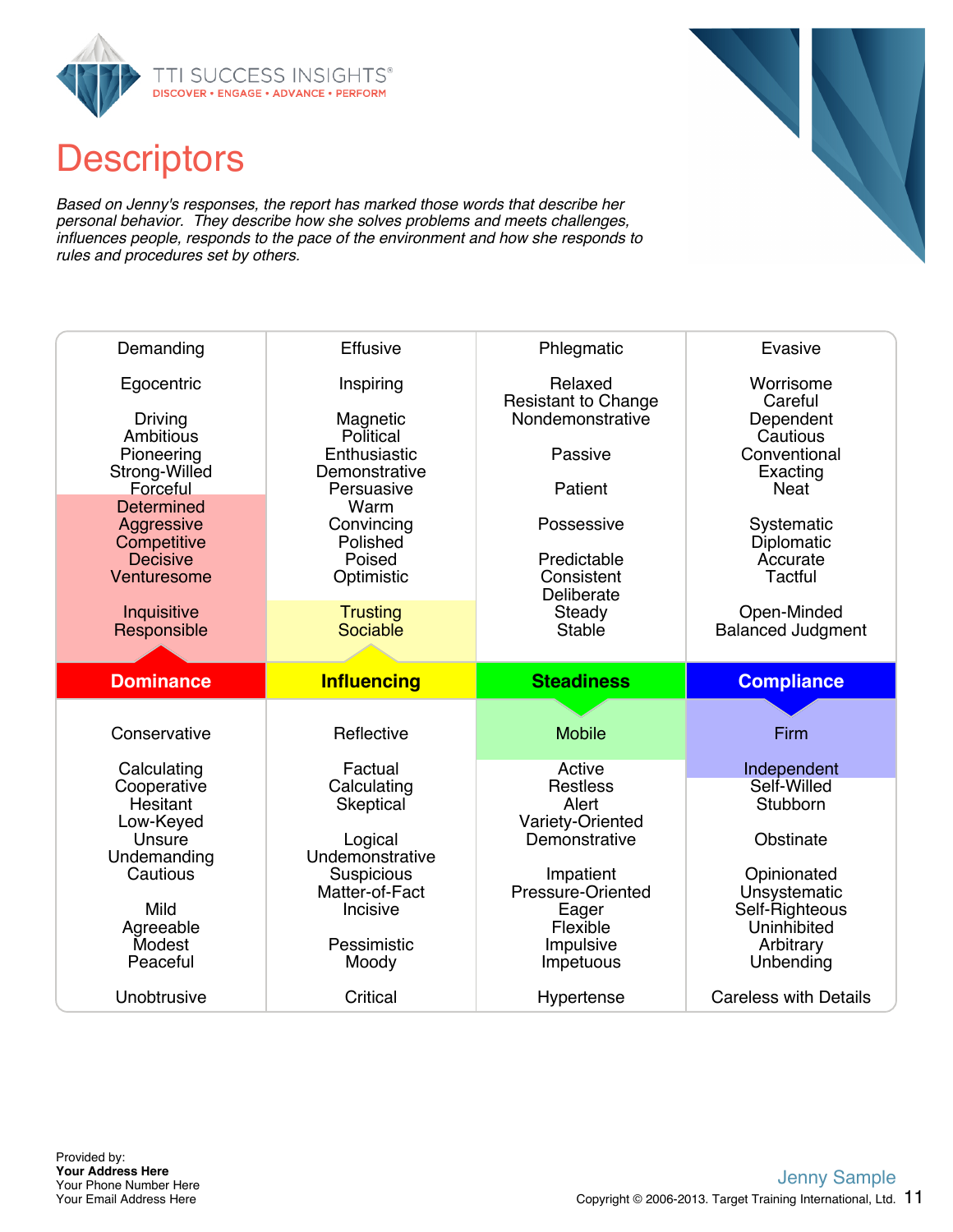

# Natural and Adapted Style

*Jenny's natural style of dealing with problems, people, pace of events and procedures may not always fit what the environment needs. This section will provide valuable information related to stress and the pressure to adapt to the environment.*

### Problems - Challenges

| <b>Natural</b>                                                                                                                                                                                               | <b>Adapted</b>                                                                                                                |
|--------------------------------------------------------------------------------------------------------------------------------------------------------------------------------------------------------------|-------------------------------------------------------------------------------------------------------------------------------|
| Jenny is ambitious in her approach<br>to problem solving, displaying a<br>strong will and a need to win against<br>all obstacles. Jenny has a tendency<br>to make decisions with little or no<br>hesitation. | Jenny sees no need to change her<br>approach to solving problems or<br>dealing with challenges in her<br>present environment. |

#### People - Contacts

Jenny is sociable and optimistic. She is able to use an emotional appeal to convince others of a certain direction. She likes to be on a team and may be the spokesman for the team. She will trust others and likes a positive environment in which to relate.

#### **Natural Adapted**

Jenny sees no need to change her approach to influencing others to her way of thinking. She sees her natural style to be what the environment is calling for.





Provided by: **Your Address Here** Your Phone Number Here Your Email Address Here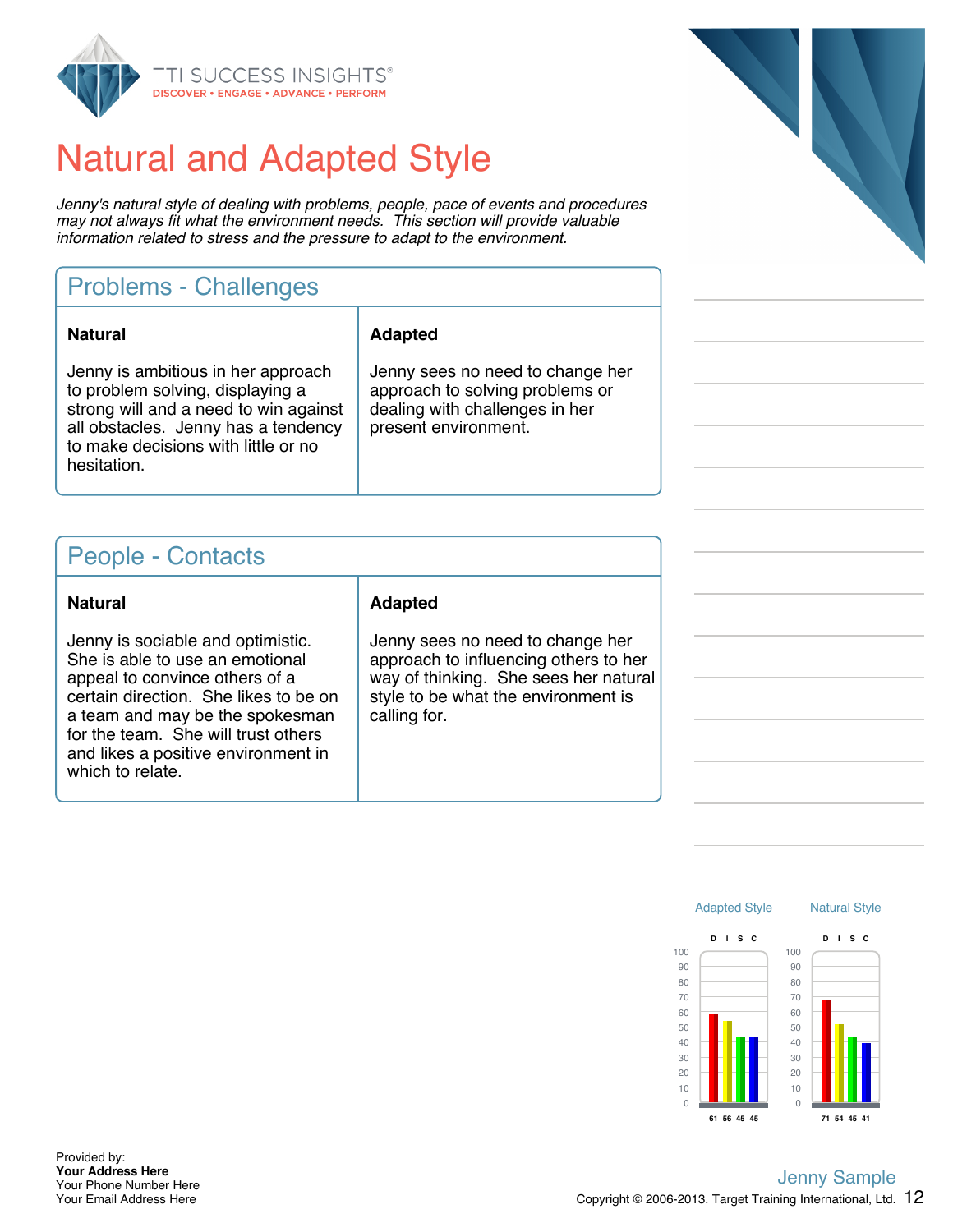

# **Natural and Adapted Style Continued**

| <b>Pace - Consistency</b>                                                                                                                                                                                |                                                                                                                                                                                                               |  |
|----------------------------------------------------------------------------------------------------------------------------------------------------------------------------------------------------------|---------------------------------------------------------------------------------------------------------------------------------------------------------------------------------------------------------------|--|
| <b>Natural</b>                                                                                                                                                                                           | <b>Adapted</b>                                                                                                                                                                                                |  |
| Jenny likes mobility and the absence<br>of routine does not traumatize her.<br>She feels comfortable juggling<br>different projects and is able to move<br>from one project to another fairly<br>easily. | Jenny sees her natural activity style<br>to be just what the environment<br>needs. What you see is what you get<br>for activity level and consistency.<br>Sometimes she would like the world<br>to slow down. |  |

### Procedures - Constraints

#### **Natural Adapted** Jenny is independent by nature and somewhat self-willed. She is open to new suggestions and can, at times, be seen as somewhat freewheeling. She is most comfortable in an environment where the constraints can be "loosened" for certain situations.

Jenny shows little discomfort when comparing her basic (natural) style to her response to the environment (adapted) style. The difference is not significant and Jenny sees little or no need to change her response to the environment.



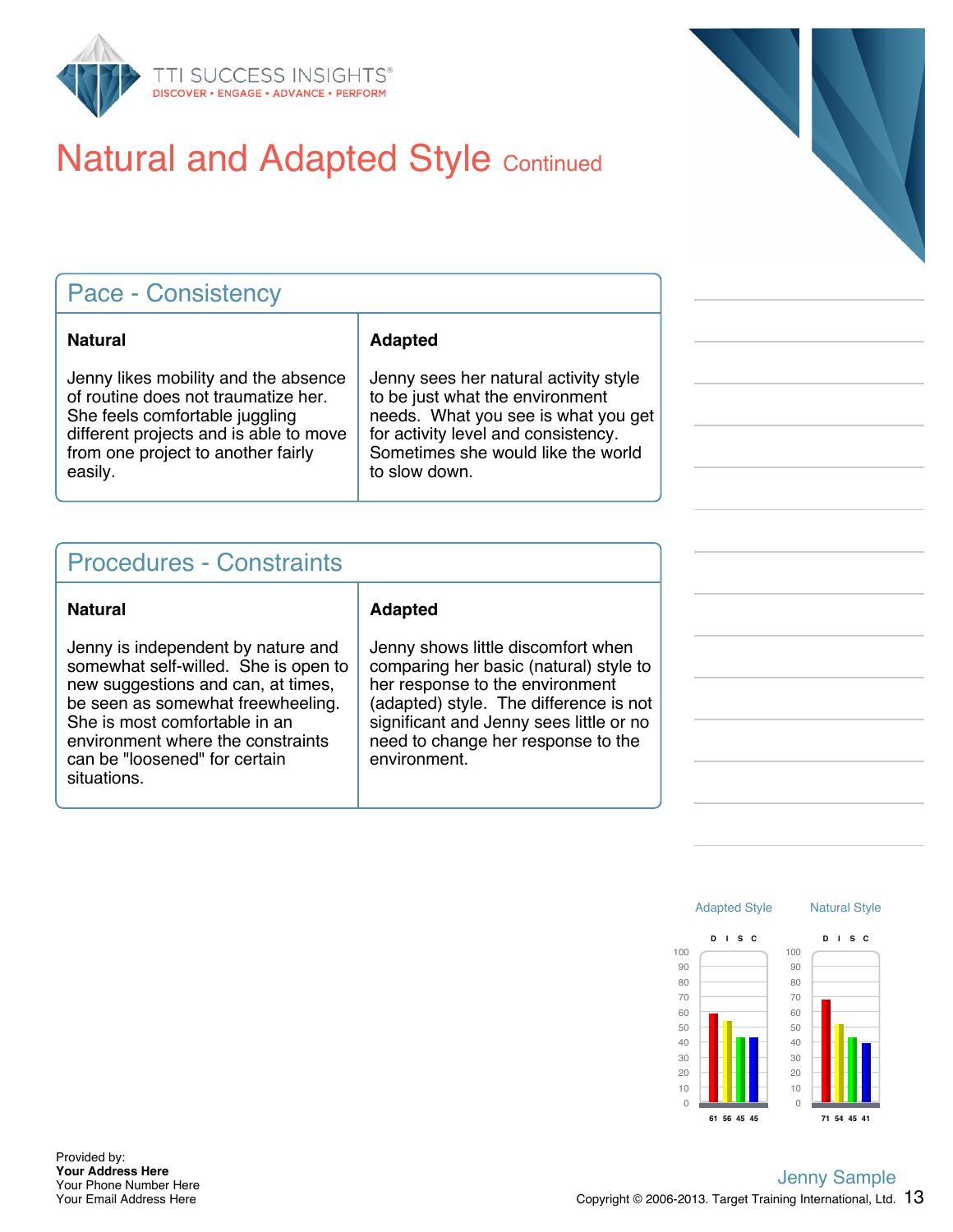

# Adapted Style

*Jenny sees her present work environment requiring her to exhibit the behavior listed on this page. If the following statements DO NOT sound job related, explore the reasons why she is adapting this behavior.*

- $\bullet$ A competitive environment, combined with a high degree of people skills.
- Quickly responding to crisis and change, with a strong desire for  $\bullet$ immediate results.
- Having the ability to see the "big picture" as well as the small pieces of the  $\bullet$ puzzle.
- A good support team to handle paperwork.  $\bullet$
- Motivating people to take action by using persuasive skills.  $\bullet$
- Acting without precedent, and able to respond to change in daily work.  $\bullet$
- Maintaining an ever-changing, friendly, work environment.  $\bullet$
- $\bullet$ Optimistic, future-oriented outlook.
- Contacting people using a variety of modes. Ŏ
- Obtaining results through people.  $\bullet$
- Flexibility. Ŏ
- Preferring people involvement over task focus.  $\bullet$
- Persistence in job completion.  $\bullet$



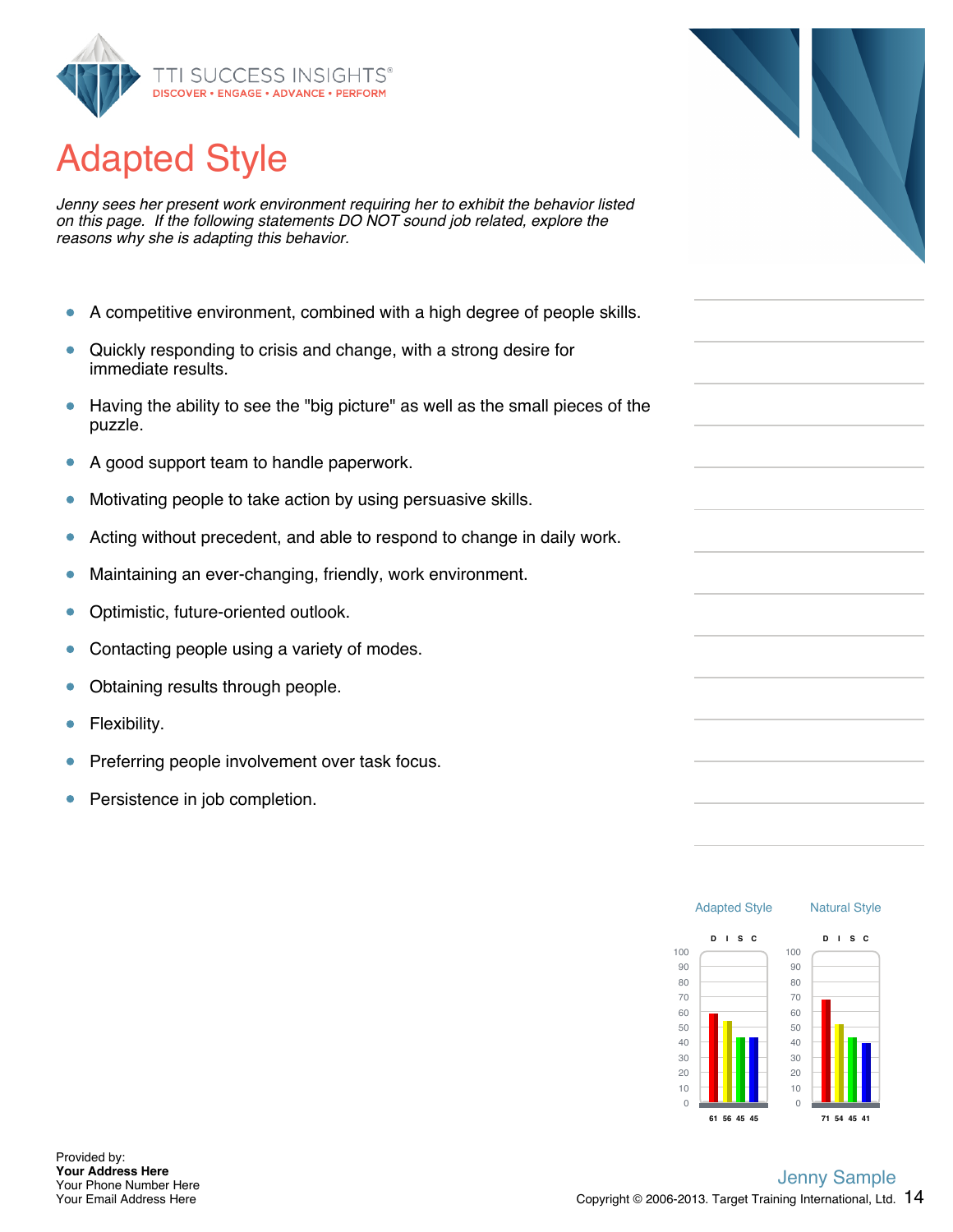

# Time Wasters

*This section of your report is designed to identify time wasters that may impact your overall time use effectiveness. Possible causes and solutions will serve as a basis for creating an effective plan for maximizing your use of TIME and increasing your PERFORMANCE.*

### Lack of a Written Plan

*A plan in this context may be an overall business plan including mission, goals, objectives, task requirements and utilization of resources. It may also simply mean written priorities and a written daily plan of action.*

#### **Possible Causes:**

- Action oriented, want to get things done now  $\bullet$
- Priorities keep changing (self- or other-imposed)  $\bullet$
- Have been successful without a plan in the past  $\bullet$
- Want to "go with the flow" and not be stifled by a written daily agenda  $\bullet$

#### **Possible Solutions:**

- $\bullet$ Write down personal and job-related values and prioritize them
- Write out a long-term plan that will support those values  $\bullet$
- Recognize that by having priorities clearly in mind, constant change will ŏ be replaced with change-by-design

#### **Firefighting**

*Firefighting is often defined as being pulled away from priority tasks to answer questions, offer solutions, delegate or solve problem-related minor issues. These issues usually "flare up" quickly and are "put out" quickly.*

#### **Possible Causes:**

- $\bullet$ Desire to solve problems quickly and sometimes without adequate information
- Lack of delegation  $\bullet$
- Lack of standard operating procedures  $\bullet$
- Poor/wrong priorities  $\bullet$
- $\bullet$ Failure to fit intensity to the situation





Provided by: **Your Address Here** Your Phone Number Here Your Email Address Here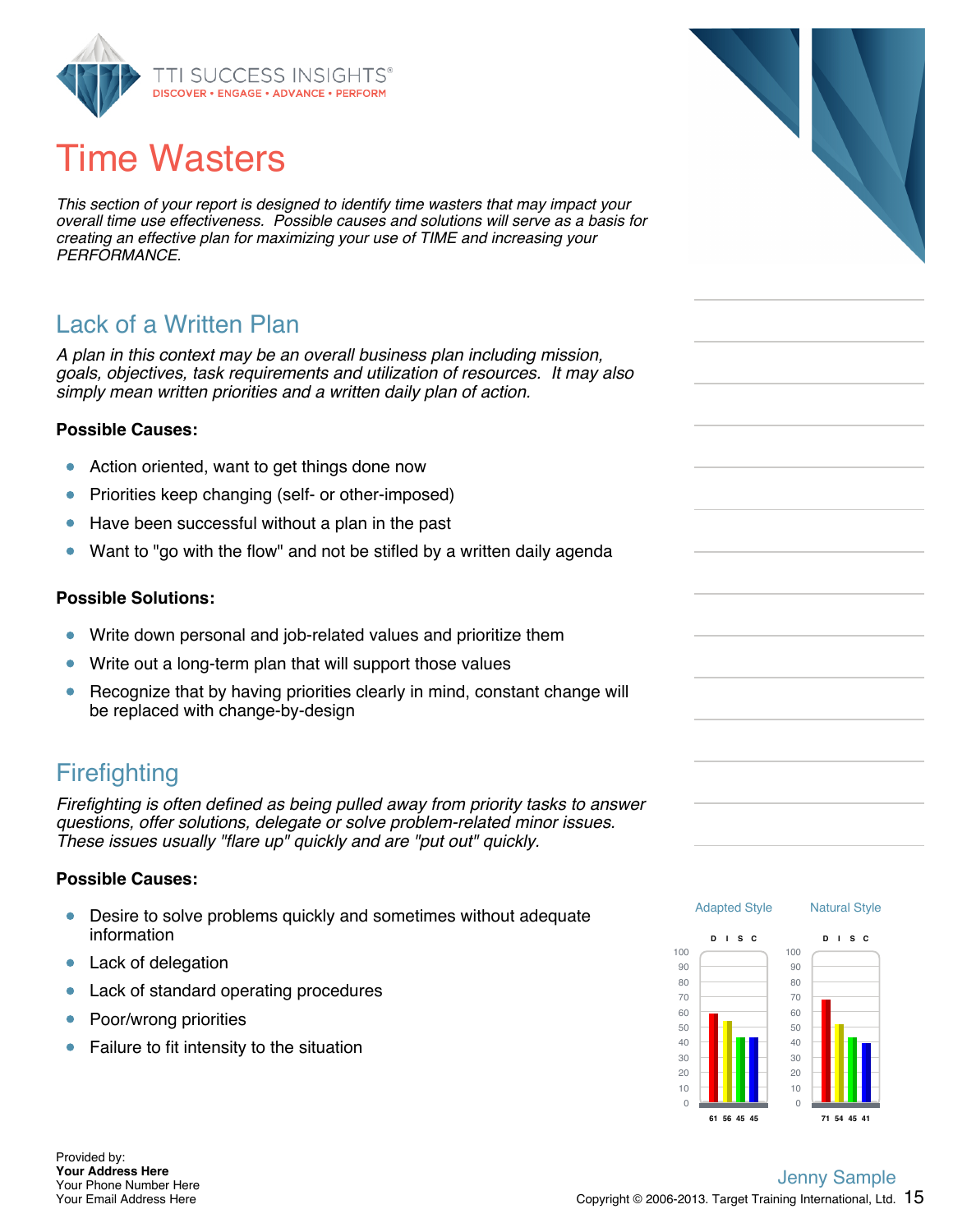

### **Time Wasters Continued**

#### **Possible Solutions:**

- Establish a plan  $\bullet$
- $\bullet$ Create operational procedures for tasks and known problems
- Establish a "management by objectives" approach  $\bullet$

### Poor Delegation

*Poor delegation usually means the inability to discriminate between tasks needing your time and attention, and those others are capable of accomplishing.*

#### **Possible Causes:**

- $\bullet$ Do not want to give up control
- $\bullet$ Do not trust the abilities of others
- Do not understand the abilities of others Ŏ
- Fear the talents of others  $\bullet$
- Do not want to overload others ö

#### **Possible Solutions:**

- Train and mentor others  $\bullet$
- Develop a support team  $\bullet$
- $\bullet$ Give people the opportunity to help
- Recognize the time spent training others on routine tasks will result in  $\bullet$ gained cumulative time for higher priority tasks

#### Snap Decisions

*Snap decisions in this context are those decisions that are made too quickly without having all the necessary information.*

#### **Possible Causes:**

- Impatience overrides need to wait for more information  $\bullet$
- Try to do too much  $\bullet$
- Failure to plan in advance  $\bullet$





**71 54 45 41**

**61 56 45 45**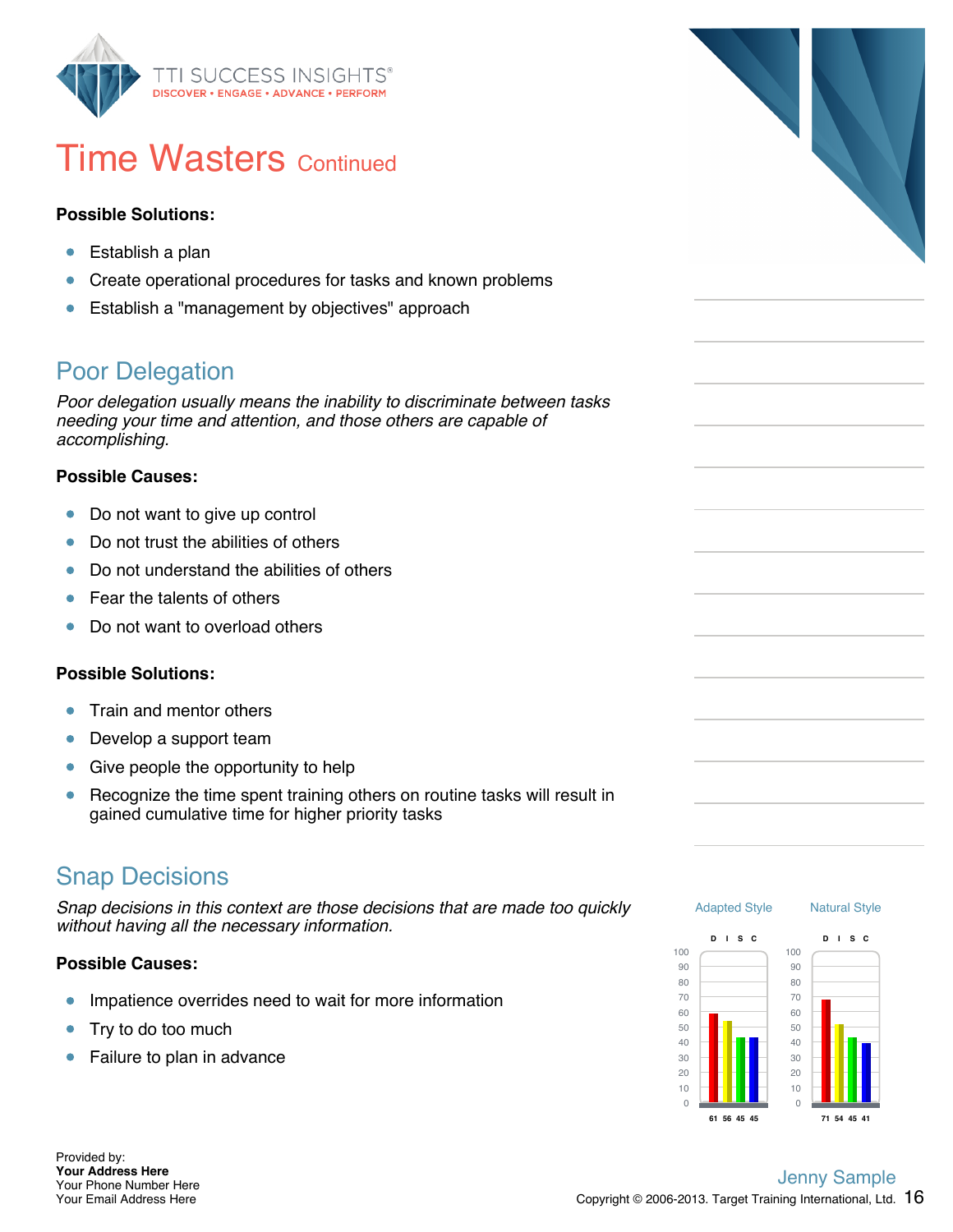

# **Time Wasters Continued**

Lack specific goals  $\bullet$ 

#### **Possible Solutions:**

- Ask for recommendations  $\bullet$
- Establish process for decisions prior to situation occurring  $\bullet$
- $\bullet$ Establish standard operating procedures and alternative procedures for possible problems

### Crisis Management

*Crisis Management is defined as a management style that is consistently driven by uncontrolled external issues as the preferred method of managing. This style allows crises to precipitate rather than anticipating them and being pro-active.*

#### **Possible Causes:**

- $\bullet$ Lack planning
- Place unrealistic time requirements on people and tasks  $\bullet$
- Always looking for problems to solve  $\bullet$

#### **Possible Solutions:**

- Have a well defined operational plan  $\bullet$
- Target key individuals to handle specific problems  $\bullet$
- Ask for recommendations from key people  $\bullet$
- Delegate authority and responsibility when possible  $\bullet$



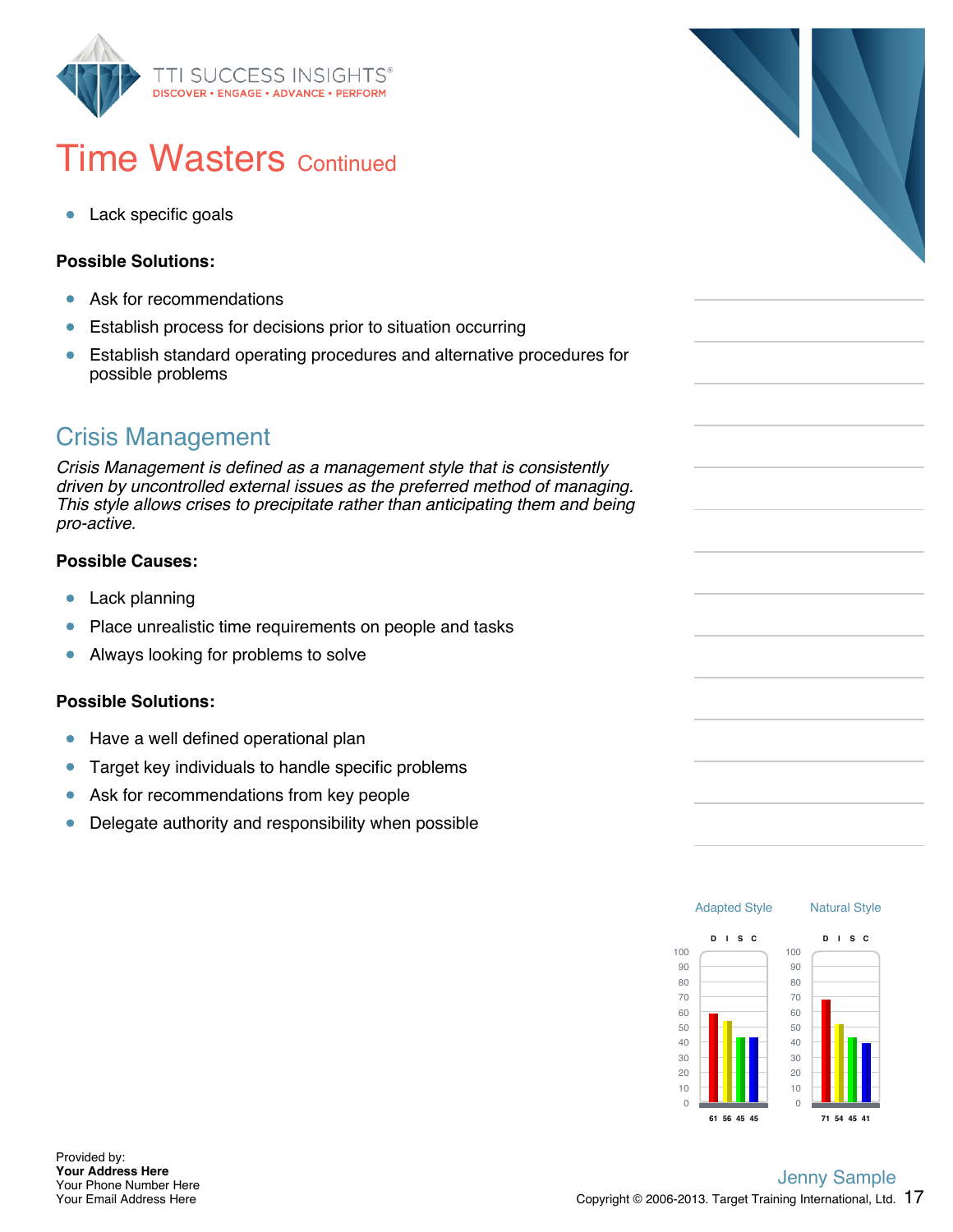

# Areas for Improvement

*In this area is a listing of possible limitations without regard to a specific job. Review with Jenny and cross out those limitations that do not apply. Highlight 1 to 3 limitations that are hindering her performance and develop an action plan to eliminate or reduce this hindrance.*

#### Jenny has a tendency to:

- Be a one-way communicator--doesn't listen to the total story before  $\bullet$ introducing her opinion.
- Fail to complete what she starts because of adding more and more  $\bullet$ projects.
- $\bullet$ Blame, deny and defend her position--even if it is not needed.
- $\bullet$ Overstep authority and prerogatives--will override others.
- $\bullet$ Dislike routine work or routine people--unless she sees the need to further her goals.
- Be explosive by nature and lack the patience to negotiate.  $\bullet$
- $\bullet$ Be so concerned with big picture; she forgets to see the little pieces.
- $\bullet$ Keep too many balls in the air, and if her support is weak she will have a tendency to drop some of those balls.
- $\bullet$ Be inconsistent because of many stops, starts and ever-changing direction.



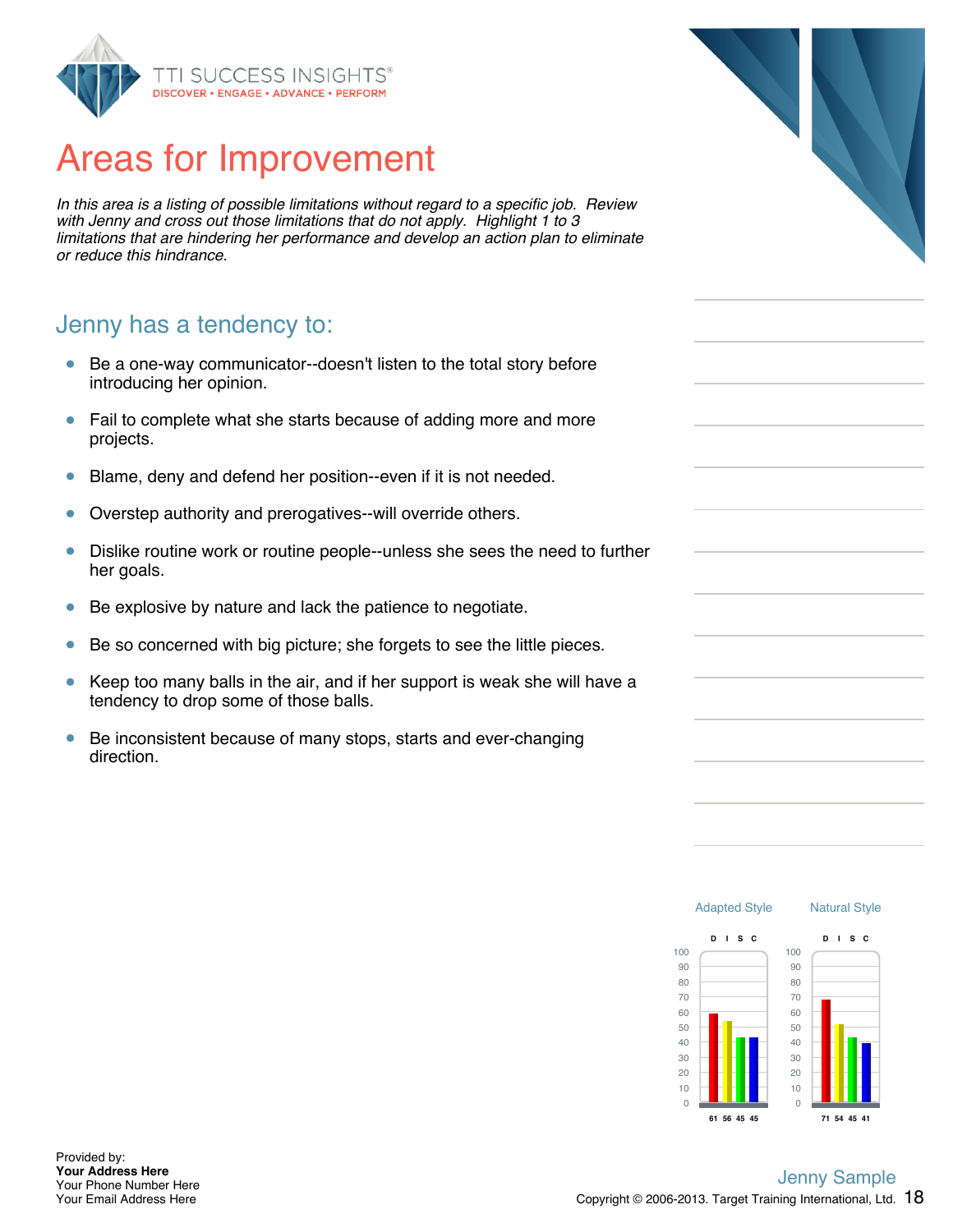

# Behavioral Hierarchy

*Your observable behavior and related emotions contribute to your success on the job. When matched to the job, they play a large role in enhancing your performance. The list below ranks your behavioral traits from the strongest to the weakest.*

| win" in all situations.<br>0. 1 2 3 4 5 6 7 8 9 10                                              |     |                      |
|-------------------------------------------------------------------------------------------------|-----|----------------------|
|                                                                                                 | 8.0 |                      |
| $5.0*$                                                                                          |     |                      |
| 2. Urgency - Decisiveness, quick response and fast action.                                      |     |                      |
| 0. 1 2 3 4 5 6 7 8 9 10                                                                         |     |                      |
|                                                                                                 | 6.5 |                      |
| $4.6*$                                                                                          |     |                      |
| 3. Customer Relations - A desire to convey your sincere interest in                             |     |                      |
| them.                                                                                           |     |                      |
| 0. 1 2 3 4 5 6 7 8 9 10                                                                         |     |                      |
|                                                                                                 | 6.5 |                      |
| $6.9*$                                                                                          |     |                      |
| 4. Frequent Change - Moving easily from task to task or being asked                             |     |                      |
| to leave several tasks unfinished and easily move on to the new task                            |     |                      |
| with little or no notice.                                                                       |     |                      |
| 0. 1 2 3 4 5 6 7 8 9 10                                                                         |     |                      |
|                                                                                                 | 6.2 |                      |
| $5.3*$                                                                                          |     |                      |
| 5. People Oriented - Spending a high percentage of time successfully                            |     |                      |
| working with a wide range of people from diverse backgrounds to                                 |     |                      |
| achieve "win-win" outcomes.                                                                     |     |                      |
| 0. 1 2 3 4 5 6 7 8 9 10                                                                         |     |                      |
|                                                                                                 | 5.5 |                      |
| $6.4*$                                                                                          |     |                      |
| 6. Follow Up and Follow Through - A need to be thorough.                                        |     |                      |
| 0. 1 2 3 4 5 6 7 8 9 10                                                                         |     |                      |
|                                                                                                 | 5.5 | <b>Adapted Style</b> |
| $6.7*$                                                                                          |     | $D$ is $C$           |
| 7. Following Policy - Complying with the policy or if no policy,                                |     | 100                  |
| complying with the way it has been done.                                                        |     | 90<br>80             |
| $0. \ldots 1 \ldots 2 \ldots 3 \ldots 4 \ldots 5 \ldots 6 \ldots 7 \ldots 8 \ldots 9 \ldots 10$ |     | 70                   |
|                                                                                                 | 5.2 | 60<br>50             |
| $6.9*$                                                                                          |     | 40                   |
|                                                                                                 |     | 30                   |
|                                                                                                 |     | 20<br>10             |
|                                                                                                 |     |                      |

Provided by: **Your Address Here** Your Phone Number Here Your Email Address Here

#### Copyright  $@$  2006-2013. Target Training International, Ltd.  $19$ Jenny Sample

Natural Style

**D I S C**

**71 54 45 41**

**61 56 45 45**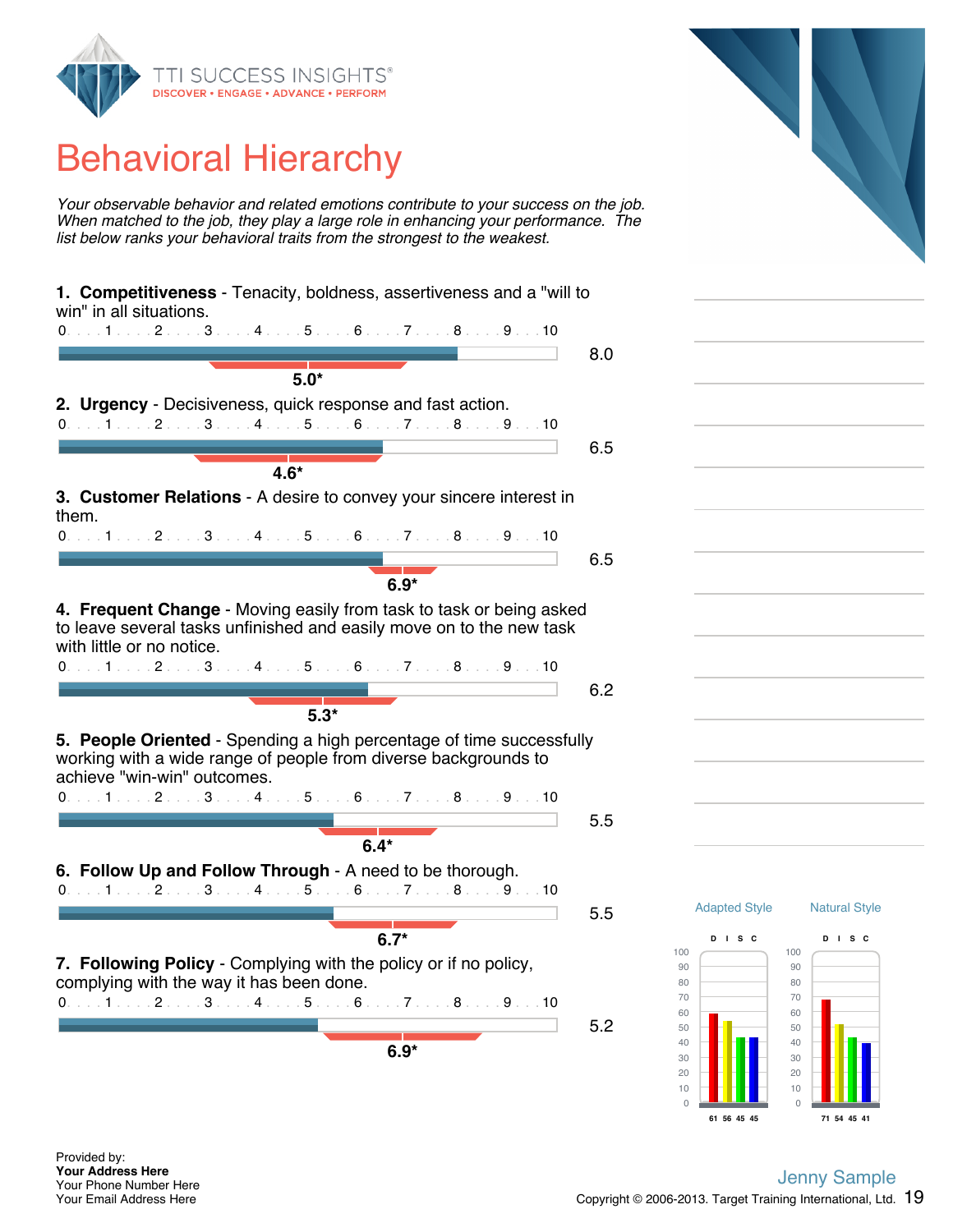

# Behavioral Hierarchy

| 8. Frequent Interaction with Others - Dealing with multiple<br>interruptions on a continual basis, always maintaining a friendly<br>interface with others.<br>$0.1.1.1.1.2.1.13.1.14.1.1.5.1.16.1.17.1.18.1.19.1.10$ |     |  |
|----------------------------------------------------------------------------------------------------------------------------------------------------------------------------------------------------------------------|-----|--|
| $5.8*$                                                                                                                                                                                                               | 5.0 |  |
| 9. Organized Workplace - Systems and procedures followed for<br>success.<br>$0.1.1.1.1.2.1.13.1.14.1.15.1.16.1.17.1.18.1.19.1.10$                                                                                    |     |  |
| $5.2*$                                                                                                                                                                                                               | 5.0 |  |
| 10. Analysis of Data - Information is maintained accurately for<br>repeated examination as required.<br>$0.1.1.1.1.2.1.13.1.14.1.15.1.16.1.17.1.18.1.19.1.10$<br>$5.2*$                                              | 5.0 |  |
| 11. Versatility - Bringing together a multitude of talents and a<br>willingness to adapt the talents to changing assignments as required.<br>$0.1.1.1.1.2.1.13.1.14.1.15.1.16.1.17.1.18.1.19.1.10$<br>$5.2*$         | 5.0 |  |
| 12. Consistency - The ability to do the job the same way.<br>$0.1.1.1.1.2.1.13.1.14.1.15.1.16.1.17.1.18.1.19.1.10$<br>$6.3*$                                                                                         | 5.0 |  |



\* 68% of the population falls within the shaded area. SIA: 61-56-45-45 (12) SIN: 71-54-45-41 (11)

Provided by: **Your Address Here** Your Phone Number Here Your Email Address Here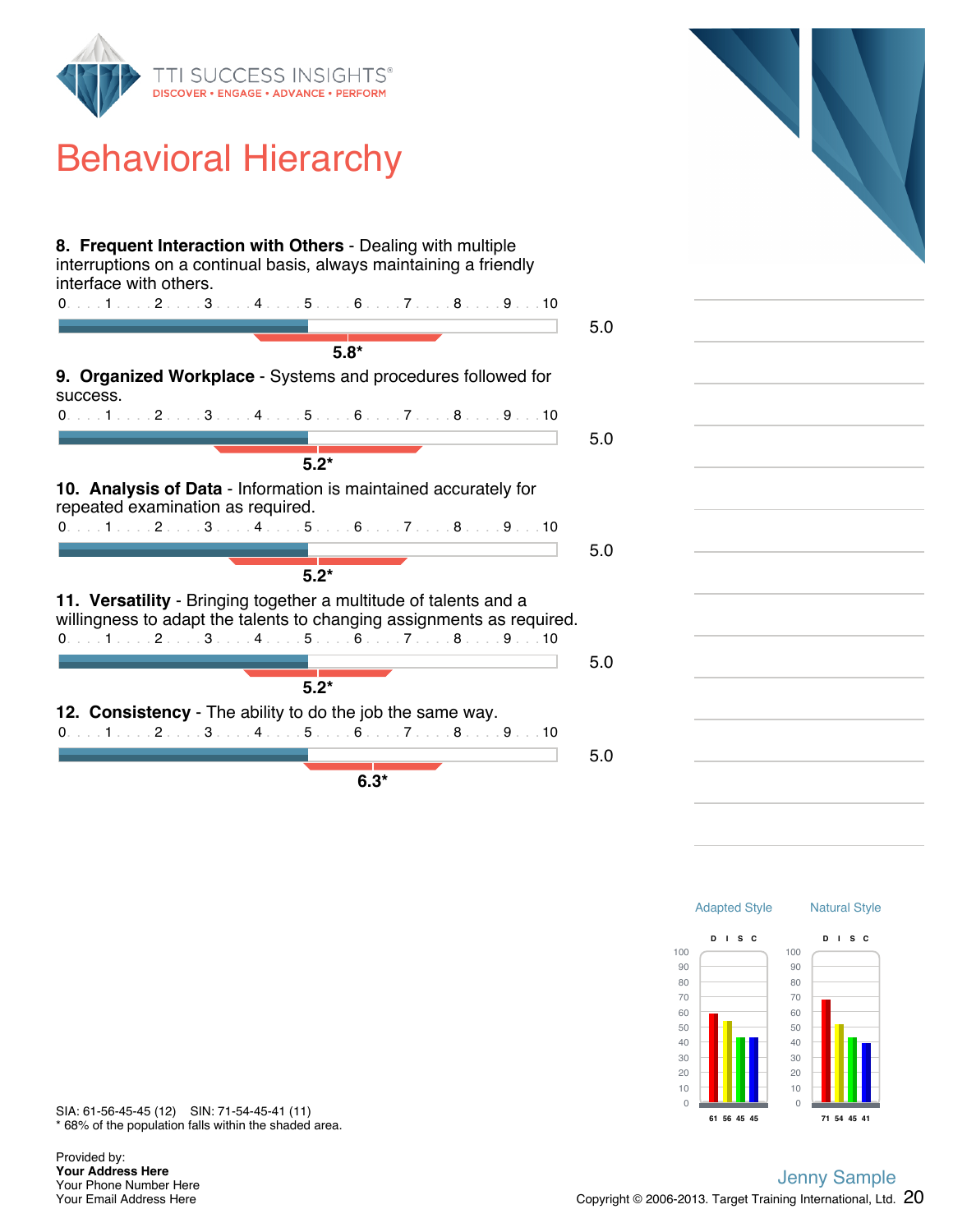

# Style Insights<sup>®</sup> Graphs



### Adapted Style

**Graph I**

### Natural Style

**Graph II**

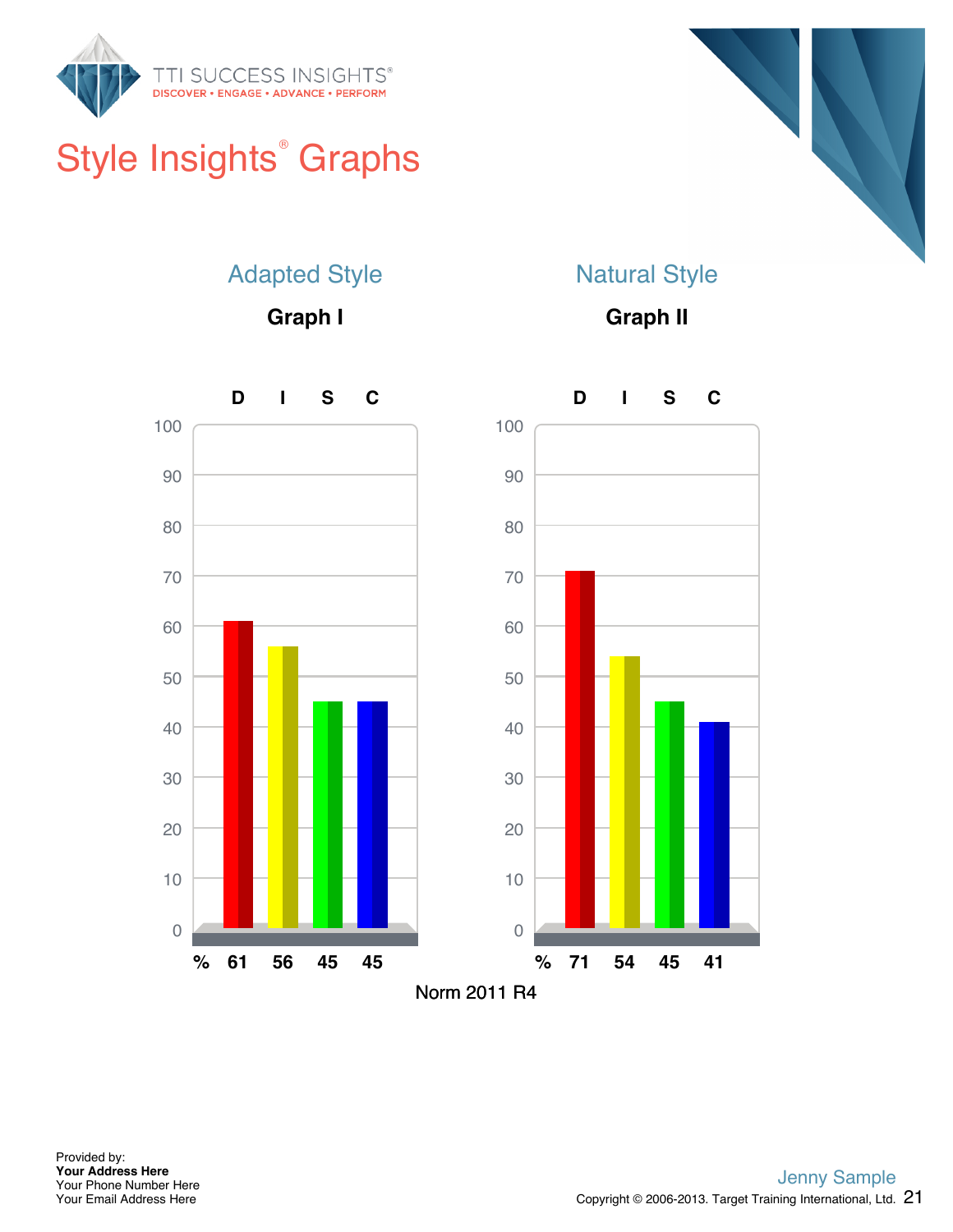



# The Success Insights<sup>®</sup> Wheel

The Success Insights® Wheel is a powerful tool popularized in Europe. In addition to the text you have received about your behavioral style, the Wheel adds a visual representation that allows you to:

- View your natural behavioral style (circle).  $\bullet$
- $\bullet$ View your adapted behavioral style (star).
- Note the degree you are adapting your behavior.  $\bullet$
- $\bullet$ If you filled out the Work Environment Analysis, view the relationship of your behavior to your job.

Notice on the next page that your Natural style (circle) and your Adapted style (star) are plotted on the Wheel. If they are plotted in different boxes, then you are adapting your behavior. The further the two plotting points are from each other, the more you are adapting your behavior.

If you are part of a group or team who also took the behavioral assessment, it would be advantageous to get together, using each person's Wheel, and make a master Wheel that contains each person's Natural and Adapted style. This allows you to quickly see where conflict can occur. You will also be able to identify where communication, understanding and appreciation can be increased.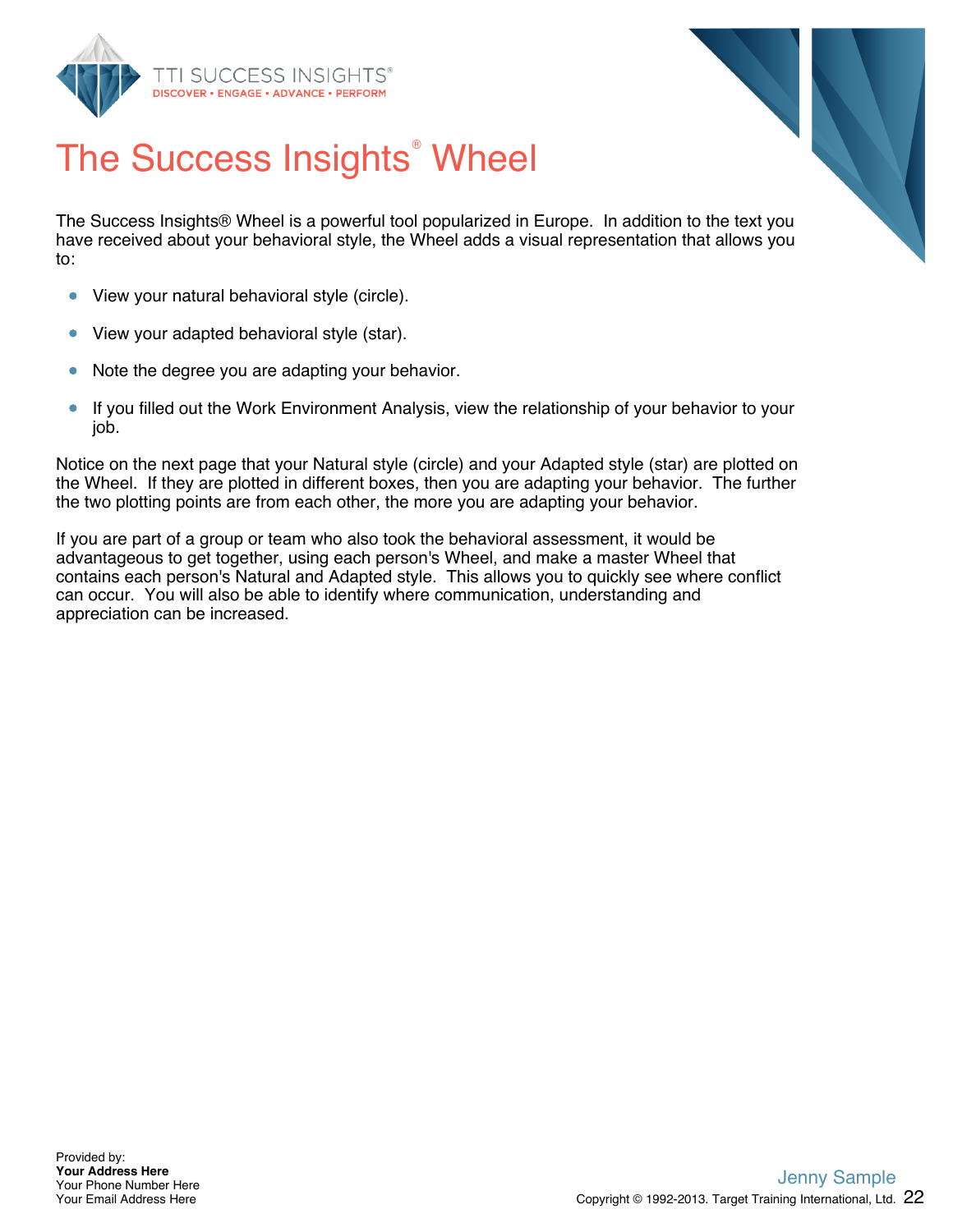

# The Success Insights<sup>®</sup> Wheel



Natural: (11) PERSUADING CONDUCTOR Adapted: ★(12) CONDUCTING PERSUADER

Norm 2011 R4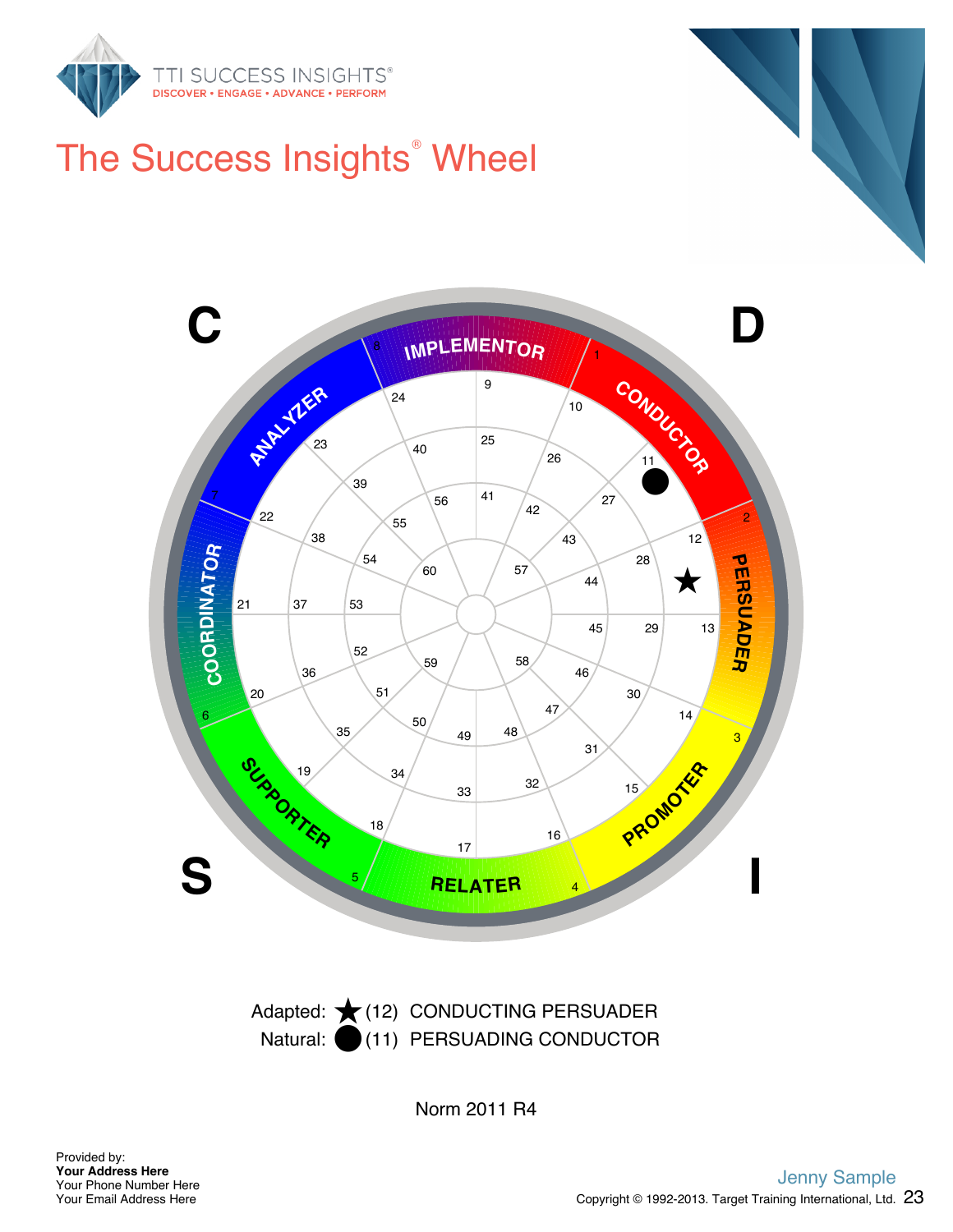



### Introduction Motivators Section

**Knowledge of an individual's motivators help to tell us WHY they do things. A review of an individual's experiences, references, education and training help to tell us WHAT they can do. Behavioral assessments help to tell us HOW a person behaves and performs in the work environment. The Personal Motivators & Engagement report measures the relative prominence of six basic interests or motivators (a way of valuing life): Theoretical, Utilitarian, Aesthetic, Social, Individualistic and Traditional.**

Motivators help to initiate one's behavior and are sometimes called the hidden motivators because they are not always readily observed. It is the purpose of this report to help illuminate and amplify some of those motivating factors and to build on the strengths that each person brings to the work environment.

Based on your choices, this report ranks your relative passion for each of the six motivators. Your top two and sometimes three motivators cause you to move into action. You will feel positive when talking, listening or doing activities that satisfy your top motivators.

The feedback you will receive in this section will reflect one of three intensity levels for each of the six motivators.

- **Strong** positive feelings that you need to satisfy either on or off the job.
- **Situational** where your feelings will range from positive to indifferent based on other priorities in your life at the time. These motivators tend to become more important as your top motivators are satisfied.
- **Indifferent** your feelings will be indifferent when related to your 5th or 6th motivator.

| <b>Your Personal Motivators Ranking</b> |                 |                    |
|-----------------------------------------|-----------------|--------------------|
| 1st                                     | Utilitarian     | <b>Strong</b>      |
| 2nd                                     | Aesthetic       | <b>Strong</b>      |
| 3rd                                     | Theoretical     | <b>Situational</b> |
| 4th                                     | Social          | <b>Situational</b> |
| 5th                                     | Traditional     | Indifferent        |
| 6th                                     | Individualistic | <b>Indifferent</b> |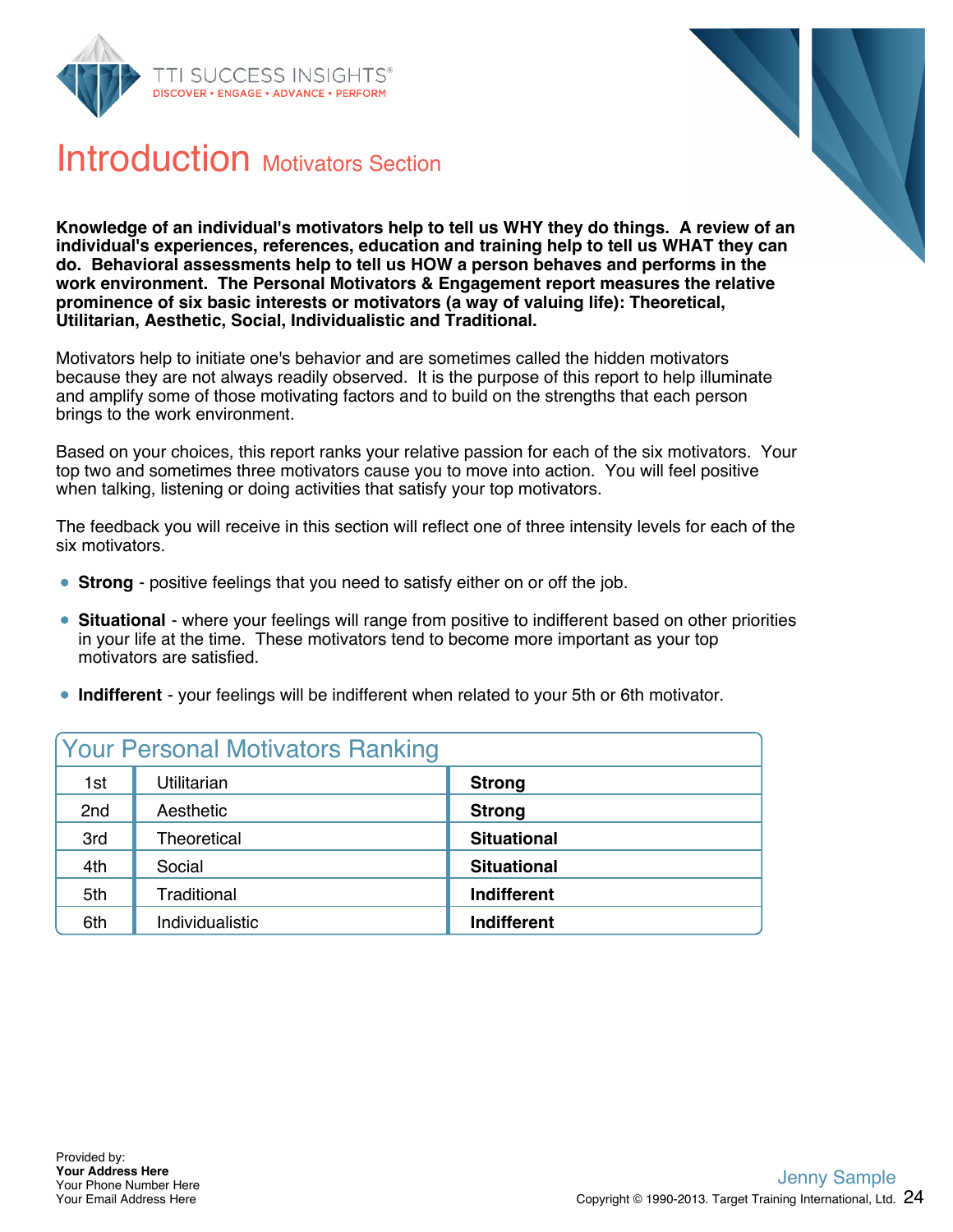

# **Utilitarian**

*The Utilitarian score shows a characteristic interest in money and what is useful. This means that an individual wants to have the security that money brings not only for themselves, but for their present and future family. This motivator includes the practical affairs of the business world - the production, marketing and consumption of goods, the use of credit, and the accumulation of tangible wealth. This type of individual is thoroughly practical and conforms well to the stereotype of the average business person. A person with a high score is likely to have a high need to surpass others in wealth.*

- She may use wealth as a yardstick to measure her work effort.  $\bullet$
- $\bullet$ The accumulation of material possessions results from her ability to follow through and accomplish goals.
- Jenny tends to give freely of time and resources, but will want and expect  $\bullet$ a return on her investment.
- She evaluates things for their utility and economic return.  $\bullet$
- Goals for the future are easily accomplished with her ability to integrate  $\bullet$ the past and the present.
- She will work long and hard to satisfy her needs.  $\bullet$
- Jenny is good at achieving goals.  $\bullet$

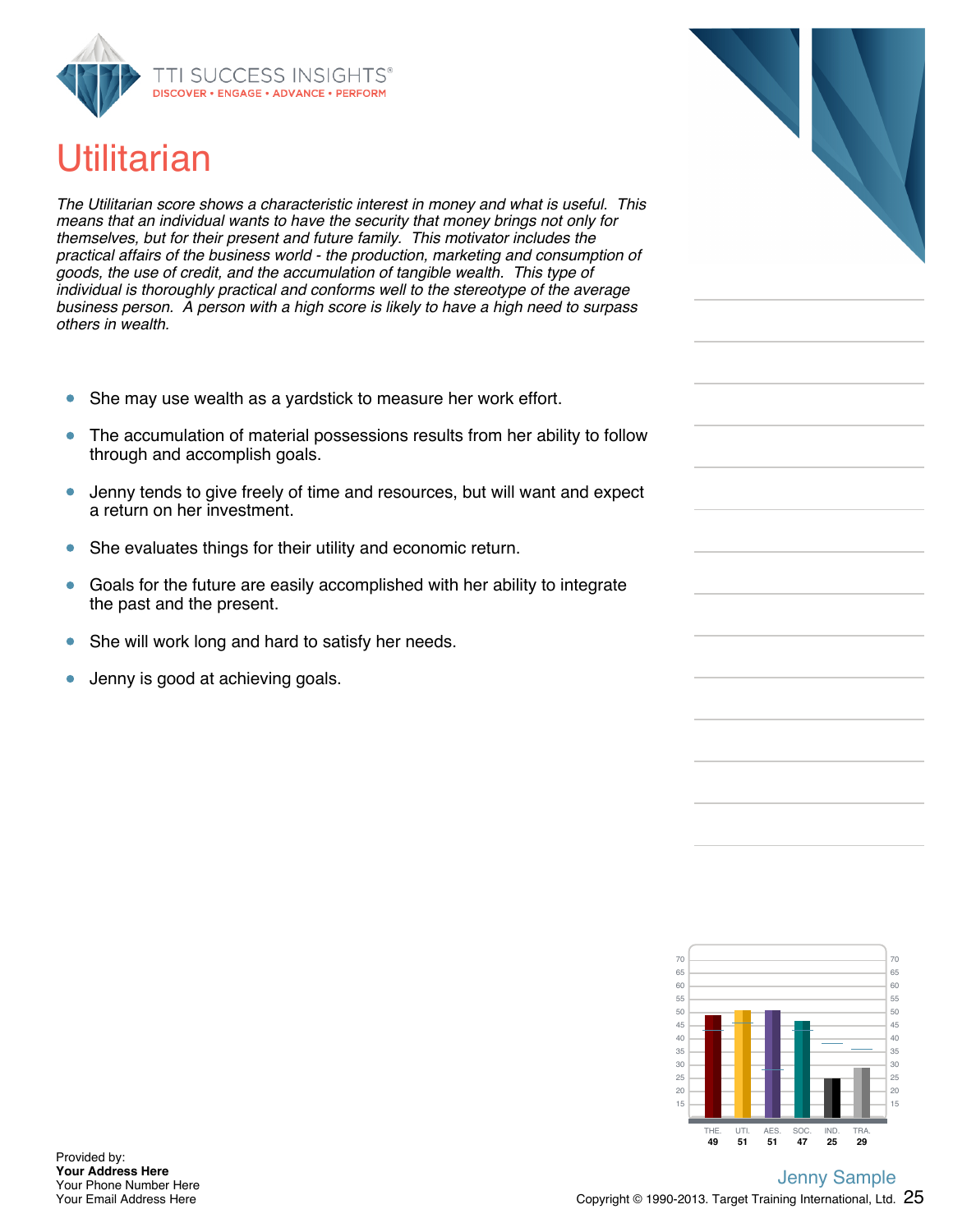

# Aesthetic

*A higher Aesthetic score indicates a relative interest in "form and harmony." Each experience is judged from the standpoint of grace, symmetry or fitness. Life may be regarded as a procession of events, and each is enjoyed for its own sake. A high score here does not necessarily mean that the incumbent has talents in creative artistry. It indicates a primary interest in the artistic episodes of life.*

- Jenny uses her aesthetic talent to impress others.  $\bullet$
- Decorating her surroundings so they are visually pleasing is enjoyable for  $\bullet$ Jenny.
- $\bullet$ Dressing for success comes naturally to Jenny. She enjoys the latest designer clothes when she has the funds to purchase them.
- $\bullet$ Jenny looks for and appreciates the beauty in things.
- Jenny will evaluate things based on artistic beauty and usefulness.  $\bullet$
- Form and harmony provide her with an experience to remember.  $\bullet$



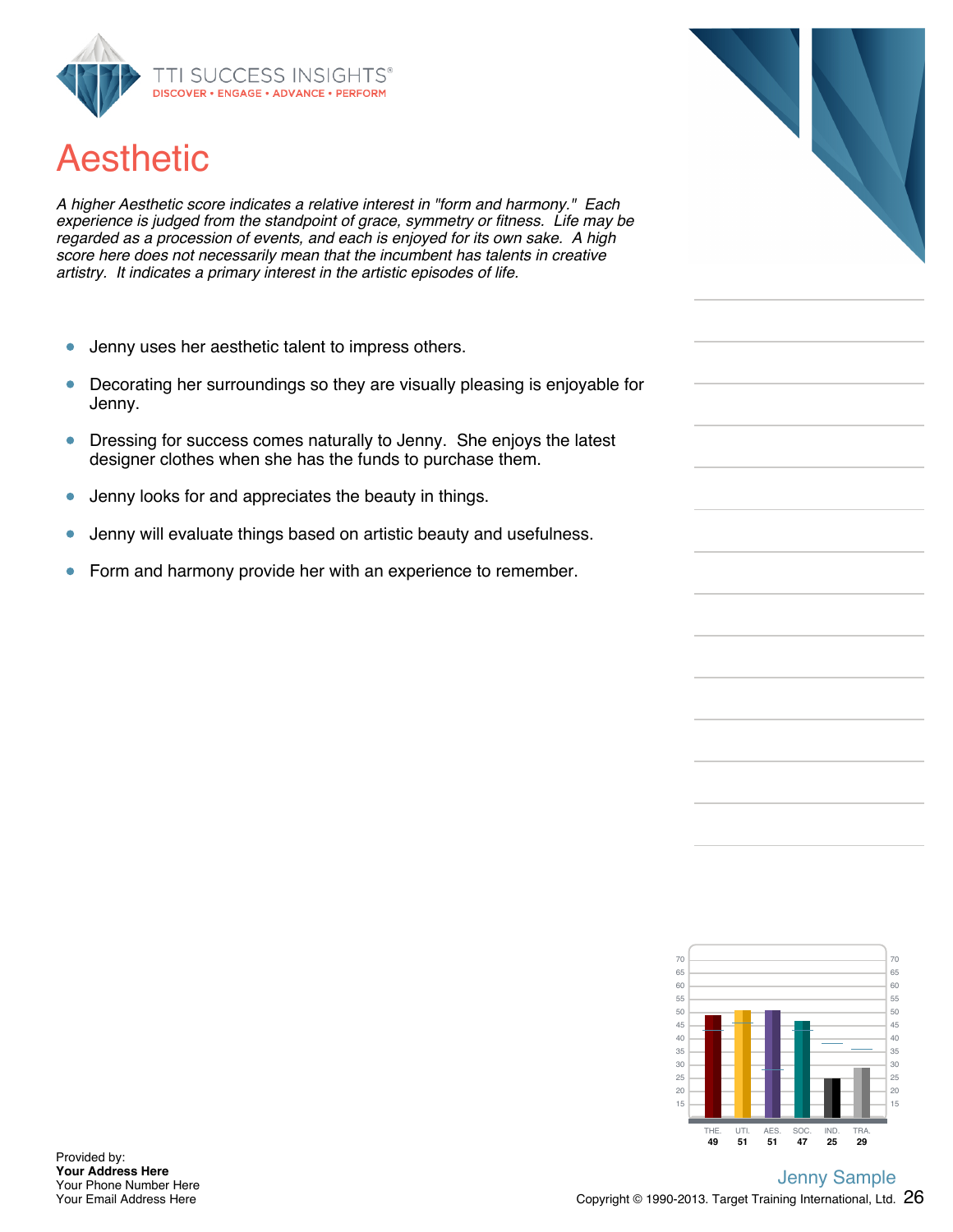

# **Theoretical**

*The primary drive with this motivator is the discovery of TRUTH. In pursuit of this drive, an individual takes a "cognitive" attitude. Such an individual is nonjudgmental regarding the beauty or utility of objects and seeks only to observe and to reason. Since the interests of the theoretical person are empirical, critical and rational, the person appears to be an intellectual. The chief aim in life is to order and systematize knowledge: knowledge for the sake of knowledge.*

- If Jenny is truly interested in a specific subject, or if knowledge of specific  $\bullet$ subject matter is required for success, then she will take the initiative to learn about that subject in great depth.
- Jenny will seek knowledge based on her needs in individual situations.  $\bullet$
- A job that challenges the knowledge will increase her job satisfaction.
- If knowledge of a specific subject is not of interest, or is not required for  $\bullet$ success, Jenny will have a tendency to rely on her intuition or practical information in this area.
- In those areas where Jenny has a special interest she will be good at  $\bullet$ integrating past knowledge to solve current problems.
- $\bullet$ Jenny will usually have the data to support her convictions.
- $\bullet$ Jenny has the potential to become an expert in her chosen field.

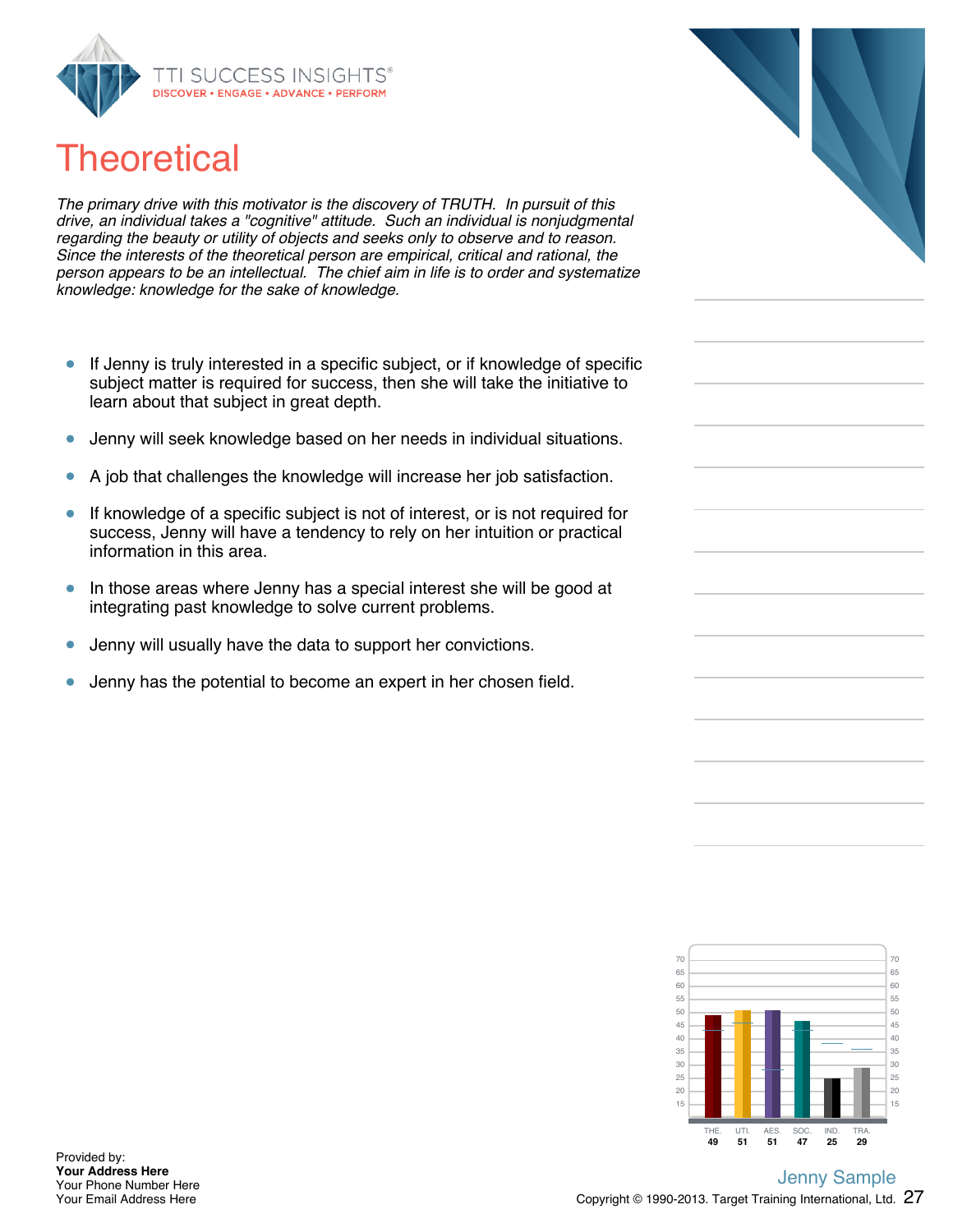



*Those who score very high for this motivator have an inherent love of people. The social person prizes other people and is, therefore, kind, sympathetic and unselfish. They are likely to find the Theoretical, Utilitarian and Aesthetic attitudes cold and inhuman. Compared to the Individualistic motivator, the Social person regards helping others as the only suitable form for human relationships. Research indicates that in its purest form, the Social interest is selfless.*

- Jenny's desire to help others (even to her own detriment) or decision not  $\bullet$ to help others, is reviewed on an individual basis.
- Jenny will definitely attempt to help an individual or group overcome a  $\bullet$ predicament, but only if they have "touched the right chords" within her.



Provided by: **Your Address Here** Your Phone Number Here Your Email Address Here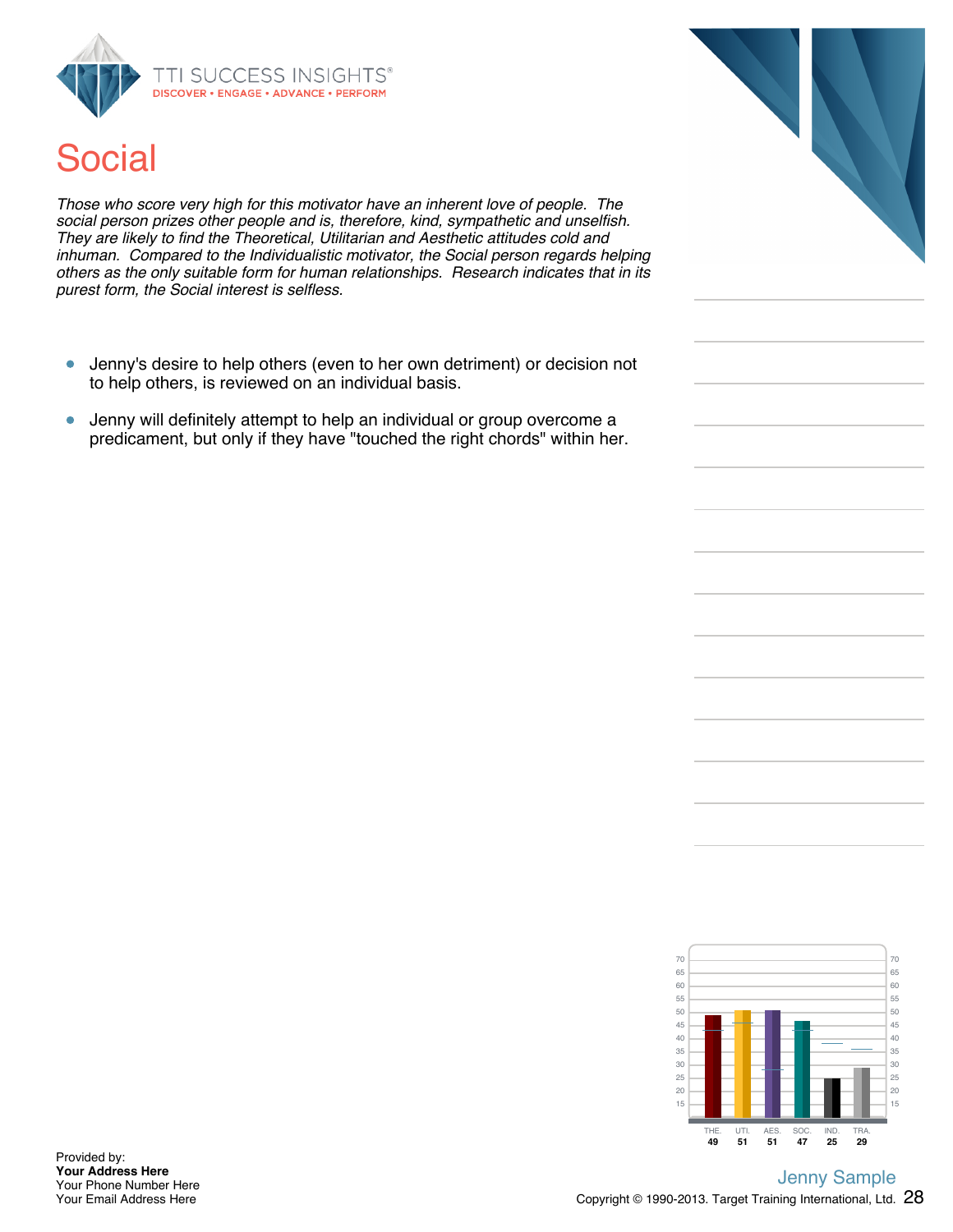

# **Traditional**

*The highest interest for this motivator may be called "unity," "order," or "tradition." Individuals with high scores for this motivator seek a system for living. This system can be found in such things as conservatism or any authority that has defined rules, regulations and principles for living.*

- She will not be afraid to explore new and different ways of interpreting her  $\bullet$ own belief system.
- $\bullet$ She will work within a broadly defined set of beliefs.
- $\bullet$ Traditions will not place limits or boundaries on Jenny.
- It may be hard to manipulate Jenny because she has not defined a  $\bullet$ philosophy or system that can provide immediate answers to every situation.
- Jenny can be creative in interpreting other systems or traditions and  $\bullet$ selective in applying those traditions.
- Jenny's passion in life will be found in one or two of the other dimensions  $\bullet$ discussed in this report.
- $\bullet$ In many cases, Jenny will want to set her own rules which will allow her own intuition to guide and direct her actions.



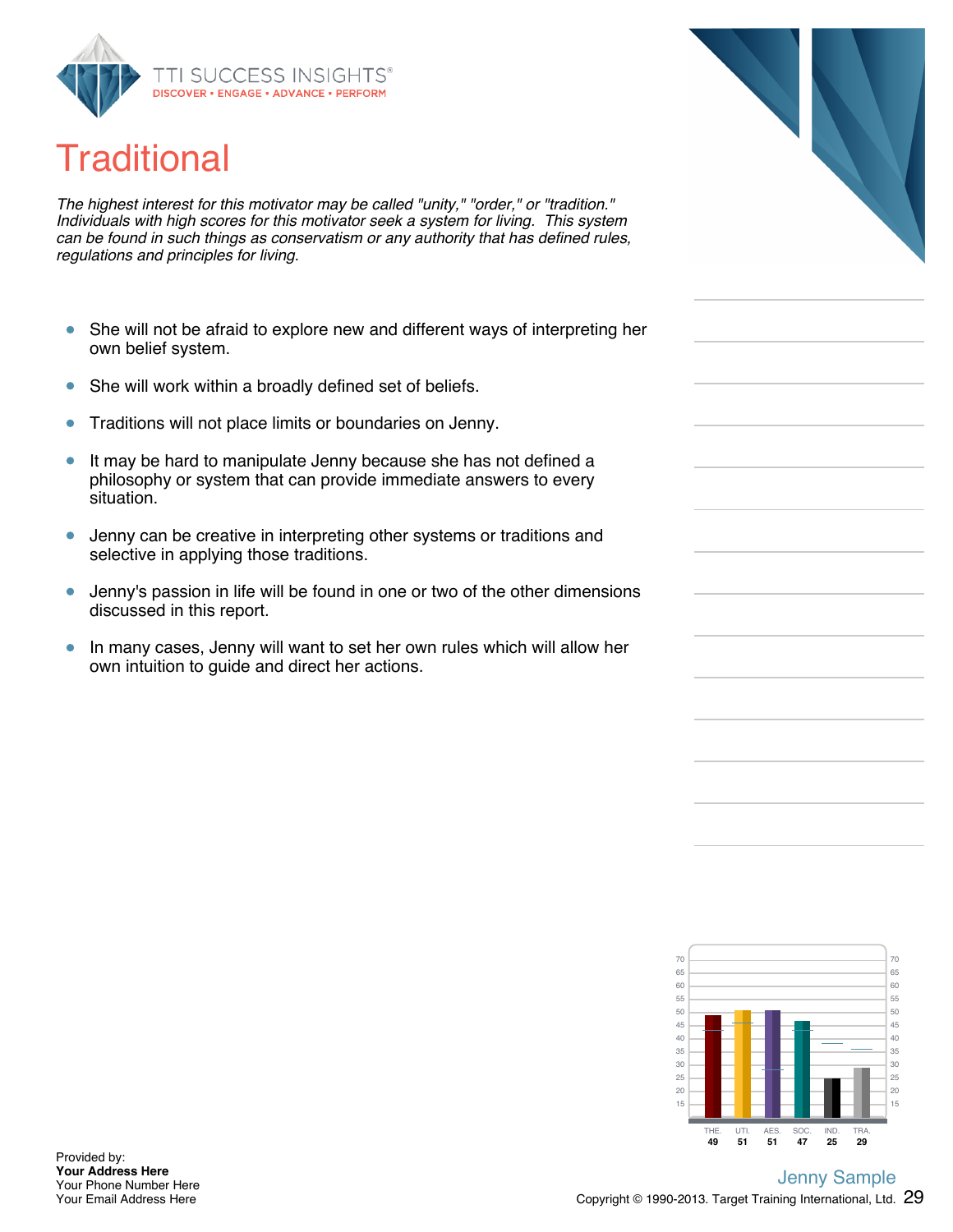

# Individualistic

*The primary interest for this motivator is POWER, not necessarily politics. Research studies indicate that leaders in most fields have a high power drive. Since competition and struggle play a large part in all areas of life, many philosophers have seen power as the most universal and most fundamental of motives. There are, however, certain personalities in whom the desire for direct expression of this motive is uppermost; who wish, above all, for personal power, influence and renown.*

- Jenny will be less concerned about her ego than others may be.  $\bullet$
- Being in total control of a situation is not a primary motivating factor.  $\bullet$
- Jenny's passion in life will be found in one or two of the other dimensions  $\bullet$ discussed in this report.
- $\bullet$ Stability is a primary concern. Patience and fortitude will win in the long run.
- $\bullet$ As long as Jenny's belief systems are not threatened, she will allow others to set the tone and direction of her work.
- $\bullet$ She will not attempt to overpower others' points of view or change their thinking.
- $\bullet$ Jenny feels that struggles should be the burden of the team, not just the individuals.



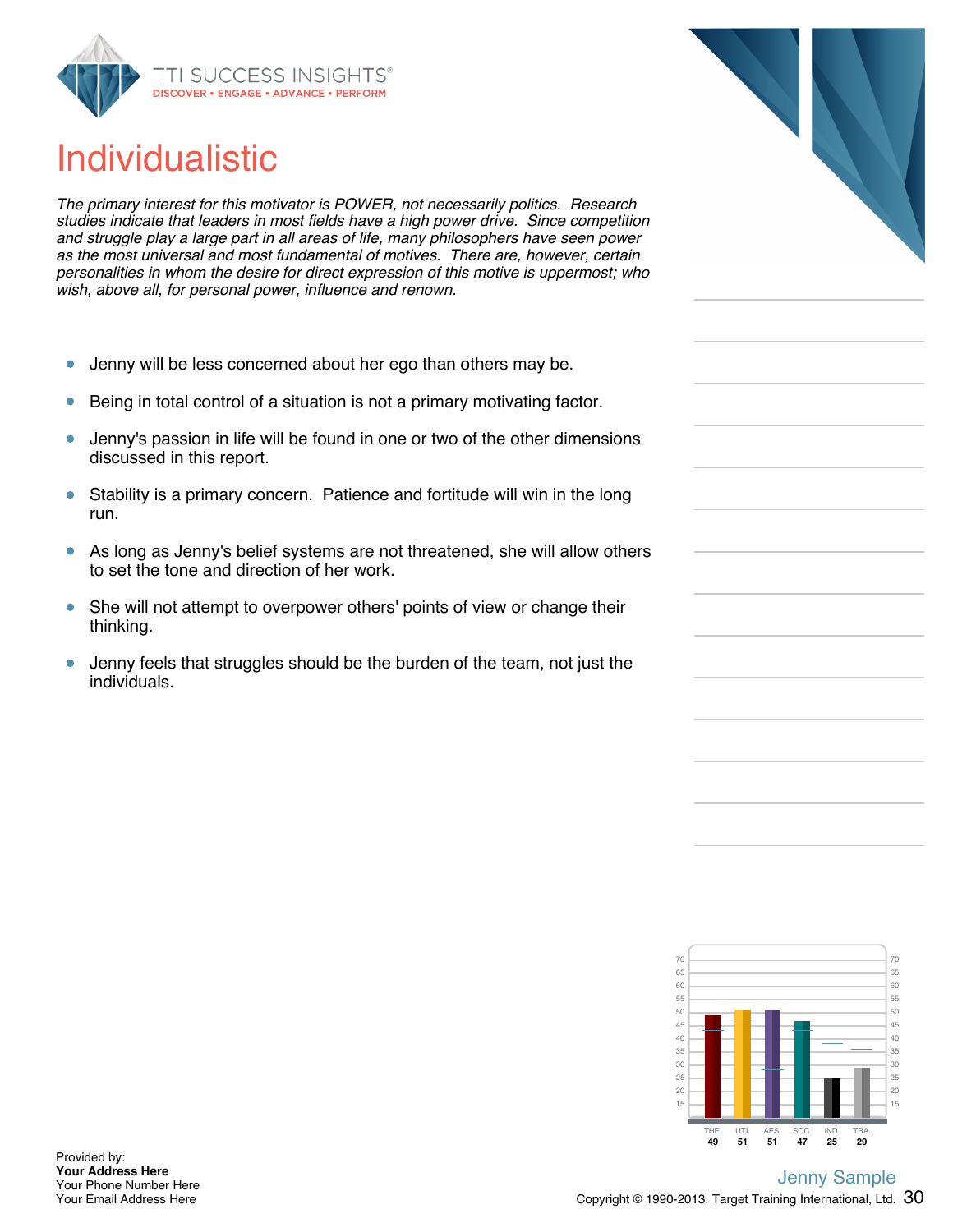

# Navigating Situations Outside Your Comfort Zone

*The information on this page will highlight areas in which you may struggle relating to based on your lowest motivator. The information will teach you how to manage your way through discussions focusing on your number six motivator.*

Tips for Communicating with "High Individualistic" utilizing your Utilitarian.

As you read through the communication tips, think about the following questions:

*How does the mindset of a high Individualistic contribute to today's workforce?*

*How do Individualistics contribute to the world, your professional life and your personal life?*

*A high Individualistic wants not only to control his or her own destiny, but the destiny of others.*

- *Partner with the high Individualistic to be "above the radar" on initiatives in order to get things done bigger, faster, better.*
- *Ask questions to determine how their initiatives can help achieve a higher return on investment and get them closer to their envisioned future at the same time.*

*When a high Individualistic feels strongly about a situation, he or she may apply the "All is fair in love and war" philosophy.*

- *Sharing in the "ends justify the means" mentality, be sure to clarify with the Individualistic team member that both parties can win: one from the return on investment of time, talent and resources, the other with the recognition and praise for a job well done.*
- *Be sure to win over the high Individualistic's when trying to improve efficiency and productivity. If ownership of the idea is not taken, he or she may stifle new things being approved that could threaten power. However, if the idea is internalized, they will champion the efforts.*





Provided by: **Your Address Here** Your Phone Number Here Your Email Address Here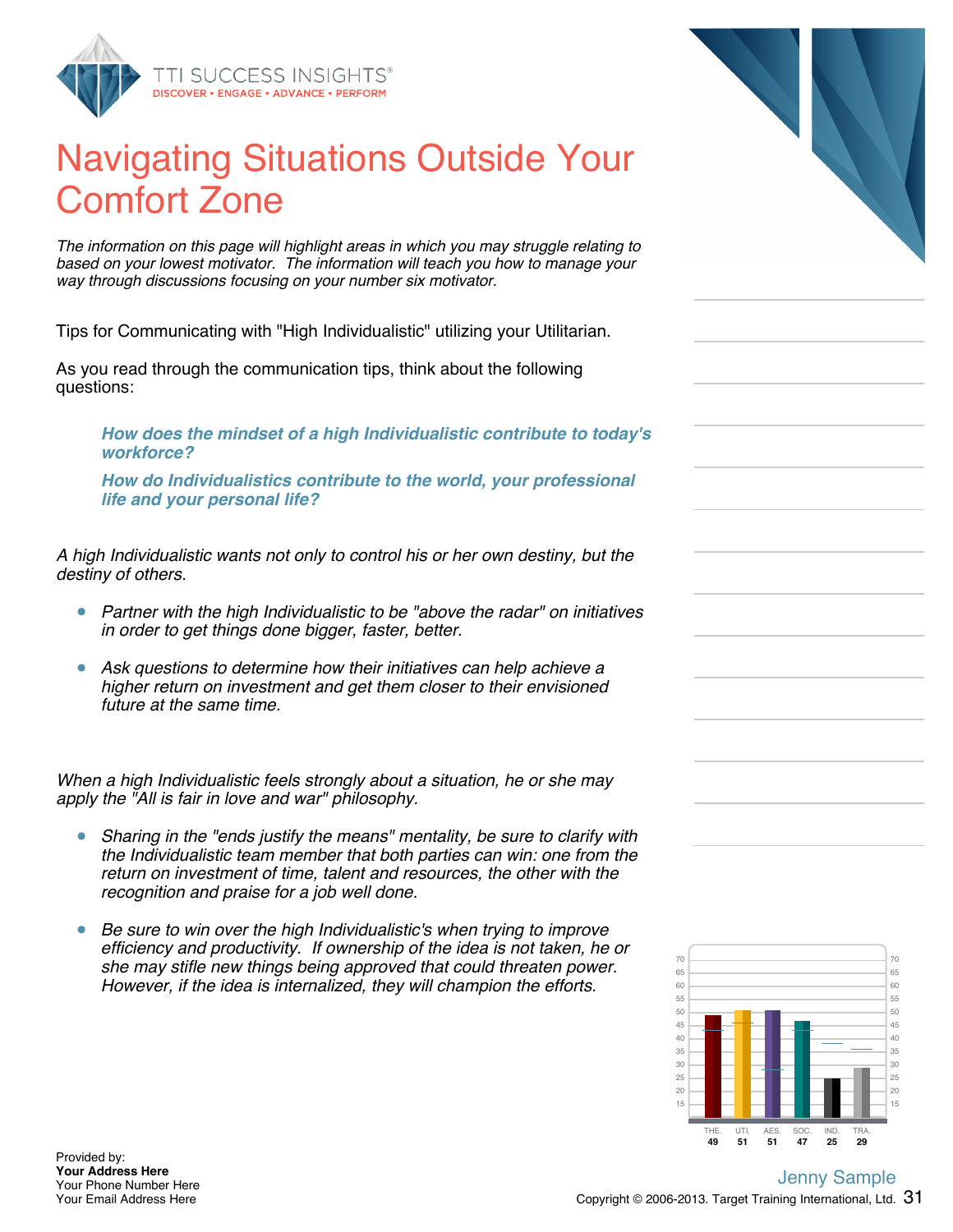

# Navigating Situations Outside Your Comfort Zone

Controlling the situation is important to a high Individualistic, but he or she also wants to have the public recognition.

- When the Individualistic sees the drive for return on investment as a way to gain control and to be recognized, he or she will leverage the information to organizational leaders. Remember, the goal is about return; allow the Individualistic to take the recognition.
- How can creating recognition programs within the organization achieve a greater return on resources? Partner with the Individualistic to create the programs.

A high Individualistic will have strong feelings about the legacy he or she is striving to create and eventually will leave behind.

- Position efficiency and productivity as a way to achieve the legacy faster and with greater success. Both parties are looking for results. The Individualistic is about the image and recognition, whereas the Utilitarian is looking for return.
- Champion each other's goals. Attempt to make higher returns for the organization a part of the Individualistic's legacy. If it becomes a part of his or her goals, the Individualistic will become an advocate for return in the organization.

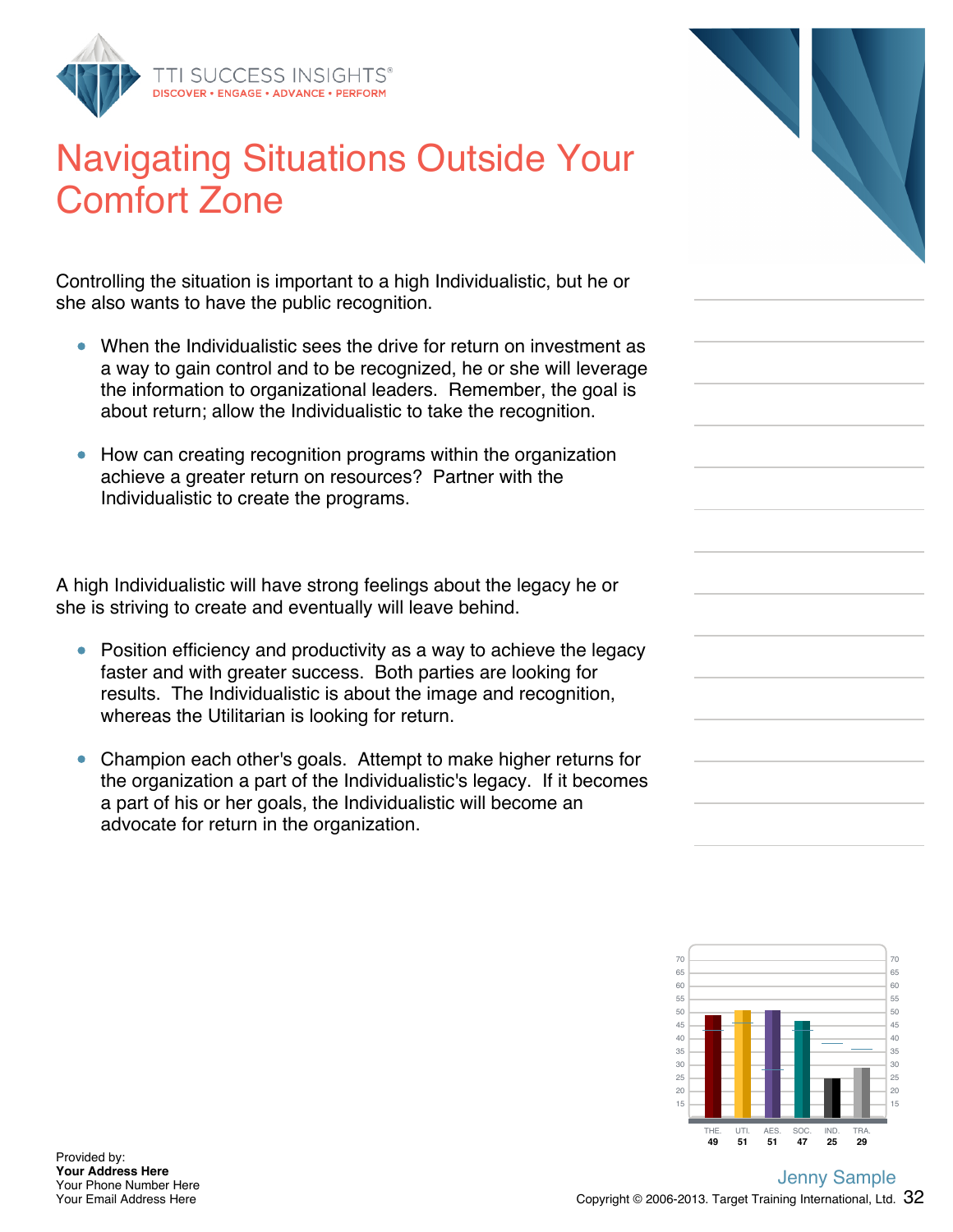



# Motivators - Norms & Comparisons

For years you have heard statements like, "Different strokes for different folks," "to each his own," and "people do things for their own reasons, not yours." When you are surrounded by people who share similar motivators, you will fit in with the group and be energized. However, when surrounded by people whose motivators are significantly different from yours, you may be perceived as out of the mainstream. These differences can induce stress or conflict. **When confronted with this type of situation you can:**

- Change the situation.
- Change your perception of the situation.
- **Leave the situation**
- Cope with the situation.

**This section reveals areas where your motivators may be outside the mainstream and could lead to conflict.** The further away you are from the mainstream on the high side, the more people will notice your passion about that motivator. The further away from the mainstream on the low side, the more people will view you as indifferent and possibly negative about that motivator. The shaded area for each motivator represents 68 percent of the population or scores that fall within one standard deviation above or below the national mean.

### Norms & Comparisons Table - Norm 2011



**Mainstream** - one standard deviation of the national mean **Passionate** - two standard deviations above the national mean **Indifferent** - two standard deviations below the national mean **Extreme** - three standard deviations from the national mean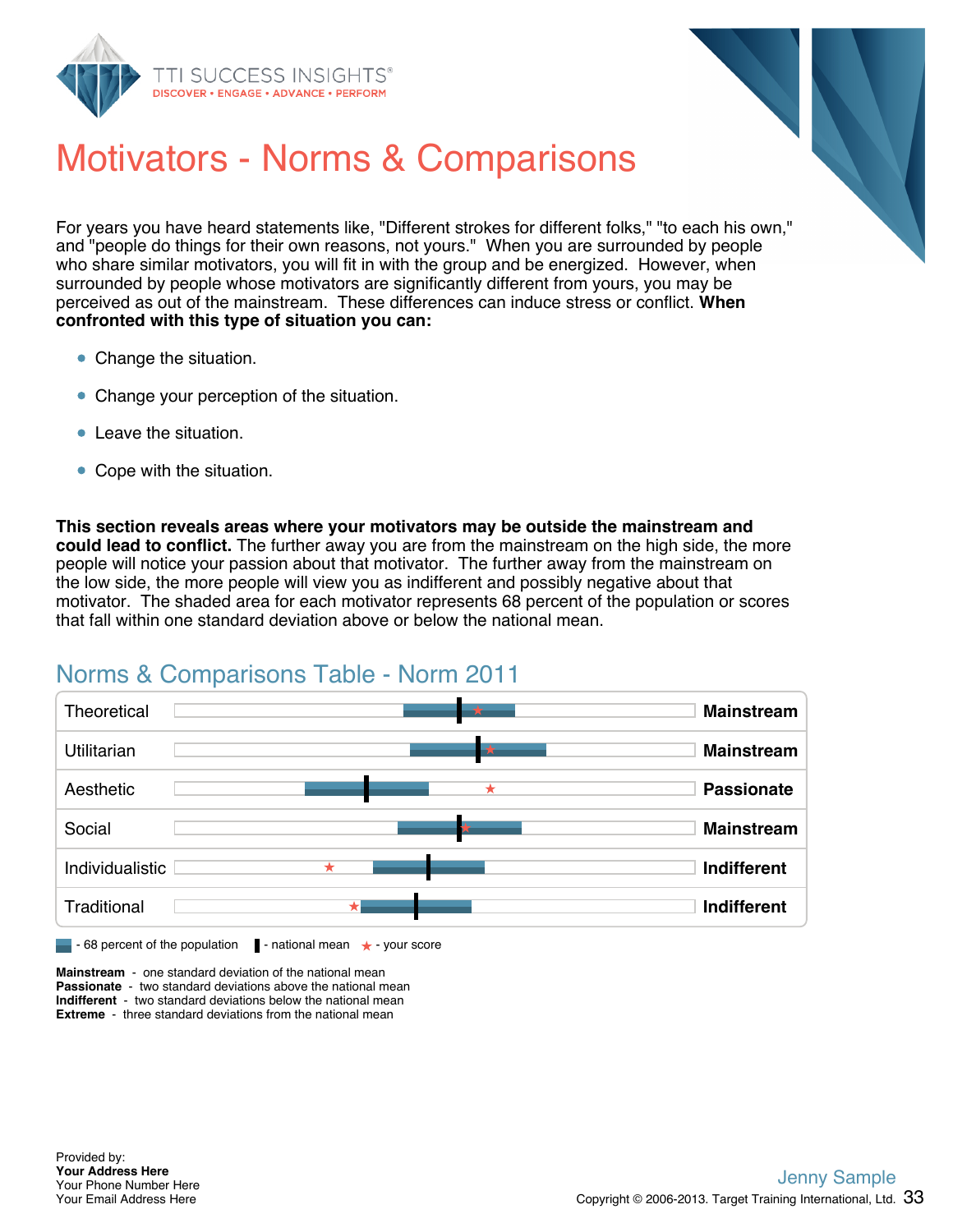



# Motivators - Norms & Comparisons

Areas in which you have strong feelings or passions compared to others:

You have a strong desire to become all you can be (self actualization). You will tend to strive for balance, form and harmony in all areas of your life. Others may not understand your subjective way of reasoning and may feel you are somewhat unrealistic. Your appreciation of the world around you and the environment may appear extreme to them.

Areas where others' strong feelings may frustrate you as you do not share their same passion:

- You can be frustrated by others who are always jockeying for position and control.
- Others who try to impose their way of living on you will frustrate you. Your ability to try new things frustrates them and they feel compelled to change you to their system.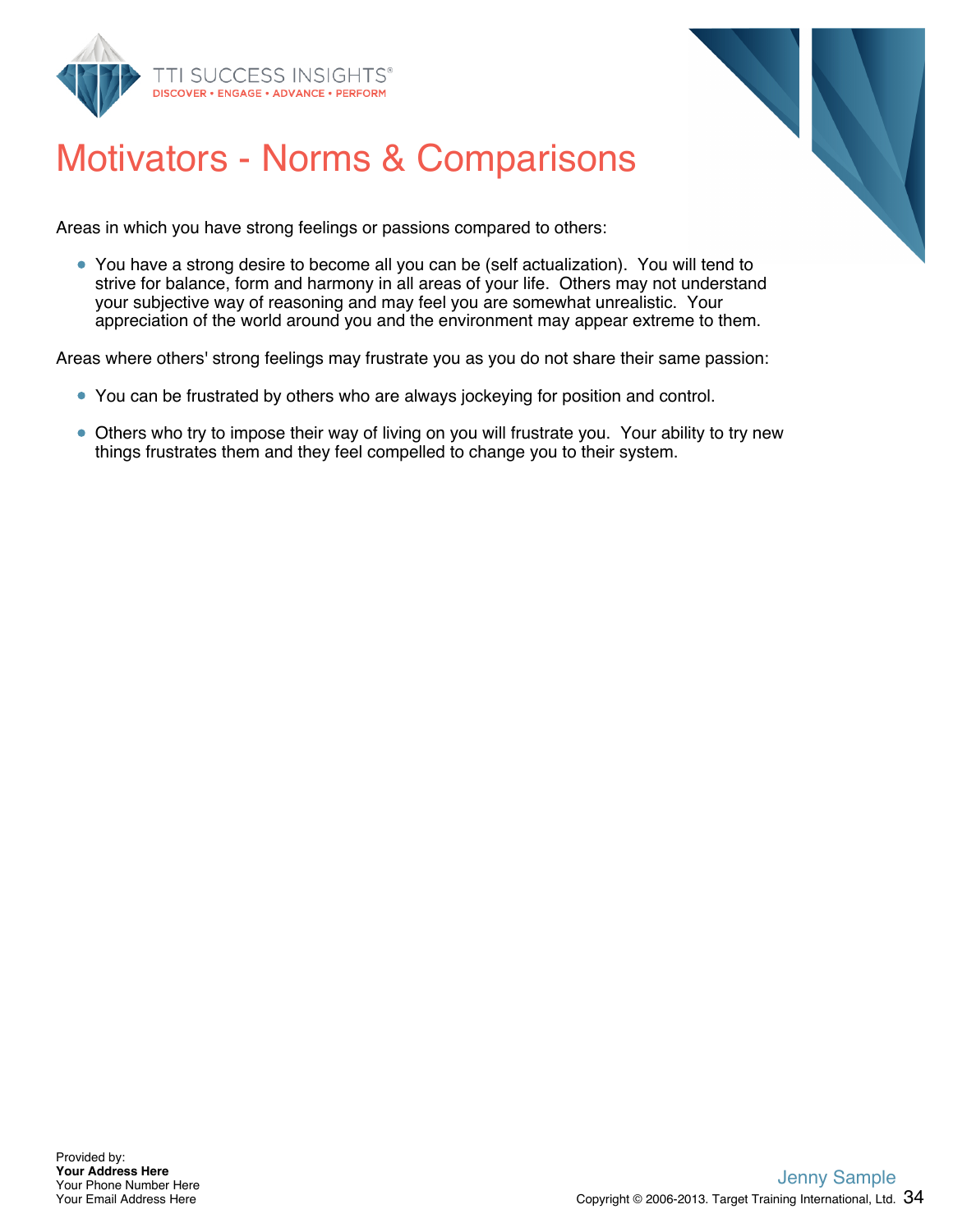

# Motivators Hierarchy

*Your motivation to succeed in anything you do is determined by your underlying motivators. You will feel energized and successful at work when your job supports your personal motivators. They are listed below from the highest to the lowest.*



\* 68% of the population falls within the shaded area.

Provided by: **Your Address Here** Your Phone Number Here Your Email Address Here

**49 51 51 47 25 29** THE. UTI. AES. SOC. IND. TRA.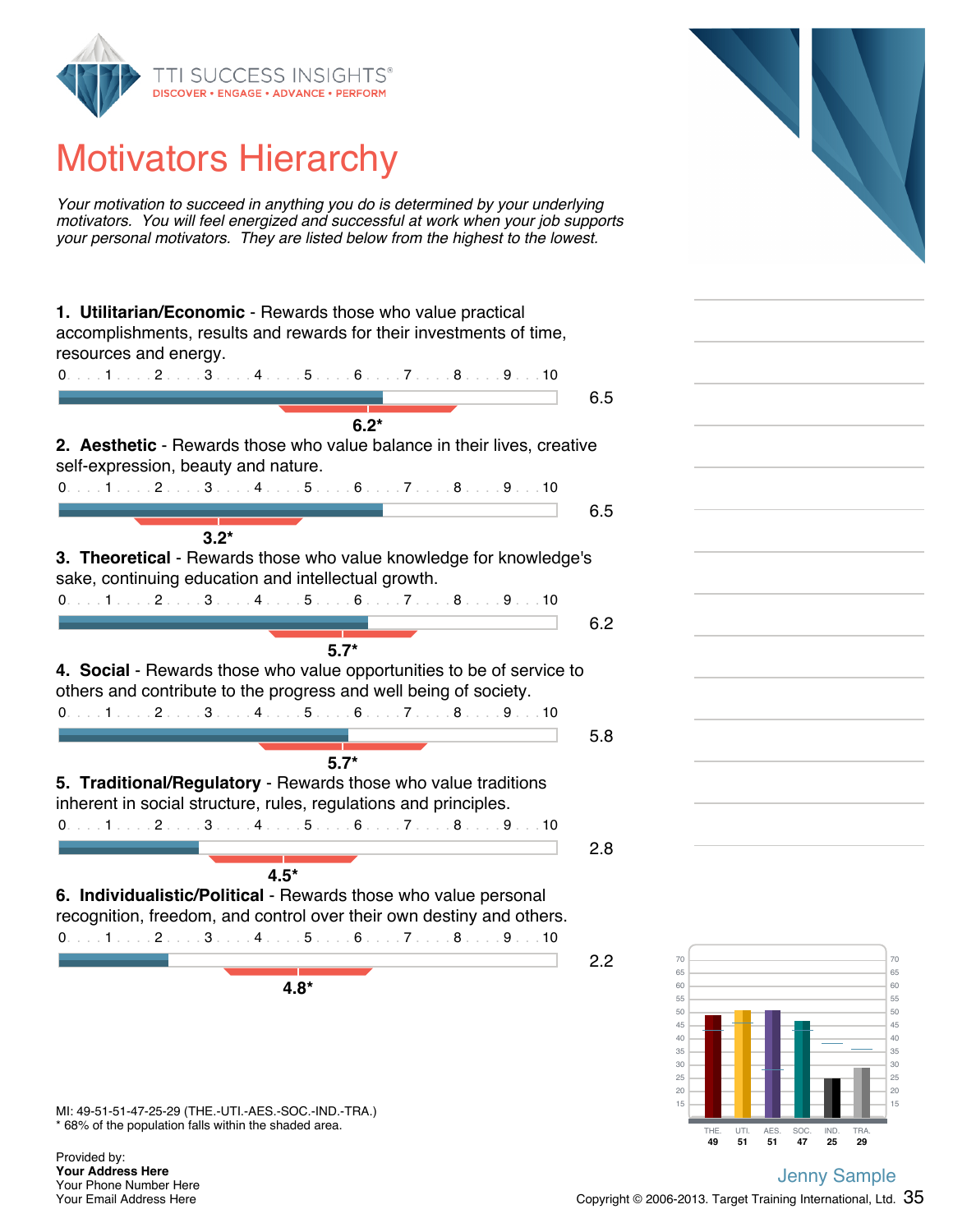



# Motivation Insights<sup>®</sup> Graph



Norm 2011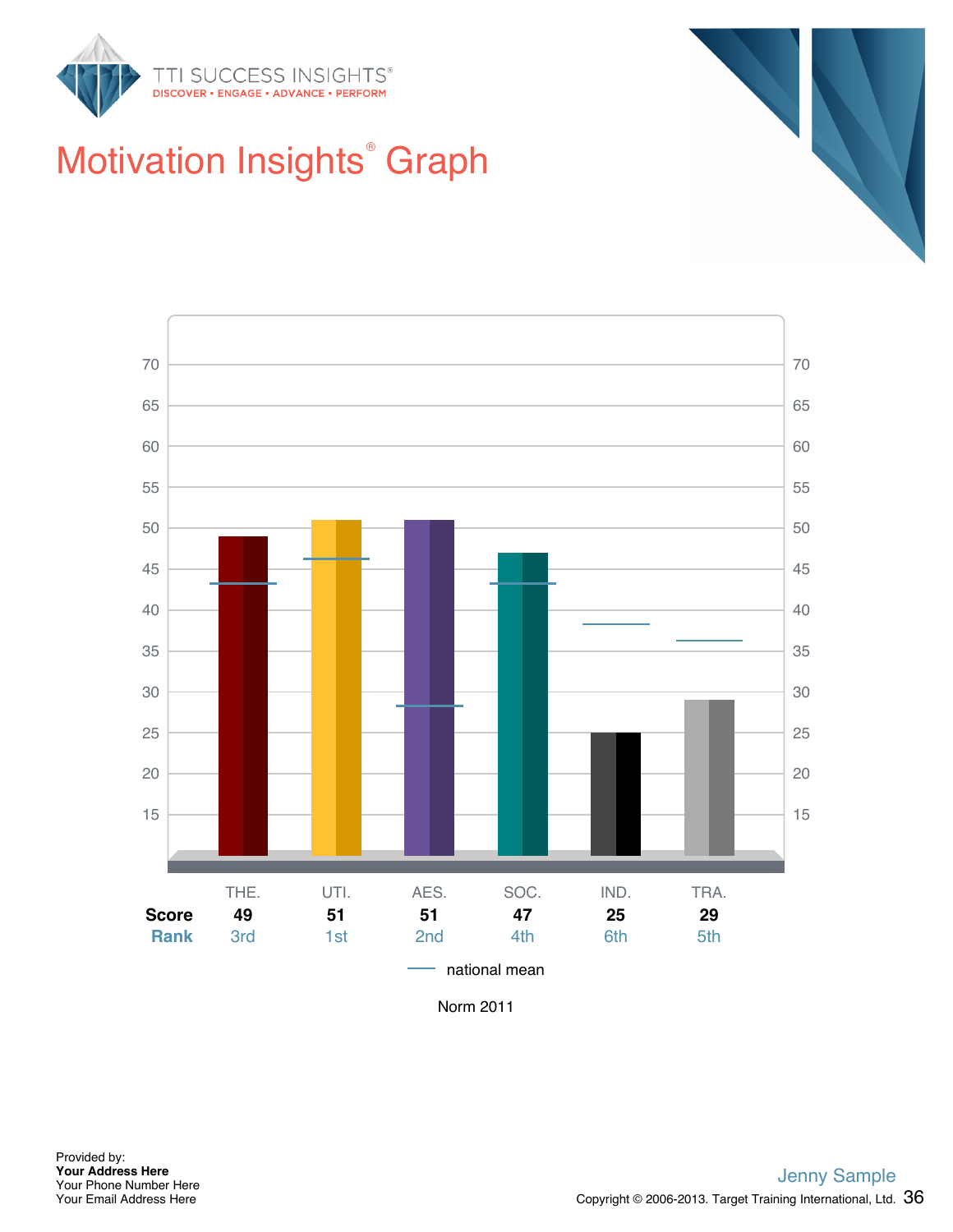

#### Motivators Wheel™



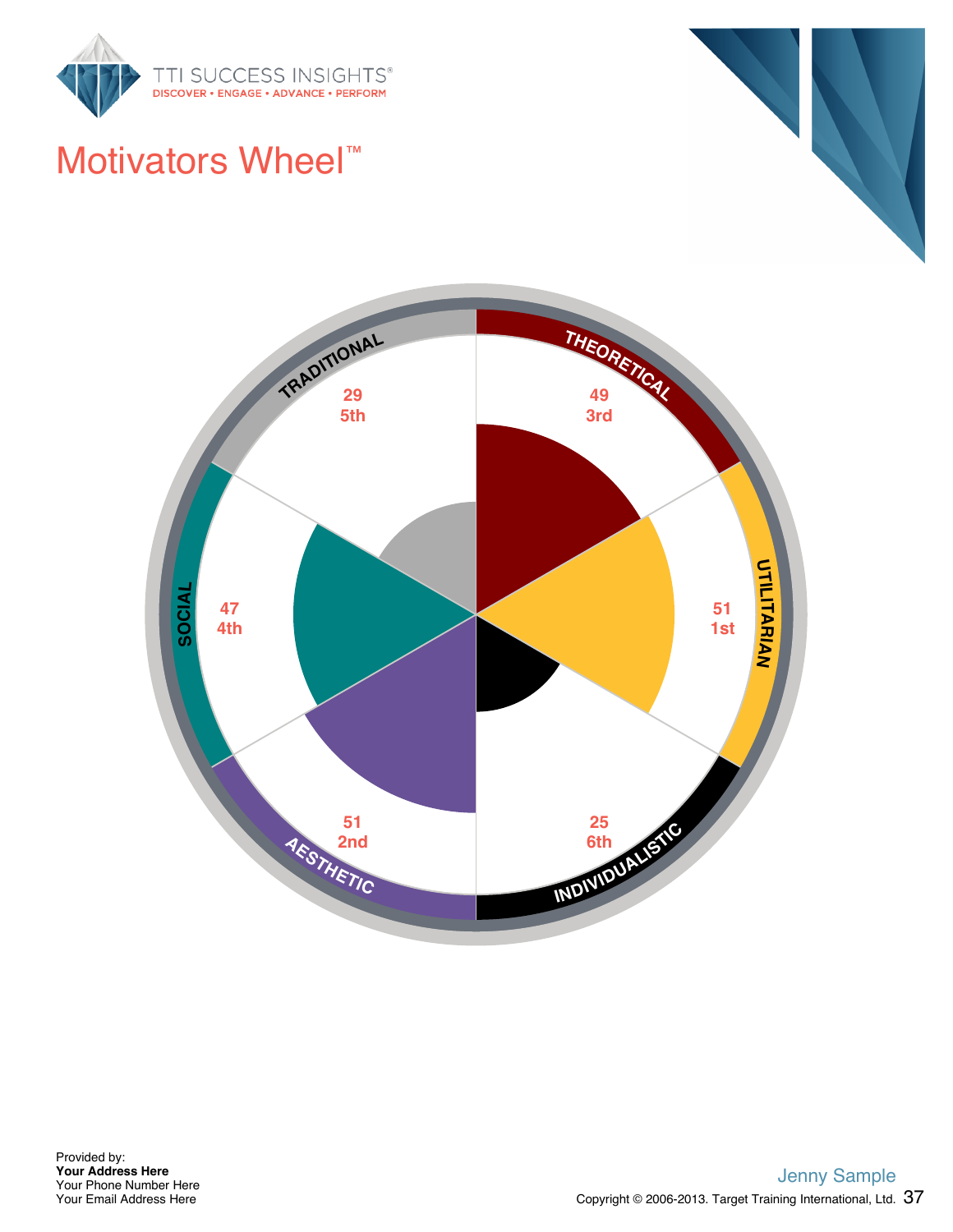



#### Introduction Integrating Behaviors and Motivators Section

The ultimate power behind increasing job satisfaction and performance comes from the blending of your behaviors and motivators. Each individually is powerful in order to modify your actions, but the synergy of blending the two moves you to a whole new level.

#### **In this section you will find:**

- Potential Behavioral and Motivational Strengths  $\bullet$
- Potential Behavioral and Motivational Conflict  $\bullet$
- Ideal Environment  $\bullet$
- $\bullet$ Keys to Motivating
- Keys to Managing  $\bullet$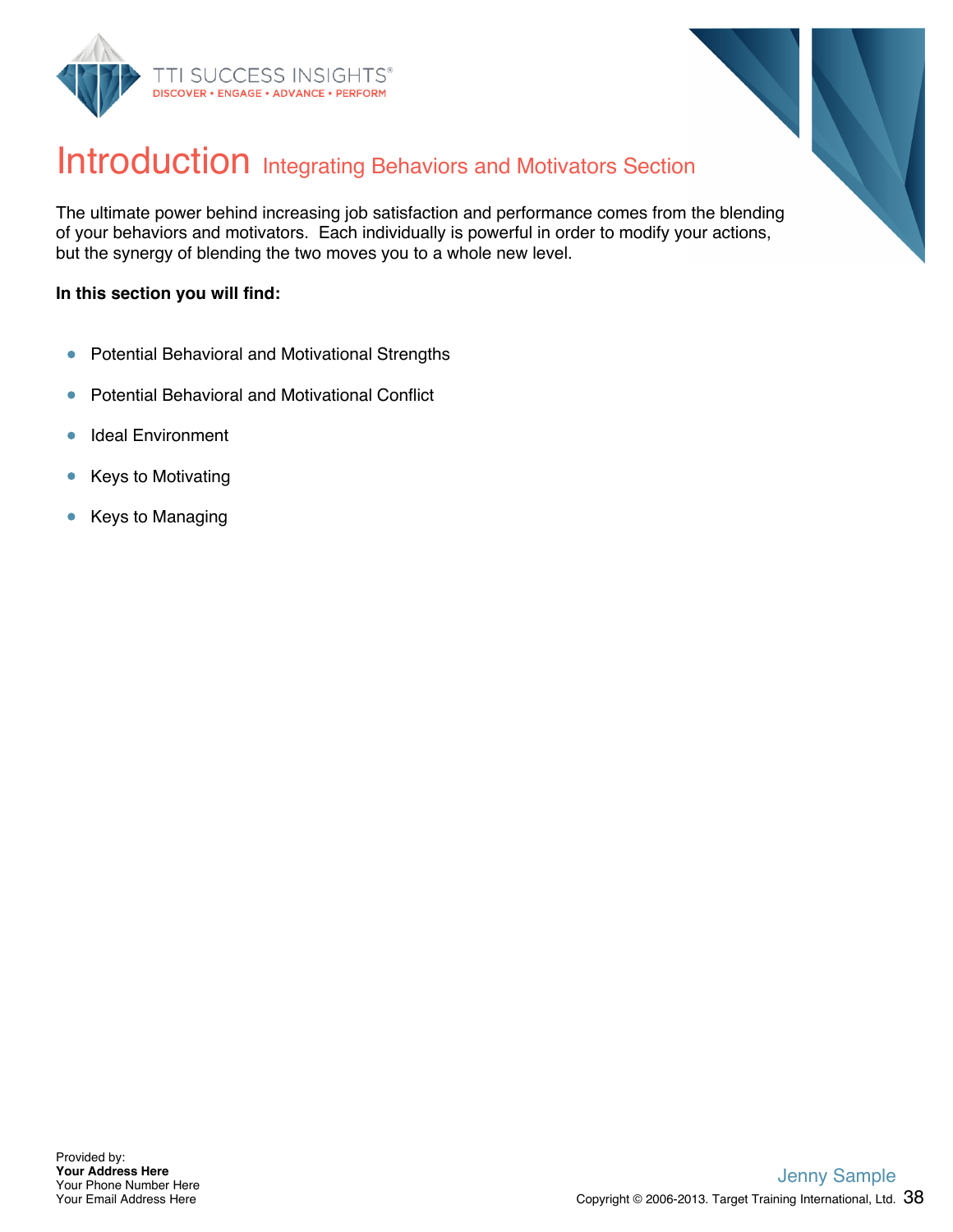

### Potential Behavioral and Motivational **Strengths**

*This section describes the potential areas of strengths between Jenny's behavioral style and top two motivators. Identify two to three potential strengths that need to be maximized and rewarded in order to enhance on-the-job satisfaction.*

- $\bullet$ Has an entrepreneurial mindset.
- $\bullet$ Very creative in solving problems.
- An independent self-starter who will refine and enhance her surroundings.  $\bullet$
- May take a leadership position with ideas on protecting or preserving.  $\bullet$
- Sees the positive in all resources and will want to use resources  $\bullet$ accordingly.
- $\bullet$ Tends to be futuristic and entrepreneurial in attaining results.
- Motivates others to express themselves.  $\bullet$
- Always willing to share her ideas on how to enhance the surroundings.  $\bullet$

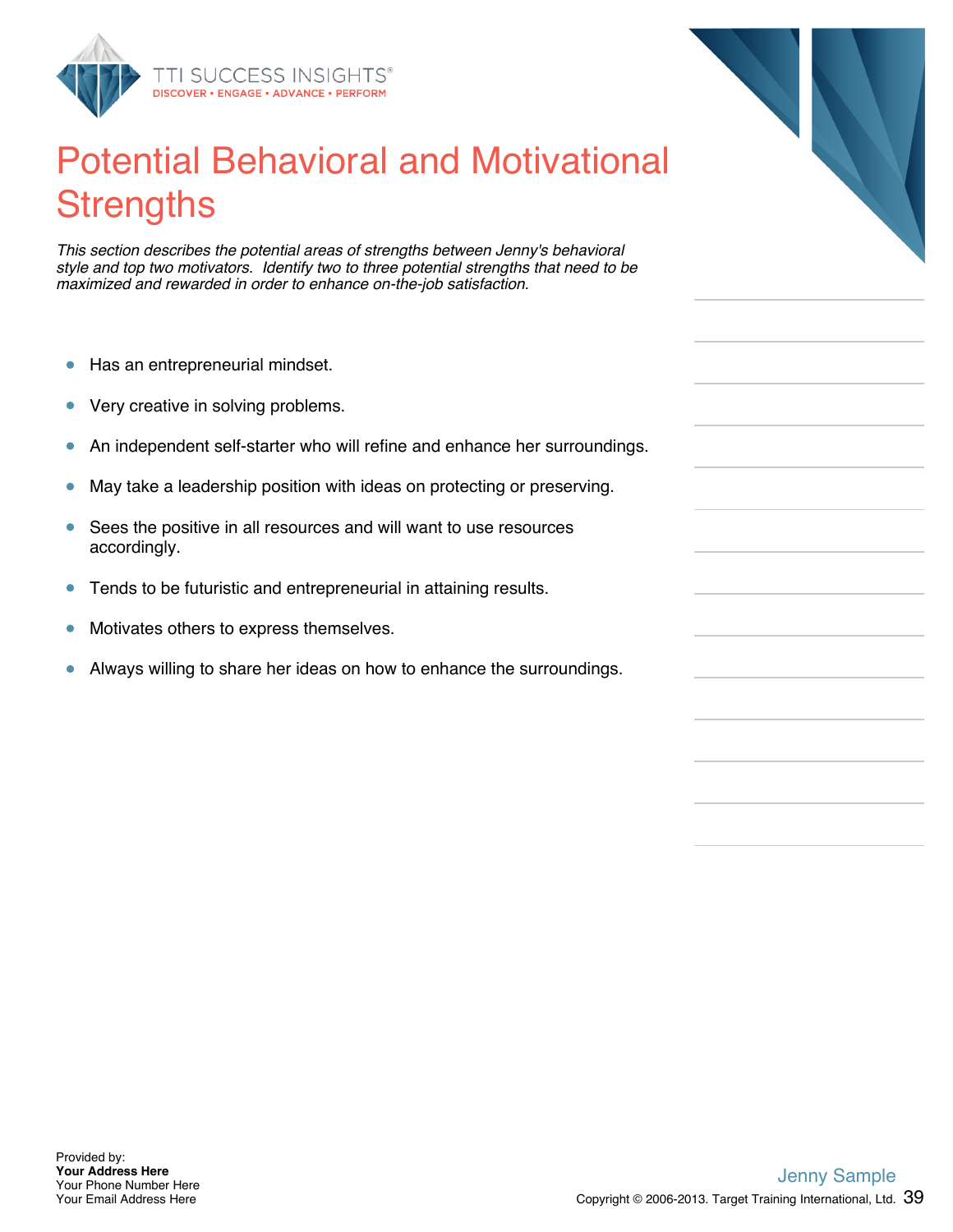

#### Potential Behavioral and Motivational **Conflict**

*This section describes the potential areas of conflict between Jenny's behavioral style and top two motivators. Identify two to three potential conflicts that need to be minimized in order to enhance on-the-job performance.*

- $\bullet$ Tends to think bigger is always better.
- $\bullet$ May offend others with too much discussion of results.
- Will only see her perspective in the here and now.  $\bullet$
- May struggle with keeping her distance while trying to enjoy the  $\bullet$ experience.
- $\bullet$ May overlook details when weighing results.
- Efficiency is diminished with small talk.  $\bullet$
- Overly optimistic in her ability to bring balance to any situation.  $\bullet$
- Over emphasizes the experience compared to the results.  $\bullet$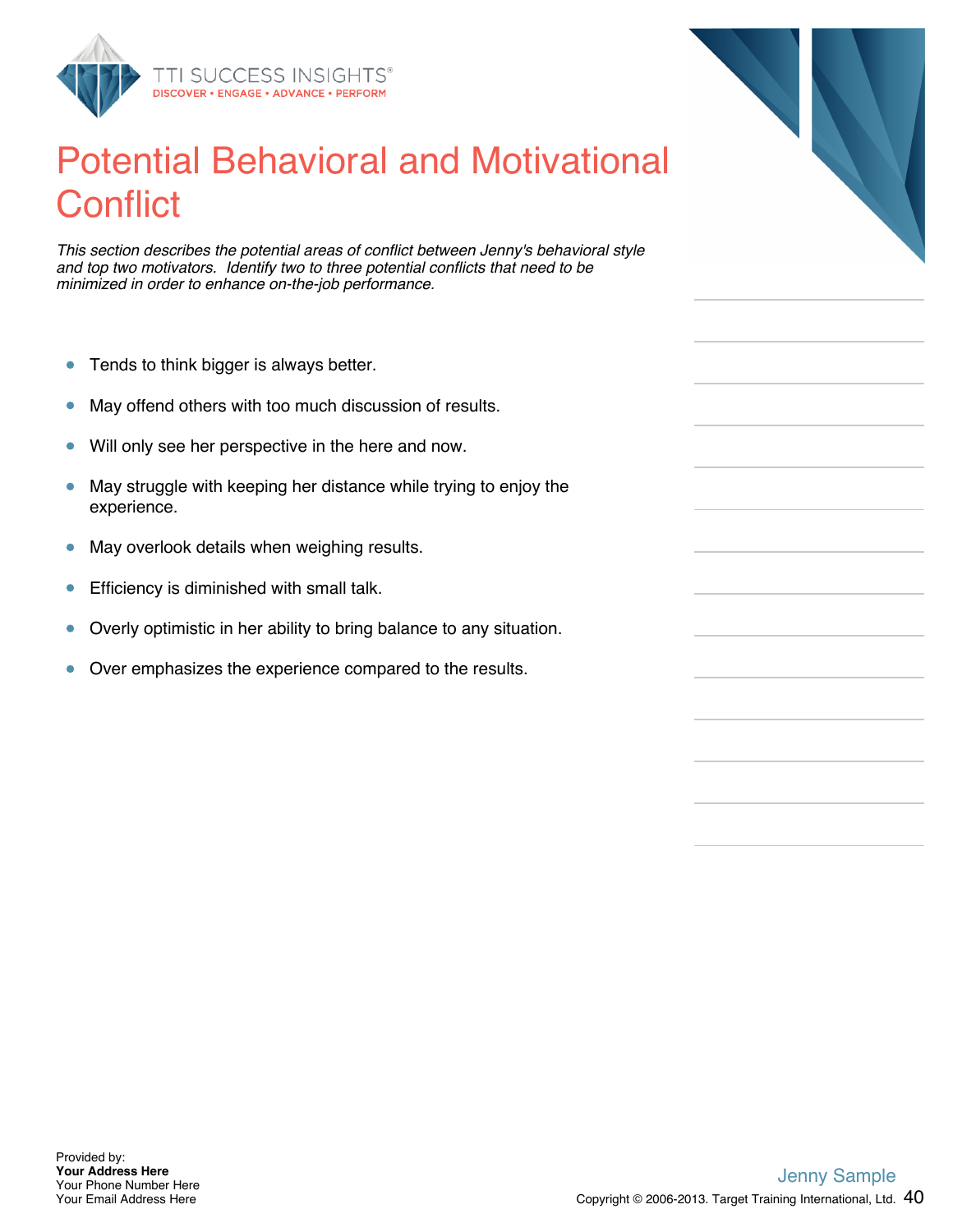

#### Ideal Environment

*This section identifies the ideal work environment based on Jenny's basic style and top two motivators. People with limited flexibility will find themselves uncomfortable working in any job not described in this section. People with flexibility use intelligence to modify their behavior and can be comfortable in many environments. Use this section to identify specific duties and responsibilities that Jenny enjoys and also those that create frustration.*

- $\bullet$ Democratic supervisor with whom she can associate.
- Tasks involving motivated groups and establishing a network of contacts.  $\bullet$
- Freedom from controls, supervision and details.  $\bullet$
- $\bullet$ A manager that brings people and excitement into the act of doing business.
- $\bullet$ Key performance measured on results and efficiency rather than people and process.
- $\bullet$ The experience is seen as a part of the desired return on investment.
- $\bullet$ A fun and creative working environment.
- A forum to express ideas and concepts in an assertive way.  $\bullet$
- Freedom to decorate office area with a status-conscience efficiency.  $\bullet$

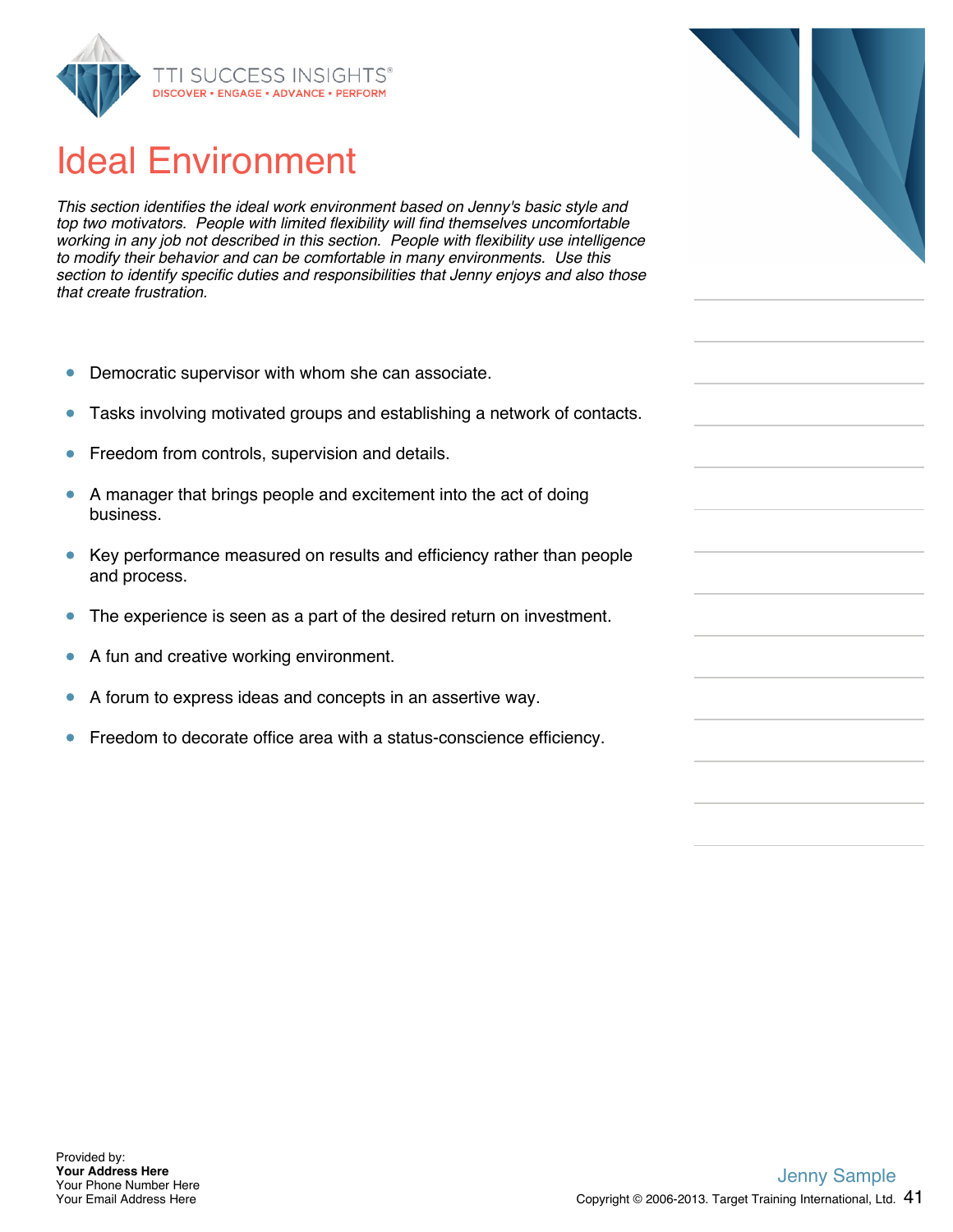

# Keys to Motivating

*This section of the report was produced by analyzing Jenny's wants. People are motivated by the things they want; thus wants that are satisfied no longer motivate. Review each statement produced in this section with Jenny and highlight those that are present "wants."*

#### Jenny wants:

- $\bullet$ Flattery, praise, popularity and strokes.
- $\bullet$ New challenges and problems to solve.
- Group activities outside the job.  $\bullet$
- $\bullet$ To be the spokesperson for team and organizational accomplishments.
- Public recognition of financial rewards for returns and efficiency.  $\bullet$
- Freedom to get desired results through efficiency and a "can do" attitude.  $\bullet$
- The experience of the people and the surroundings to be happy and  $\bullet$ balanced.
- $\bullet$ The understanding from management that just working isn't the desired outcome; the result has to fit into the overall feel of the organization or project.
- $\bullet$ Things done now and to the highest level of appeal possible in a streamlined way.

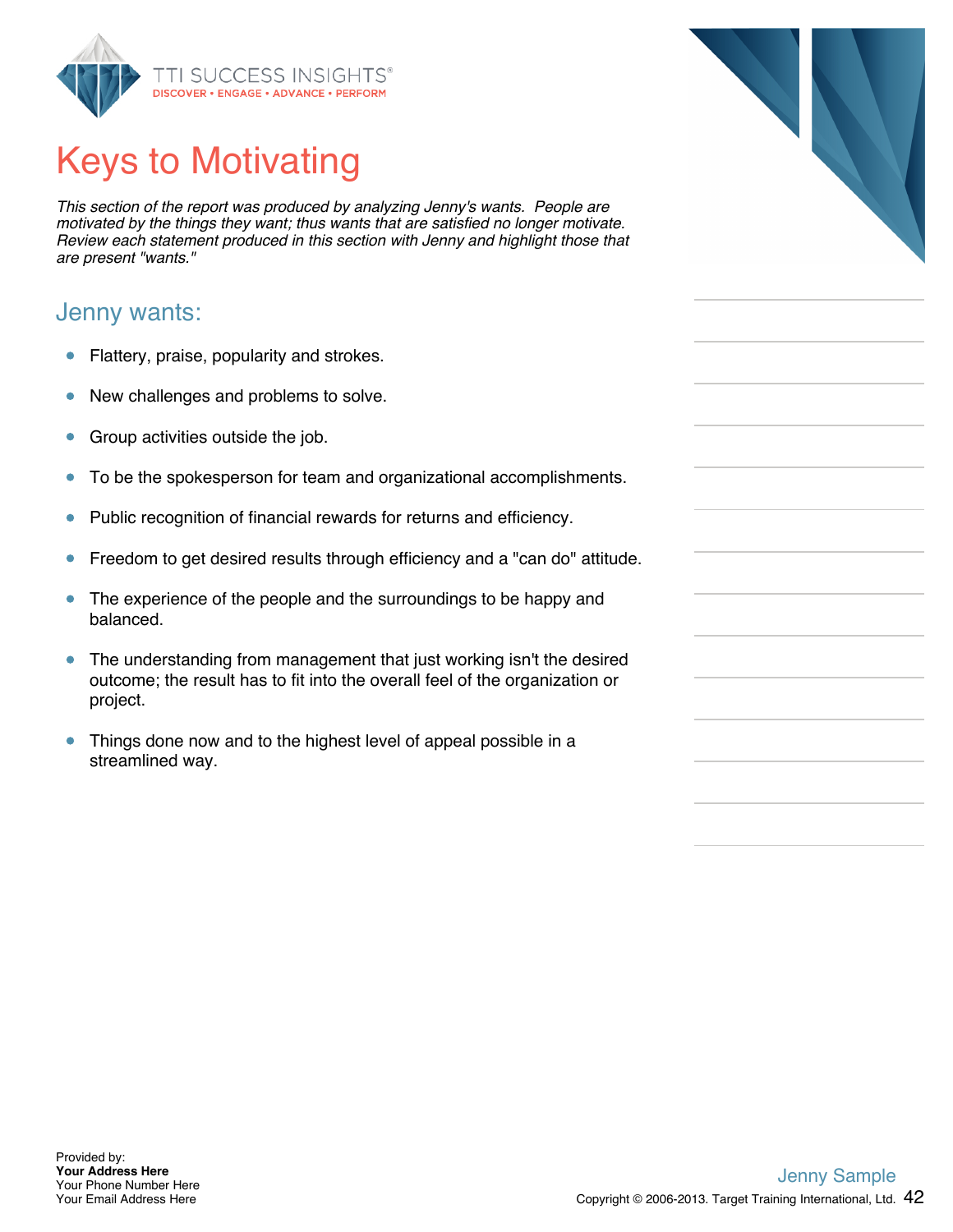

# Keys to Managing

*In this section are some needs which must be met in order for Jenny to perform at an optimum level. Some needs can be met by herself, while management must provide for others. It is difficult for a person to enter a motivational environment when that person's basic management needs have not been fulfilled. Review the list with Jenny and identify 3 or 4 statements that are most important to her. This allows Jenny to participate in forming her own personal management plan.*

#### Jenny needs:

- To adjust her intensity to match the situation.  $\bullet$
- To understand her role on the team--either a team player or the leader.  $\bullet$
- Better organization of record keeping.  $\bullet$
- $\bullet$ Assistance in establishing realistic expectations of others in order to maximize contributions.
- To assess the risk and rewards of each decision.  $\bullet$
- $\bullet$ Help balancing the desire for return and the need for people interactions.
- $\bullet$ To balance socializing and work load, time management could be an issue.
- Be aware of potential personal problems that could disrupt workflow.
- Creative competitions in order to feel like a true winner.  $\bullet$

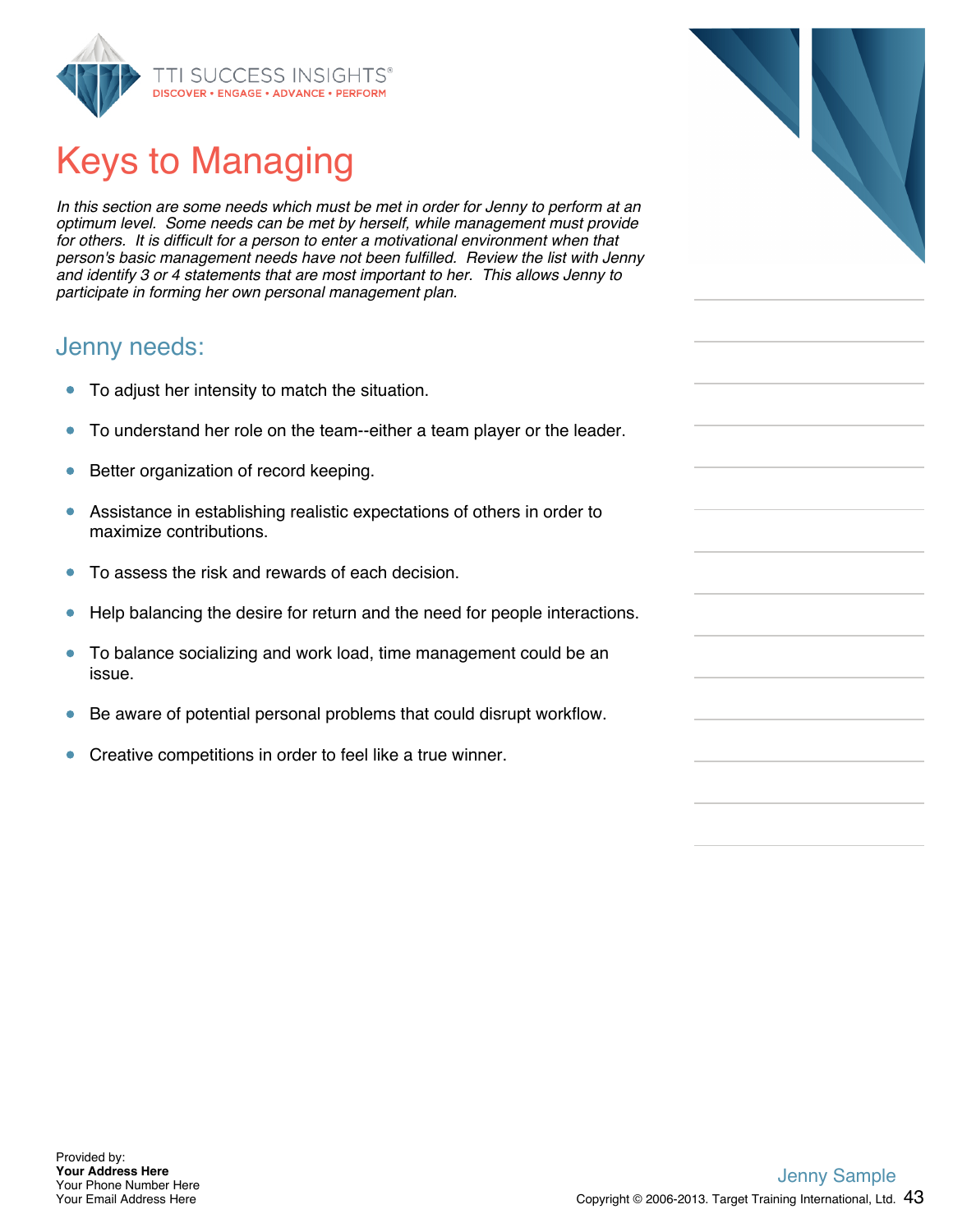



#### Introduction Acumen Indicators Section

Research has shown that the most effective people are those who understand themselves, both their strengths and weaknesses, so they can develop strategies to meet the demands of their environment.

The Acumen Indicators Section is designed to help an individual truly understand themselves, how they analyze and interpret their experiences. A person's acumen, keenness and depth of perception or discernment, is directly related to their level of performance. The stronger a person's acumen, the more aware they are of their reality in both their external and internal world.

This section explores both how a person interacts with the external world and from a personal perspective. There are seven primary areas that this section will explore:

- Summary of Acumen Capacity  $\bullet$
- World View General Characteristics  $\bullet$
- Self View General Characteristics
- Clarity of Performance and Situational Awareness
- Capacity for Problem Solving
- Reaction Index
- **Business Performance Summary**

Be sure to read the entire section with an open mind. Everyone has areas where they can improve. Use the content of this section while working with your mentor, professional coach or manager in order to make improvements, both personally and professionally.

- External
	- Internal
		- Combined External and Internal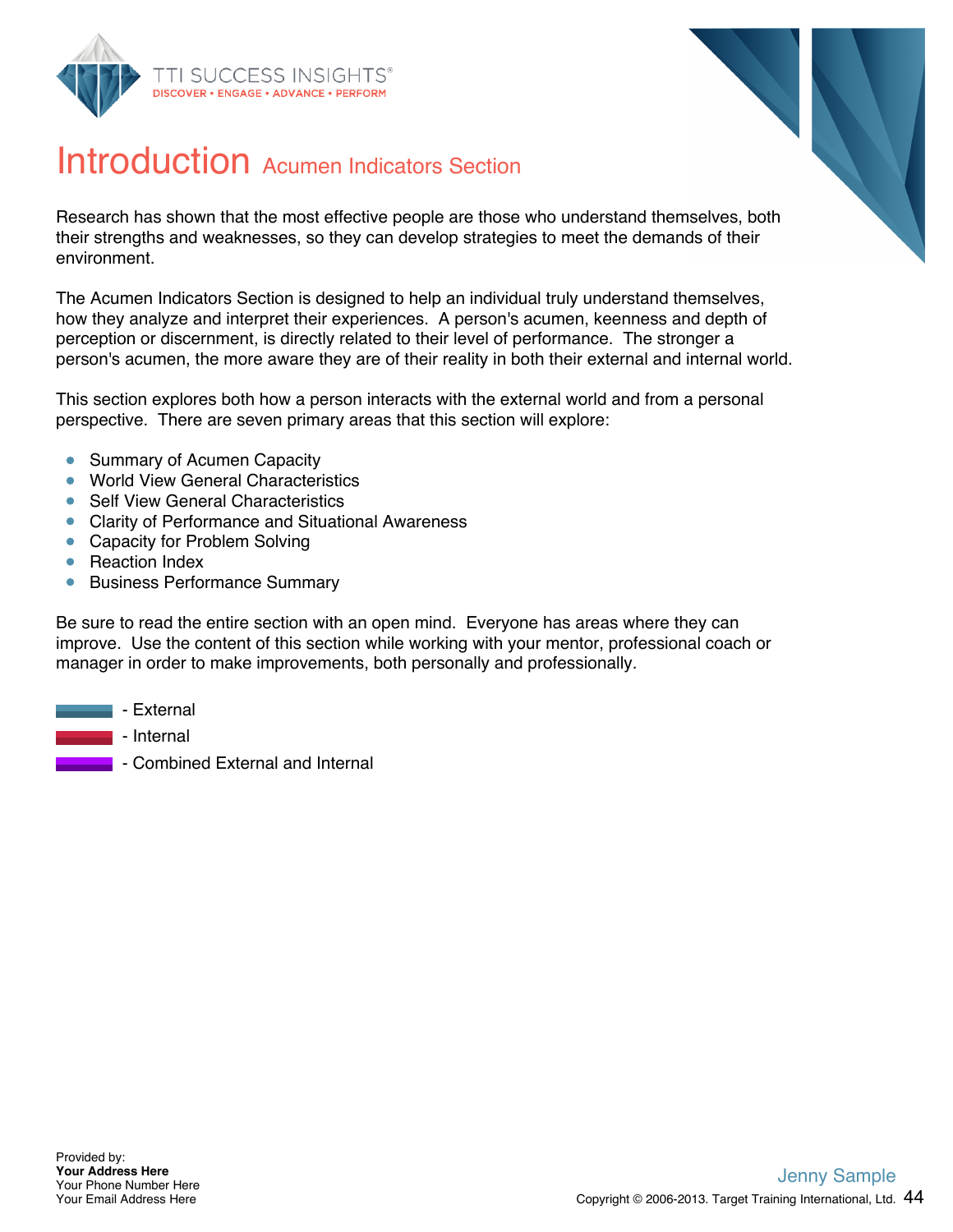



# Summary of Acumen Capacity

The Dimensions section measures Jenny's capacity to understand each of the dimensions individually as well as the capacity to differentiate the value elements in situations.



The Individuality column relates to the development of your capacity to discern individuality in others and individuality in oneself. How well do you understand others? How well developed is your sense of self? (Feeling Column)

The Practical Situations column relates to the development of your capacity to discern the value in situations in the outside world and in one's own roles in life. How well do you understand all aspects of practical situations? How well do you understand your roles in life? (Doing Column)

The Systems and Order column relates to the development of your capacity to discern systems and order in the world and within oneself. How well do you understand structure and organization in the world? How well do you understand your self-organization and future direction? (Thinking Column)

The Distinction Index Column relates to your development of the capacity to differentiate values in general in the world as well as within oneself. (Judgment Column)

We will be exploring this information in more detail over the next two pages in the World View and Self View sections.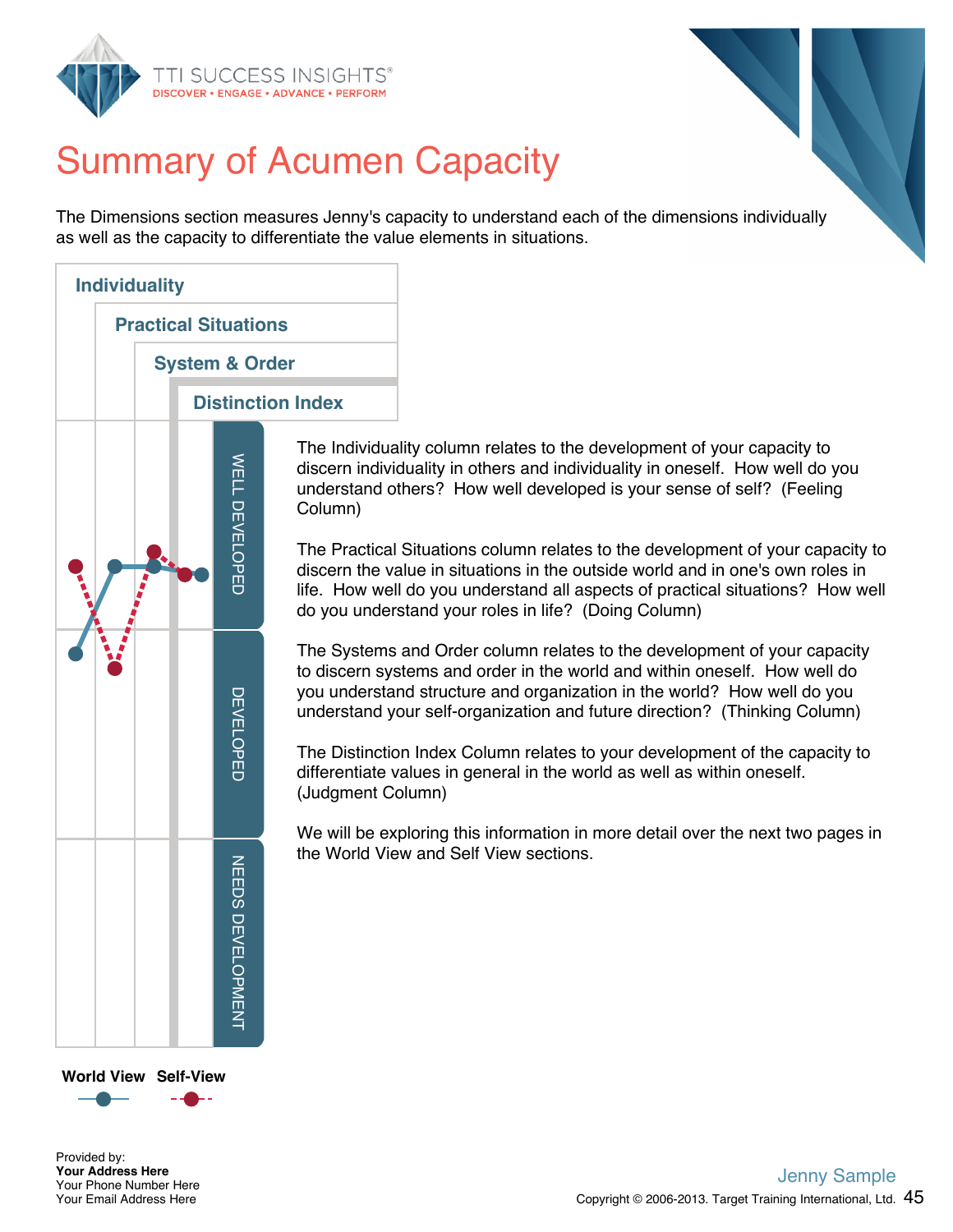

### World View

This is how Jenny sees the world around her. This view measures her clarity and understanding of people, tasks and systems. It could also be looked at in terms of feeling, doing and thinking from an external standpoint. The statements below are based primarily on the 3 dimensions on the left side of the dimensional balance page and are in a random order.

- $\bullet$ Jenny ignores problems or interruptions to stay focused on what she is doing.
- Jenny has trouble delegating work to others because of high perfectionist standards.
- Jenny has the ability to adopt a new process in order to accomplish the  $\bullet$ task at hand.
- Jenny may benefit from gaining a better understanding of people.
- $\bullet$ Jenny has the ability to use her people skills in order to relate to others.
- Jenny has a good understanding of people, which allows her to meet  $\bullet$ others and build rapport.
- Jenny has thinking and planning skills, which help her understand the underlying systems.
- Jenny has thinking and planning ability when it comes to seeing the  $\bullet$ overall process.
- $\bullet$ Jenny has the ability to focus on processes and ideas.
- $\bullet$ Jenny may over or under evaluate others abilities to complete tasks or projects.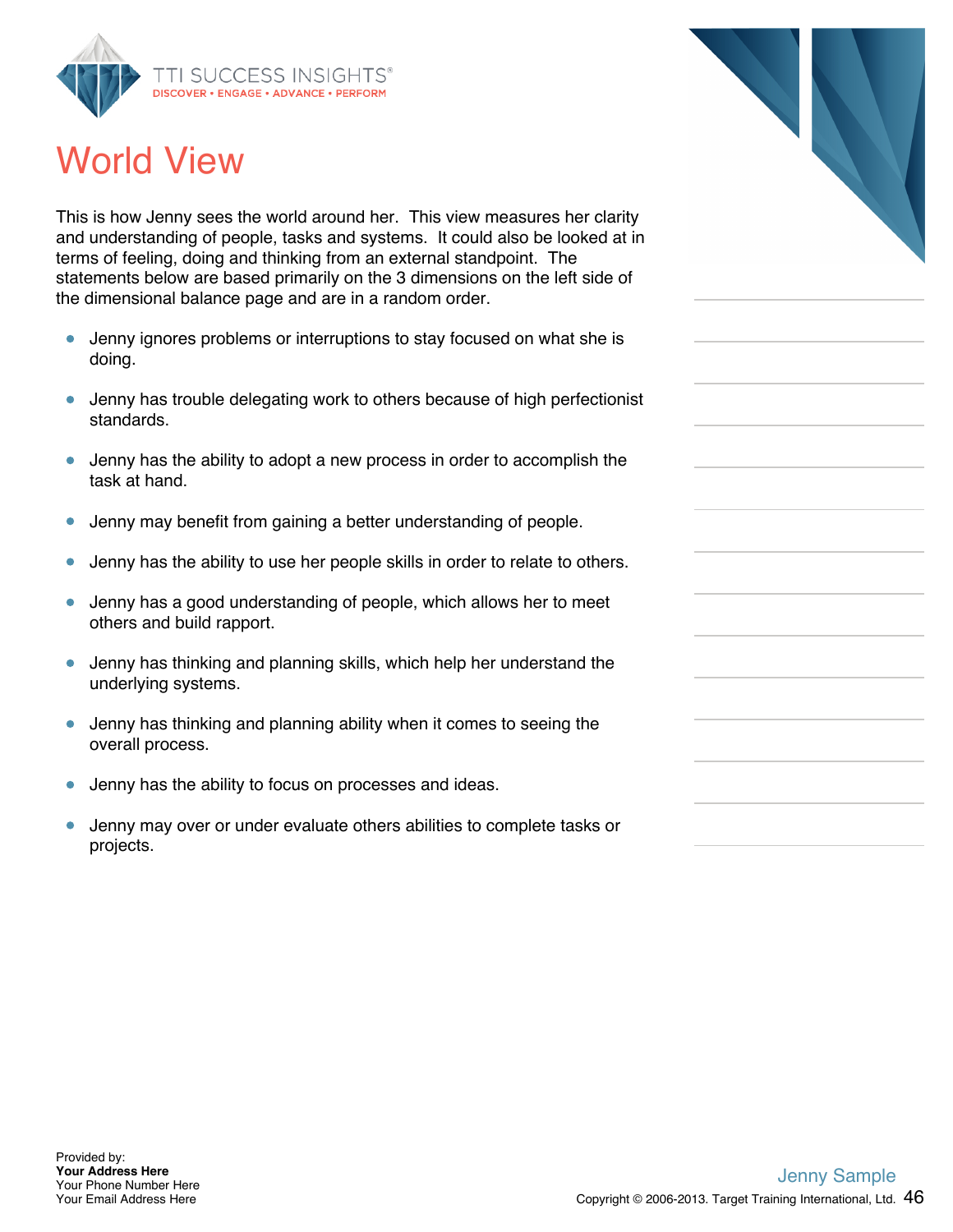

### Self View

This is how Jenny sees herself. This view measures her clarity and understanding of herself, her roles in life and her direction for the future. The internal dimensions are a reflection of her from both personal and professional viewpoints. The statements below are based primarily on the 3 dimensions on the right side of the dimensional balance page and are in a random order.

- Jenny has achieved a moderate level of role awareness.  $\bullet$
- Jenny has a grasp of her life roles and activities.  $\bullet$
- Jenny places emphasis on actually performing and fulfilling various role  $\bullet$ responsibilities.
- Jenny has a good sense of self worth.
- Jenny has a deep understanding of herself, which results in a strong  $\bullet$ sense of self.
- Jenny tends to persevere in the face of adversity based on her strong sense of self.
- Jenny has a strong focus on the structure and direction of her life.  $\bullet$
- Jenny has a good sense of where she is going.
- Jenny has a desire to live up to self standards.  $\bullet$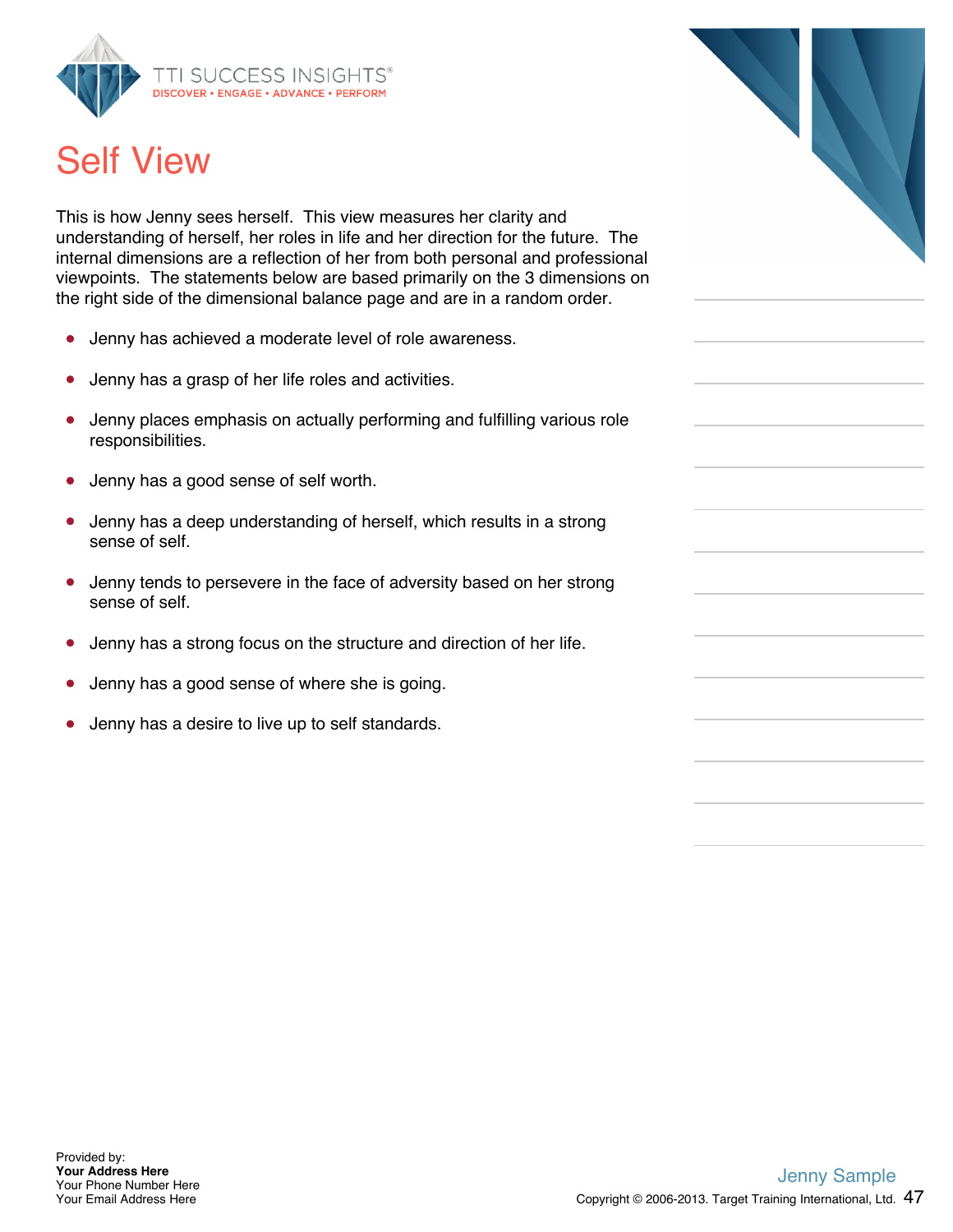

#### Clarity of Performance and Situational Awareness

*Clarity of Performance and Situational Awareness score both internally and externally. The Clarity of Performance measures a person's ability to see the relevant in situations, their capacity for focusing on, understanding and valuing the dimensions evenly in the outside world and within oneself. The Situational Awareness score is the measurement of Jenny's awareness of the reality of the outside world and within her own world.*

**External Clarity of Performance:** Development of a *sense of proportion* in evaluating personal, practical and theoretical situations in the outside world.



- When confronted with a situation, Jenny may overlook the people involved focusing more on the tasks at hand or the systems involved.
- Jenny lacks some clarity in terms of people and as such has a moderately  $\bullet$ developed sense of proportion about the world.
- Jenny, on the whole, has an objective view of issues but should seek to  $\bullet$ evaluate them equally in terms of people, tasks and systems.

**External Situational Awareness:** Development of the awareness of the reality of the world.

| <b>Needs</b><br><b>Development</b> | <b>Developed</b> | Well<br><b>Developed</b> |
|------------------------------------|------------------|--------------------------|
|                                    |                  |                          |
|                                    |                  |                          |

- Jenny has moderate awareness of the reality of the world.  $\bullet$
- Jenny can improve on making her expectations more realistic in terms of  $\bullet$ matters personal, practical and theoretical in her work environment.
- Jenny demonstrates moderate objectivity in her approach to situations.  $\bullet$

\* 68% of the population falls within the shaded area.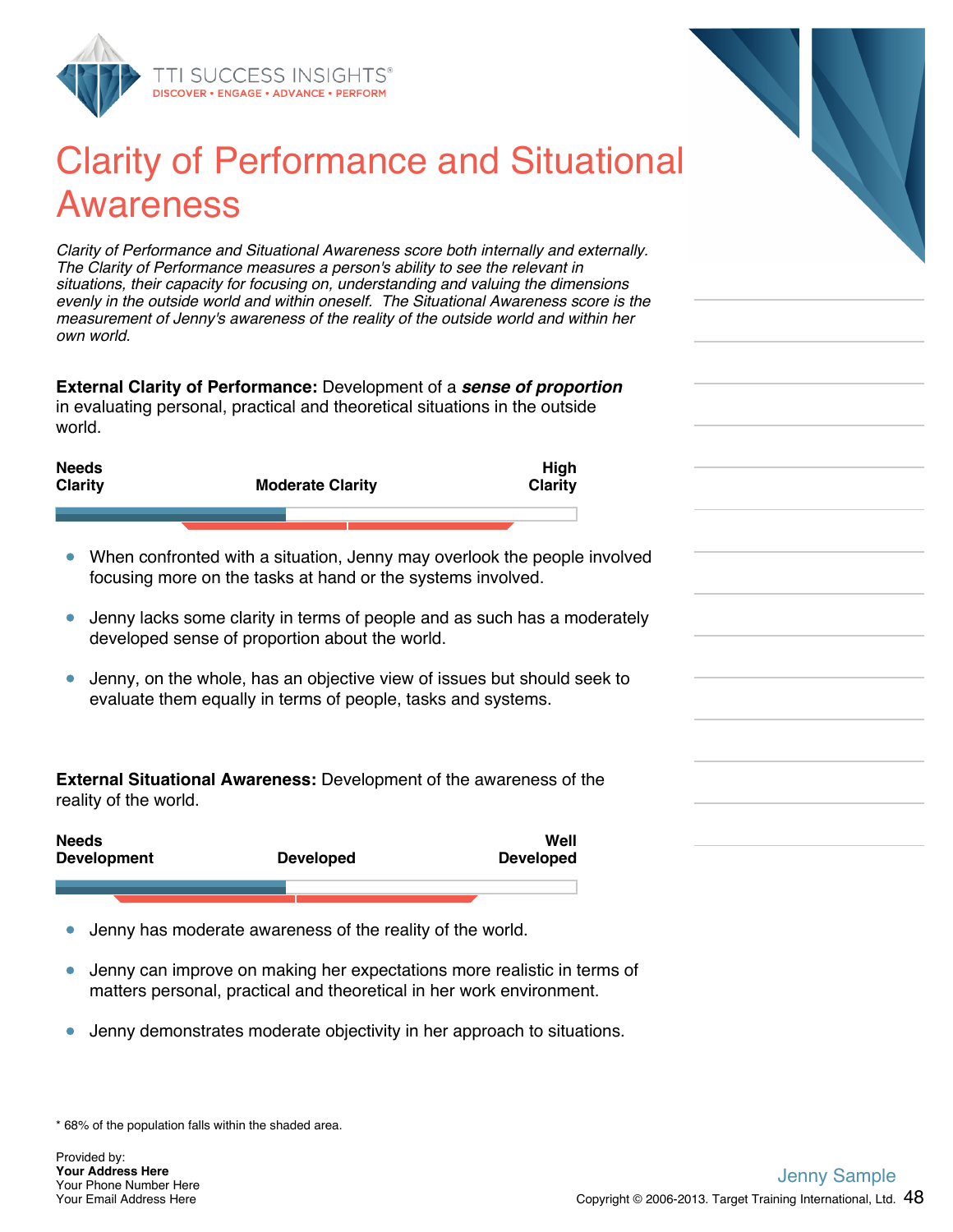

#### Clarity of Performance and Situational **Awareness Continued**

**Internal Clarity of Performance:** Development of a *sense of proportion* in evaluating personal, practical and theoretical situations in oneself.

| <b>Needs</b><br><b>Clarity</b>     | <b>Moderate Clarity</b>                                                                                          | High<br><b>Clarity</b>                                                      |  |
|------------------------------------|------------------------------------------------------------------------------------------------------------------|-----------------------------------------------------------------------------|--|
|                                    |                                                                                                                  |                                                                             |  |
|                                    | Jenny may lack some objectivity on personal issues, but in general has a<br>balanced view of herself internally. |                                                                             |  |
| $\bullet$                          | At times, Jenny may lack some clarity on internal issues.                                                        |                                                                             |  |
|                                    | When confronted with personal/internal issues, Jenny generally<br>approaches the issue with moderate clarity.    |                                                                             |  |
| reality of one's own self.         | Internal Situational Awareness: Development of the awareness of the                                              |                                                                             |  |
| <b>Needs</b><br><b>Development</b> | <b>Developed</b>                                                                                                 | Well<br><b>Developed</b>                                                    |  |
|                                    |                                                                                                                  |                                                                             |  |
| future.                            |                                                                                                                  | Jenny may often be unrealistic in her approach to herself, her role and her |  |
|                                    | Jenny has a subjective approach to herself, her role and her goals.                                              |                                                                             |  |
| role and her goals.                | Jenny may have unrealistic expectations when it comes to herself, her                                            |                                                                             |  |
| professional life?                 | How would making improvements in these areas benefit your personal and                                           |                                                                             |  |

In what areas do you feel you would have the most benefit from further developing?

\* 68% of the population falls within the shaded area.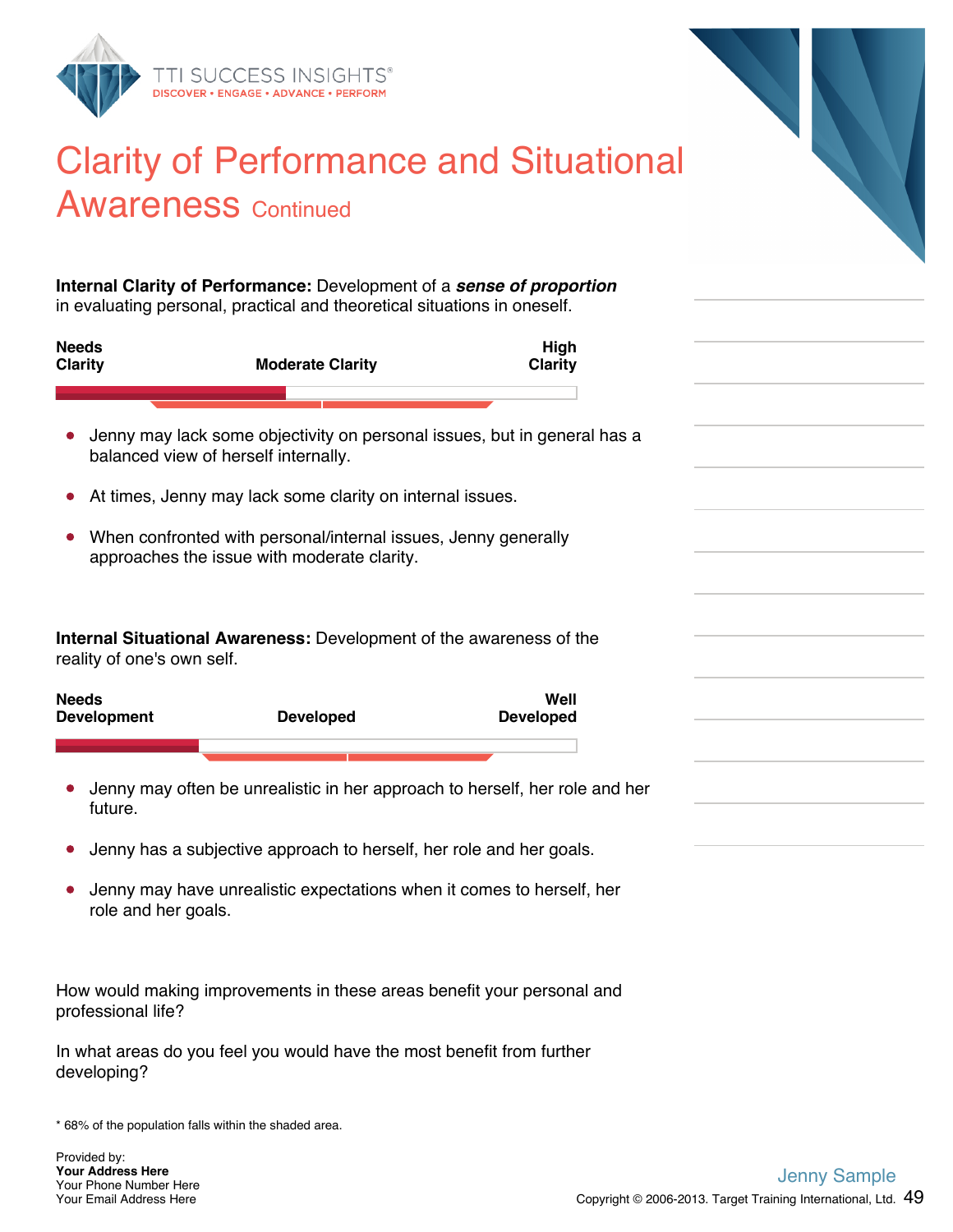

## Summary of Capacity for Problem Solving



The Individual Situations column relates to the development of your capacity to discern the importance within situations concerning the individuality of others and concerning one's own

The Complex Situations column relates to the development of your capacity to discern the importance within practical situations and in situations concerning one's own roles in life.

The Theoretical Situations column relates to the development of your capacity to discern the importance within systems and in situations requiring self-discipline.

The Problems and Decisions column relates to the development of your capacity to discern the importance within situations in the

The Reaction Index column relates to the development of your capacity for organizing one's reactions when confronted with situations in the world and within oneself.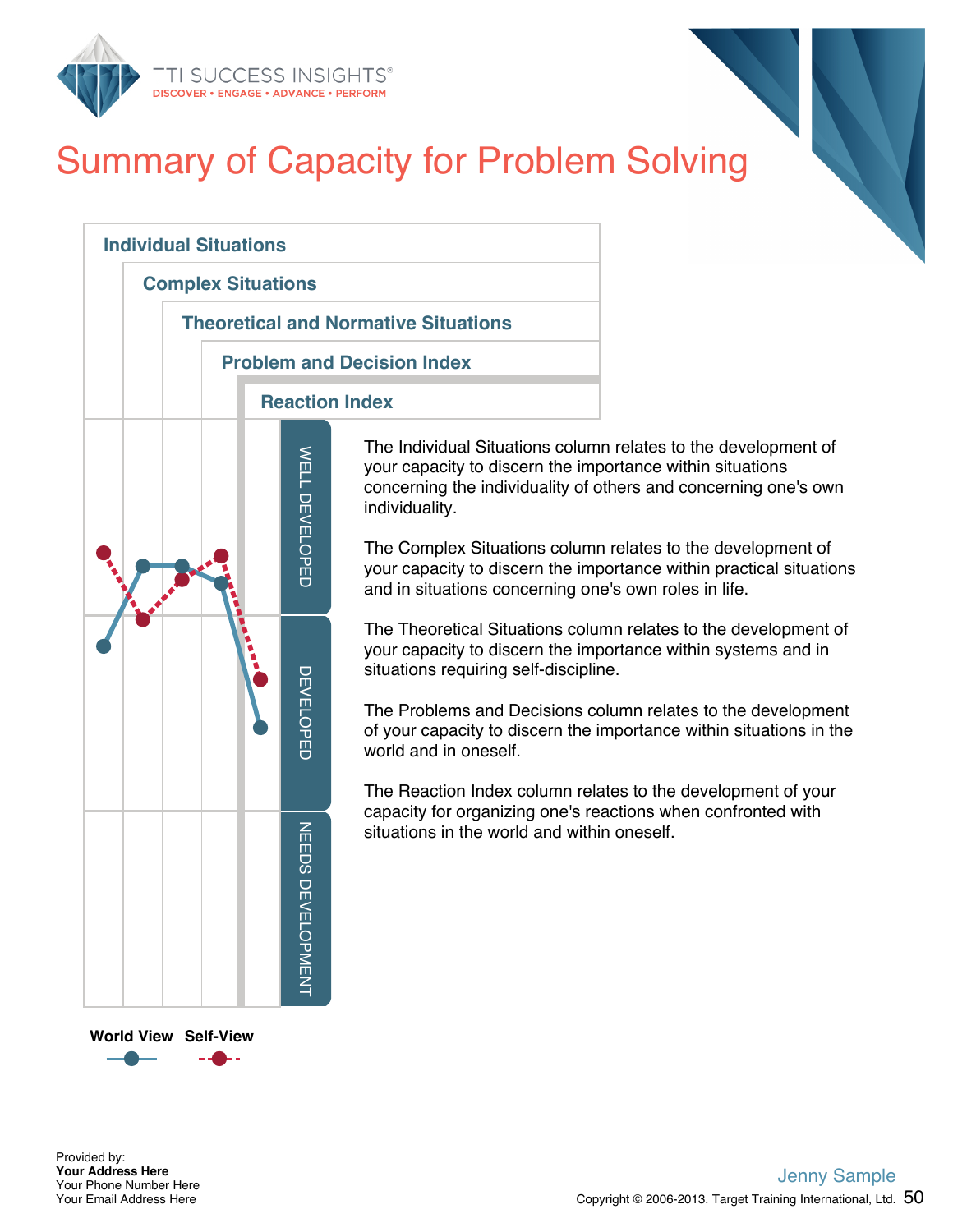

### Capacity for Problem Solving

*The Problem Solving Summary will identify Jenny's capacity to solve problems and concentrate during challenging times and ability to make balanced decisions. Levels of development will be indicated by Well Developed, Developed or Needs Development as well as through a numerical score.*

**Capacity for Solving Problems Involving People** - The ability to perceive the important within the complex in outside situations concerning the individuality of others and the ability to solve personal problems of others.

| $0. \ldots 1 \ldots 2 \ldots 3 \ldots 4 \ldots 5 \ldots 6 \ldots 7 \ldots 8 \ldots 9 \ldots 10$ |  |
|-------------------------------------------------------------------------------------------------|--|
|                                                                                                 |  |
| $R*$                                                                                            |  |

**Capacity for Solving Practical Problems** - The ability to perceive the important within the complex in outside situations in order to solve practical problems in the outside world.

| 0. 1 2 3 4 5 6 7 8 9 10 |  |
|-------------------------|--|
|                         |  |
| ደ ጋ*                    |  |

**Capacity for Solving Theoretical Problems** - The ability to perceive the important within the complex in outside situations or systems in order to solve theoretical problems in the outside world. 0. . . . 1 . . . . 2 . . . . 3 . . . . 4 . . . . 5 . . . . 6 . . . . 7 . . . . 8 . . . . 9 . . . 10

8.2

**8.1\***

**7.9\***

**Capacity for Problem Solving and Decision Making in the Outside World** - The ability to perceive all relevant information needed within complex situations for the task at hand in order to make important decisions.

0. . . . 1 . . . . 2 . . . . 3 . . . . 4 . . . . 5 . . . . 6 . . . . 7 . . . . 8 . . . . 9 . . . 10

7.6

\* 68% of the population falls within the shaded area.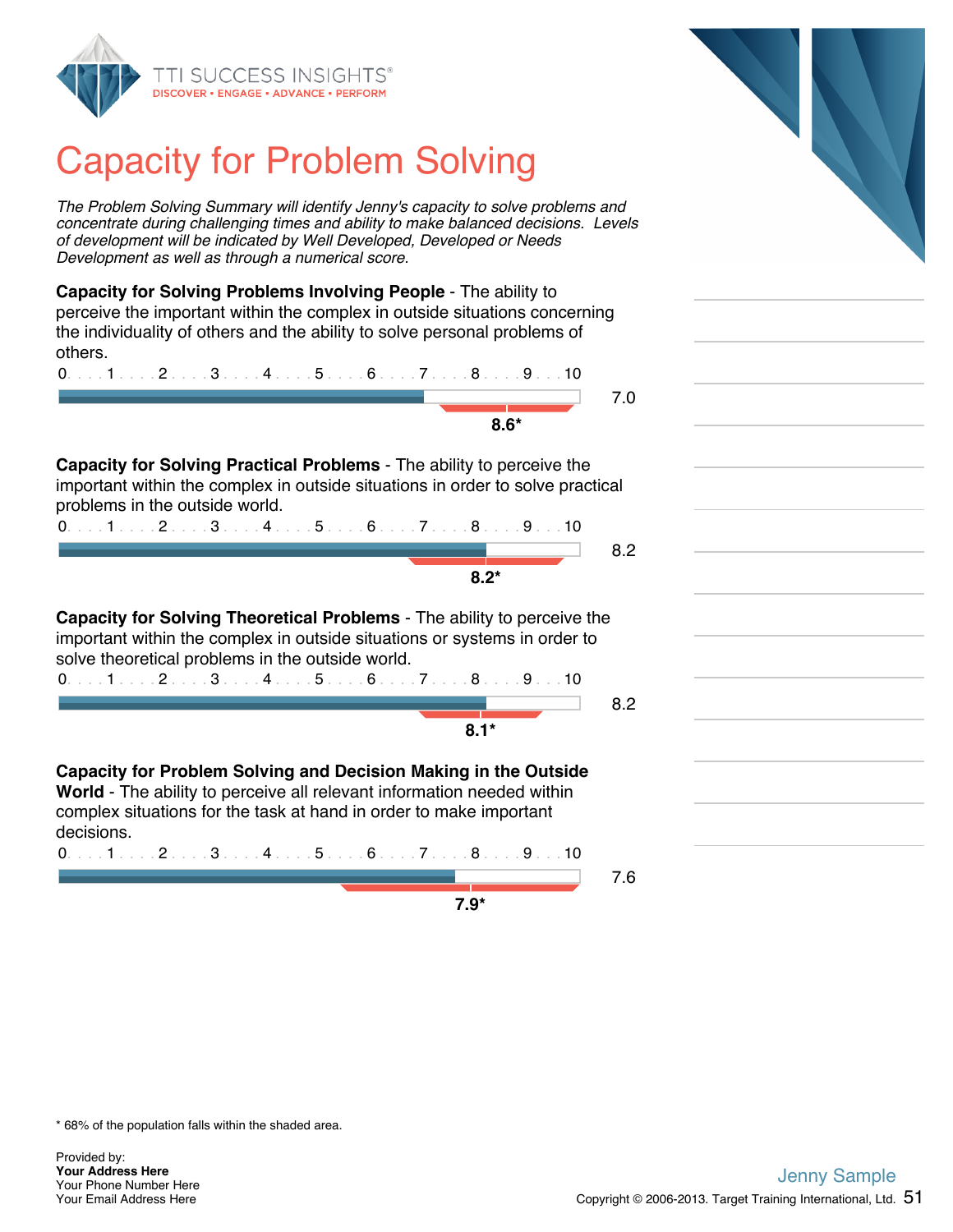

#### **Capacity for Problem Solving Continued**

**Internal Problem Solving Ability** - The ability to perceive the important within the complex in situations that concern one's own individuality in order to solve one's own personal problems. 0. . . . 1 . . . . 2 . . . . 3 . . . . 4 . . . . 5 . . . . 6 . . . . 7 . . . . 8 . . . . 9 . . . 10 8.4 **7.7\* Problem Solving Ability Within One's Roles** - The ability to perceive the important within the complex in situations which concern one's roles in order to resolve personal practical problems. 0. . . . 1 . . . . 2 . . . . 3 . . . . 4 . . . . 5 . . . . 6 . . . . 7 . . . . 8 . . . . 9 . . . 10 7.4 **7.5\* Problem Solving Ability Regarding One's Future** - The ability to perceive the important within the complex in problems which require self-discipline and the ability to resolve theoretical personal problems. 0. . . . 1 . . . . 2 . . . . 3 . . . . 4 . . . . 5 . . . . 6 . . . . 7 . . . . 8 . . . . 9 . . . 10 8.0 **7.5\* Capacity for Problem Solving and Decision Making Within One's Self** - The ability to perceive the important within the complex within one's self in order to resolve problems and to make personal decisions. 0. . . . 1 . . . . 2 . . . . 3 . . . . 4 . . . . 5 . . . . 6 . . . . 7 . . . . 8 . . . . 9 . . . 10 8.0 **6.6\***

\* 68% of the population falls within the shaded area.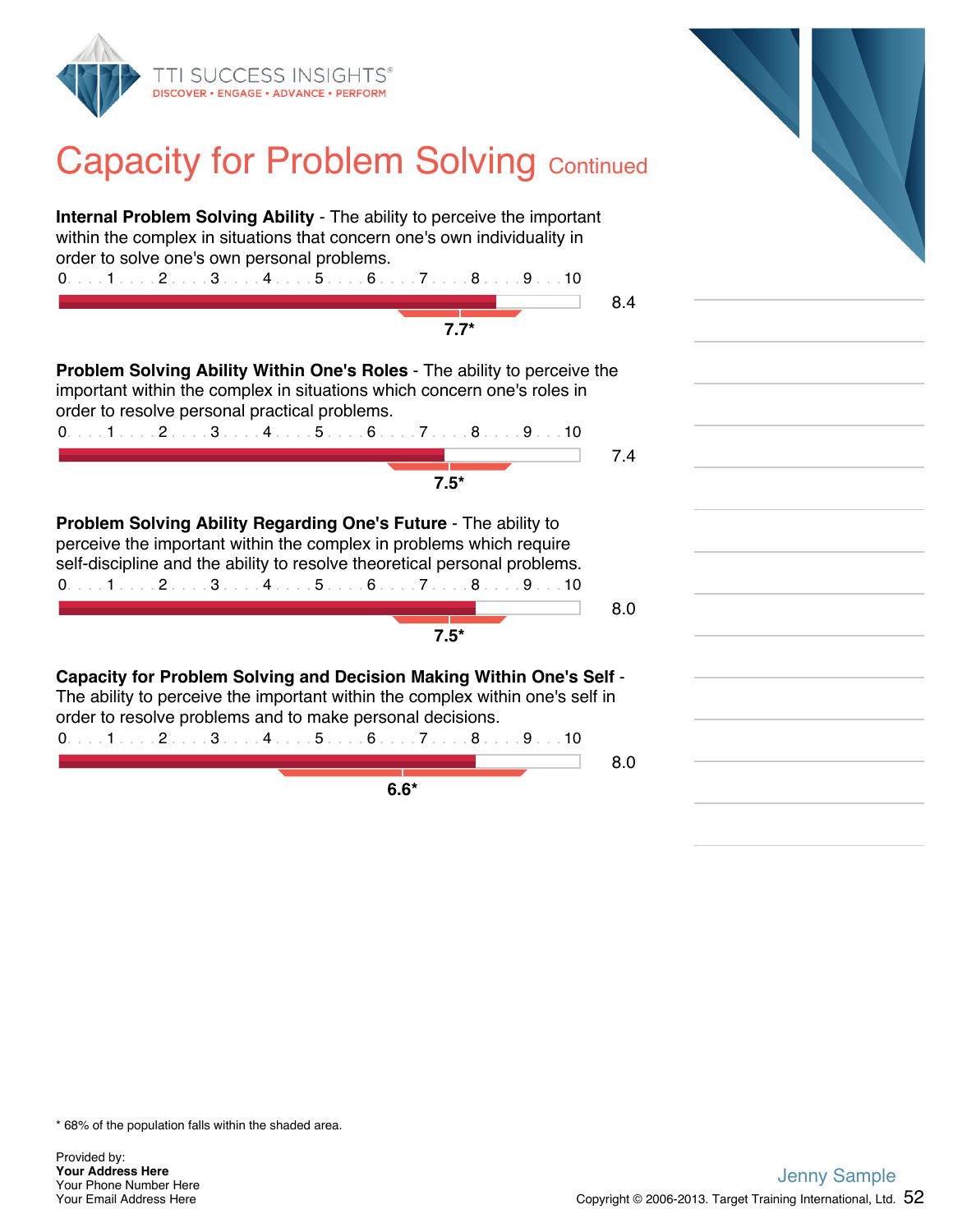

### Reaction Index

*The Reaction Index is determined by looking at Jenny's External Control and Internal Control. The combination of this information will identify one's capacity for appropriate response in difficult situations. Levels of development will be indicated by Well Developed, Developed or Needs Development.*

**External Control:** The ability to appear to be rational and in control when facing problems or crises.

| <b>Needs</b><br><b>Development</b> | <b>Developed</b> | Well<br><b>Developed</b> |  |
|------------------------------------|------------------|--------------------------|--|
|                                    |                  |                          |  |

- Her capacity to organize and discipline her reactions when confronted  $\bullet$ with outside problems is developed.
- She shows some discipline and organization when reacting to conflict,  $\bullet$ primarily dealing with problems involving systems and theories.
- She shows some discipline and organization when reacting to conflict,  $\bullet$ primarily dealing with problems involving other people.
- $\bullet$ She shows some discipline and organization when reacting to conflict, primarily dealing with problems involving practical situations.

**Internal Control:** The ability to remain in conscious command of one's internal self when confronted with difficult circumstances and to respond rationally.

| <b>Needs</b><br><b>Development</b> |  | <b>Developed</b> | Well<br><b>Developed</b> |
|------------------------------------|--|------------------|--------------------------|
|                                    |  |                  |                          |

- Her capacity to organize and discipline her reactions when confronted with problems within herself is developed.
- $\bullet$ She shows some discipline and organization when reacting to conflict, primarily dealing with problems involving self-discipline.
- She shows some discipline and organization when reacting to conflict, primarily dealing with problems involving her own individuality.
- She shows some discipline and organization when reacting to conflict,  $\bullet$ primarily dealing with problems involving her roles in life.

\* 68% of the population falls within the shaded area.

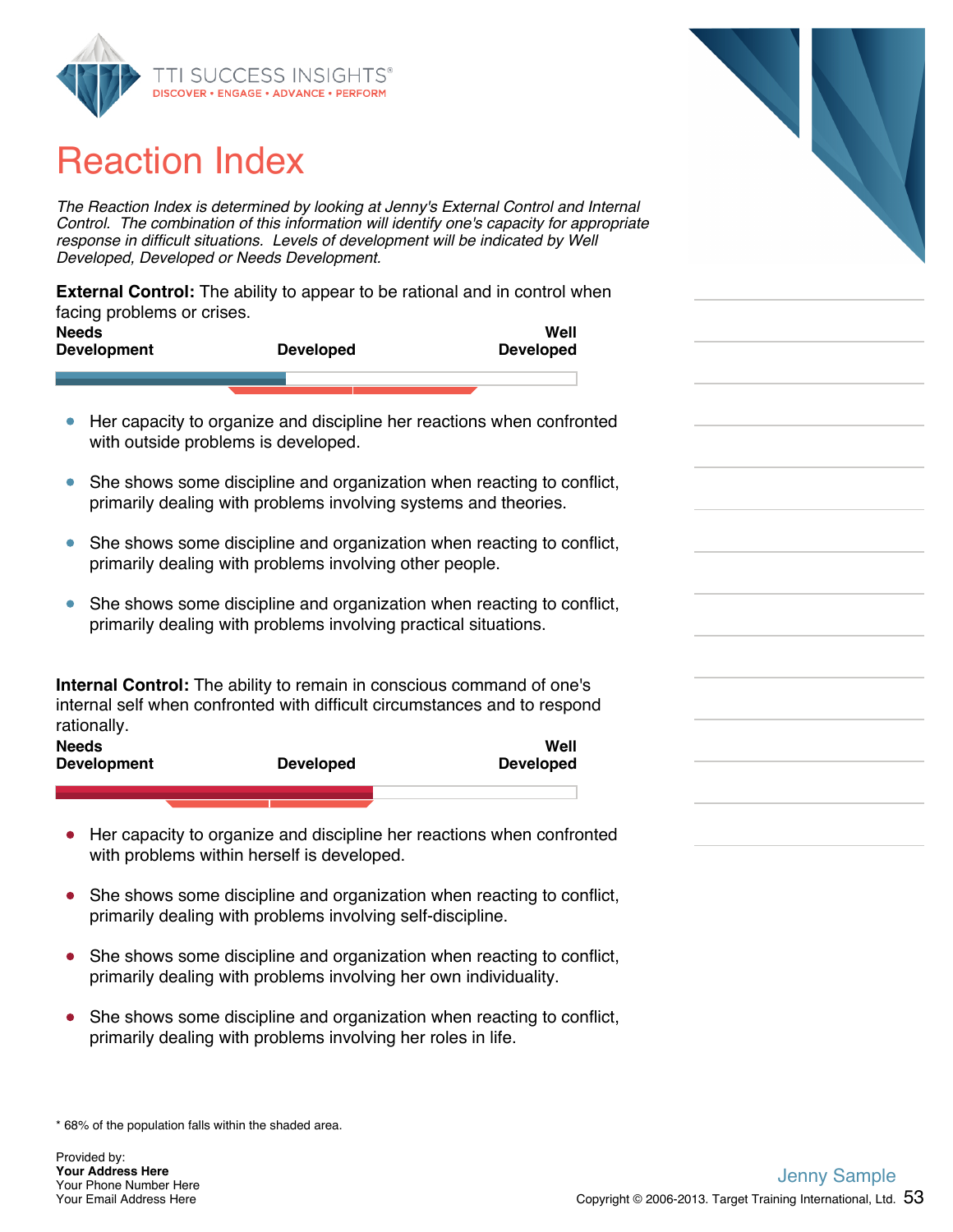

#### Business Performance Summary

*The business performance summary will identify Jenny's capacity to solve problems and concentrate during challenging times and ability to make balanced decisions. Levels of development will be indicated through a numerical score for Balanced Decision Making and External and Internal Control as well as by Well Developed, Developed and Needs Development for the Attitude Index.*

|                                    | $0.1.1.1.1.2.1.13.1.14.1.15.1.16.1.17.1.18.1.19.1.10$                            |
|------------------------------------|----------------------------------------------------------------------------------|
|                                    | 7.1                                                                              |
|                                    | $7.0*$                                                                           |
|                                    |                                                                                  |
|                                    | <b>External Concentration Index</b> - The ability to concentrate with a sense of |
| proportion in external situations. |                                                                                  |
|                                    |                                                                                  |
|                                    | $0.1.1.1.2.1.3.1.4.1.5.1.6.1.7.1.8.1.9.1.10$                                     |
|                                    | 5.7                                                                              |
|                                    |                                                                                  |
|                                    | $7.5*$                                                                           |
|                                    |                                                                                  |
|                                    | <b>Internal Concentration Index</b> - The ability to concentrate with a sense of |
|                                    |                                                                                  |
|                                    | $0.1.1.1.1.2.1.13.1.14.1.15.1.16.1.17.1.18.1.19.1.10$                            |
| proportion in internal situations. | 7.1                                                                              |

**Attitude Index:** Attitude Index shows the positive or negative attitude of the person toward the world and is a result of over or under-valuing the statements in the questionnaire.

| <b>Developed</b> |
|------------------|
|                  |
| $6.9*$           |

#### **Attitude Index General Descriptors**

- $\bullet$ Tentative - provisional, speculative
- Tolerant broadminded, understanding  $\bullet$
- Reluctant unwilling, disinclined  $\bullet$
- Cautious careful, guarded, watchful  $\bullet$
- Prudent sensible, practical, discreet  $\bullet$

\* 68% of the population falls within the shaded area.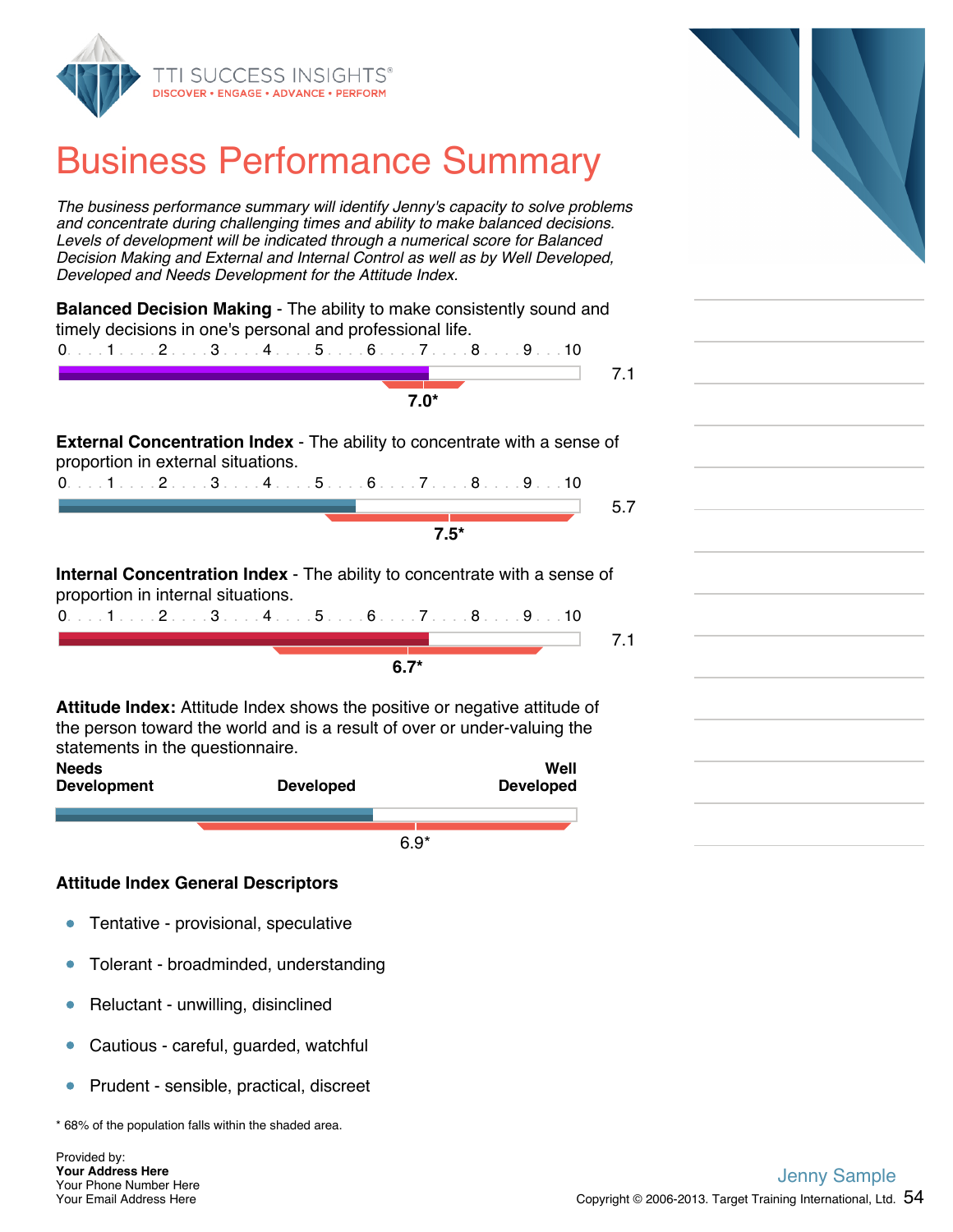

#### **Business Performance Summary Continued**

- $\bullet$ Timid - nervous
- A Little Doubtful uncertain, unsure  $\bullet$
- Wary suspicious  $\bullet$
- Hesitant shy, uncertain  $\bullet$

\* 68% of the population falls within the shaded area.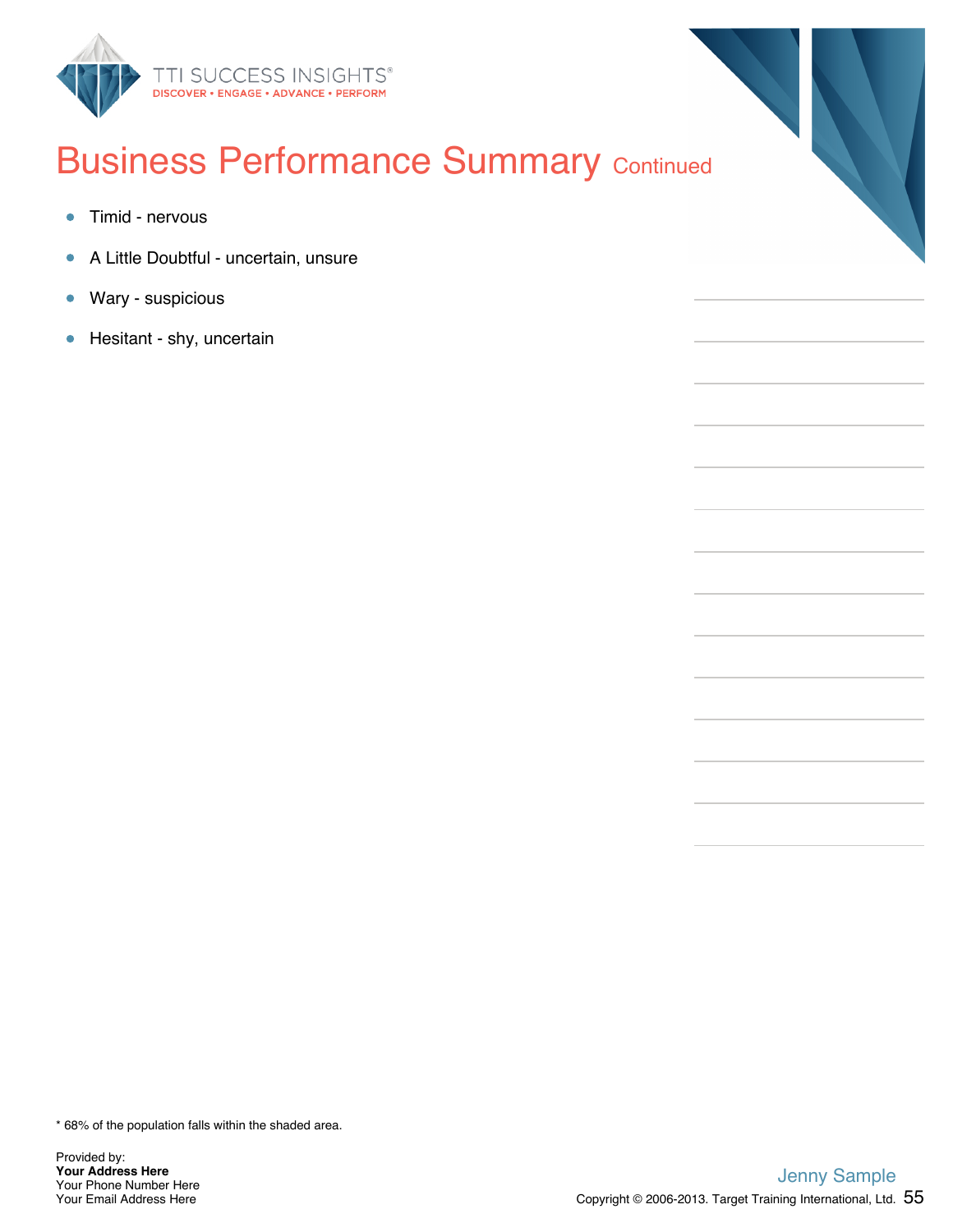

#### Dimensional Balance

- Population mean
- Overvaluation
- O Neutral valuation
- Undervaluation





**Rev: 0.87-0.88**



EXTERNAL FACTORS (Part 1) INTERNAL FACTORS (Part 2)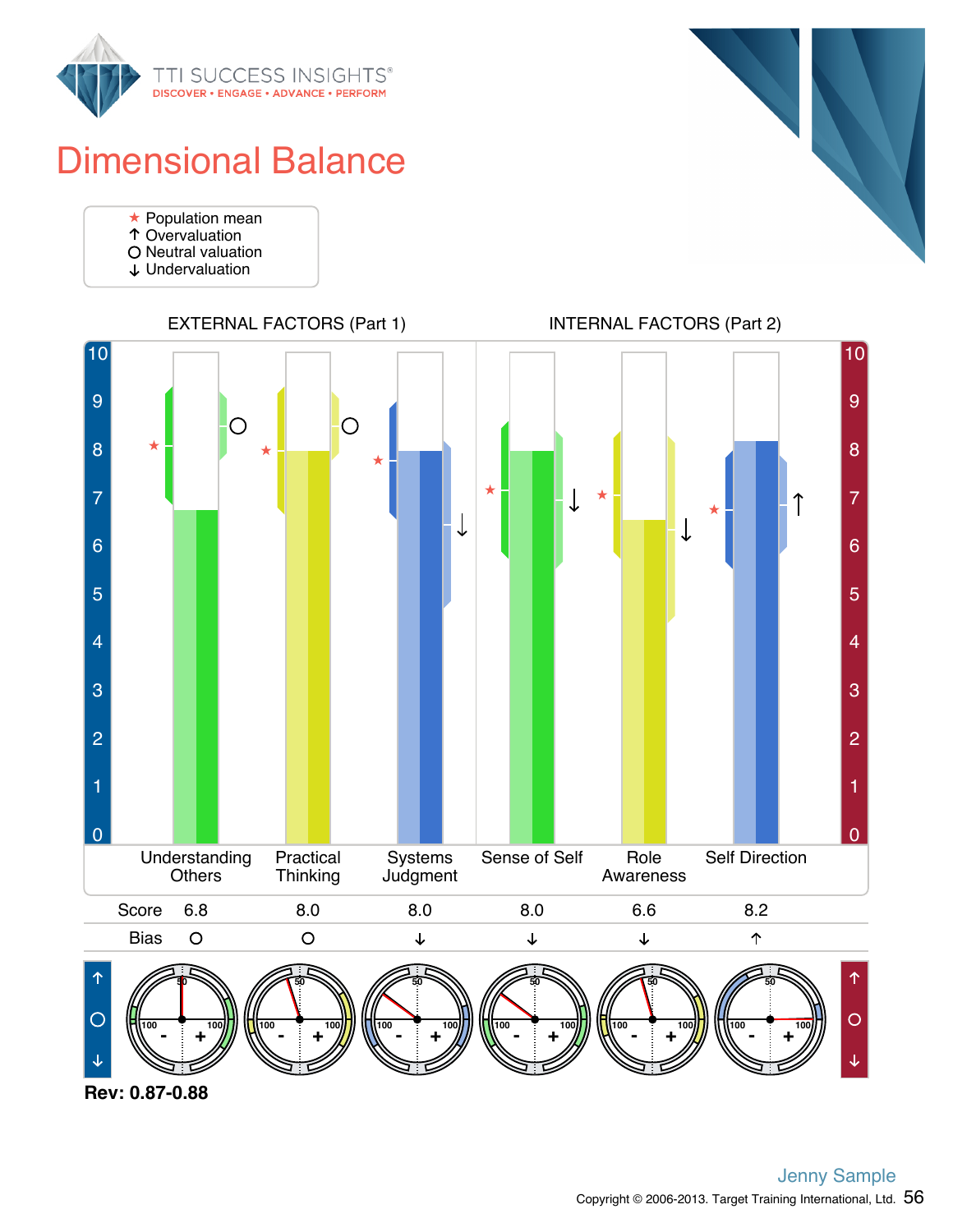



#### Introduction Competencies Section

Your success in any job depends on the value of your contribution to the organization. Managers, mentors and professional coaches can encourage, advise and guide you as you grow professionally. However, the ultimate responsibility for your career development is yours and yours alone.

This report is designed to assist you in managing and developing your career. For many jobs, personal skills are as important as technical skills in producing superior performance. Personal skills are often transferable to different jobs, whereas technical skills are usually more specific.

#### **Your development of these personal skills are categorized into four levels:**

- 1) Well Developed
- 2) Developed
- 3) Moderately Developed
- 4) Needs Development

While personal skills are certainly important for career development, it is not necessary to fully develop every one. In fact, development of a personal skill may not benefit your career if it isn't required in your current job. In order to optimize your career potential, it is best to focus your development efforts on the personal skills that are required in your current job, or the job you want.

Be sure to read the entire report with an open mind. Everyone has areas where they can improve. Before deciding to work on developing personal skills you have not yet fully developed, you may want to discuss the report with a trusted peer, mentor or professional coach. You may even wish to share the report with your manager. In most cases, management takes a very positive view of individuals who wish to develop their skills.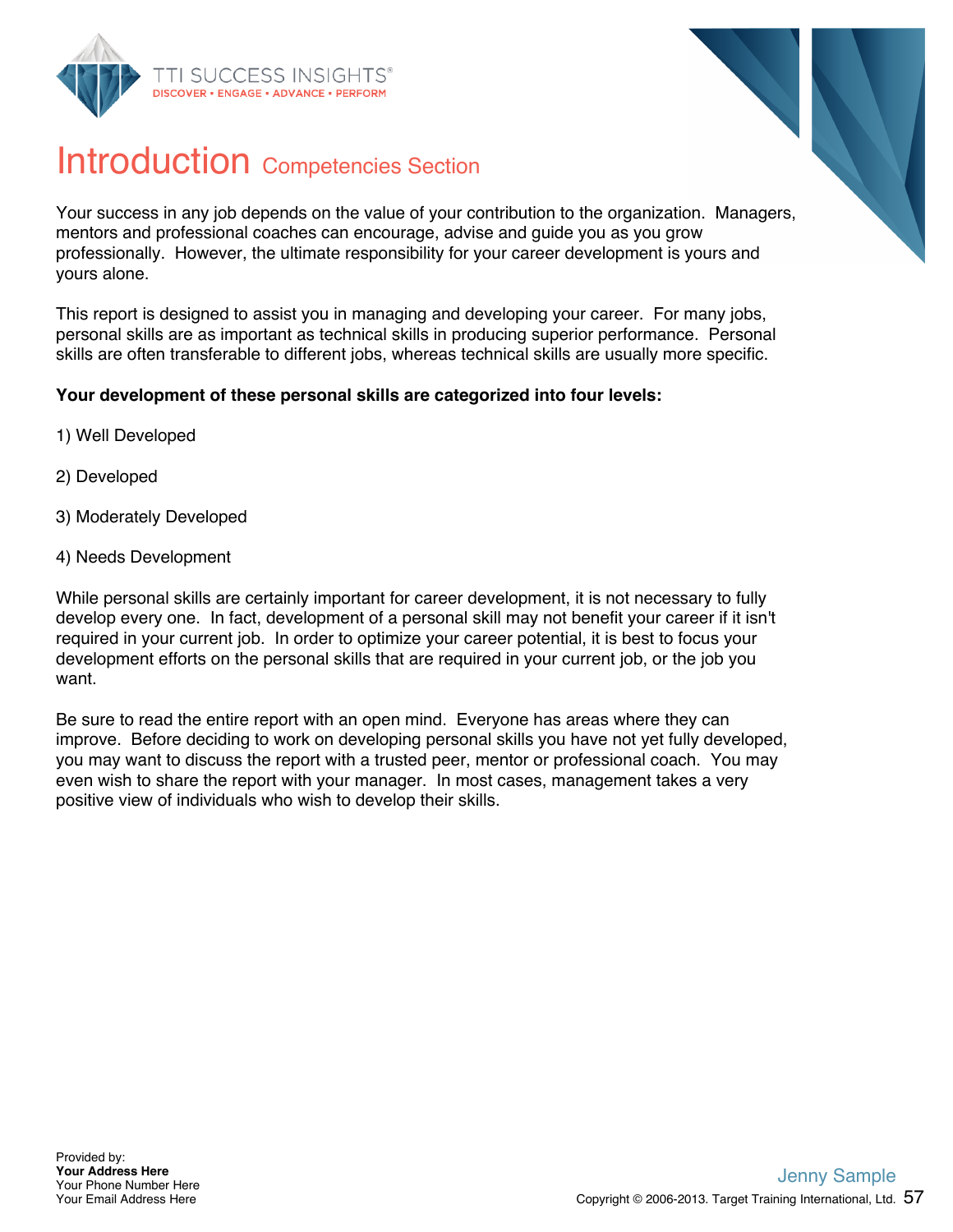



#### Development Indicator

*This section of your report shows your development level of 25 personal skills based on your responses to the questionnaire. The 25 personal skills have been categorized into four levels; based on means and standard deviations. Well Developed, Developed, Moderately Developed and Needs Development.*

|                 | <b>Personal Skills Ranking</b>               |
|-----------------|----------------------------------------------|
| $\overline{1}$  | <b>Written Communication</b>                 |
| $\overline{2}$  | <b>Conceptual Thinking</b>                   |
| 3               | Resiliency                                   |
| 4               | Planning & Organizing                        |
| 5               | Negotiation                                  |
| 6               | <b>Interpersonal Skills</b>                  |
| $\overline{7}$  | <b>Problem Solving Ability</b>               |
| 8               | Self-Management                              |
| 9               | <b>Decision Making</b>                       |
| 10              | <b>Conflict Management</b>                   |
| 11              | <b>Customer Focus</b>                        |
| 12 <sup>1</sup> | Persuasion                                   |
| 13              | Diplomacy & Tact                             |
| 14              | Empathy                                      |
| 15              | Creativity                                   |
|                 | 16 Futuristic Thinking                       |
| 17              | Flexibility                                  |
| 18              | <b>Personal Accountability</b>               |
| 19              | <b>Continuous Learning</b>                   |
| 20              | <b>Goal Achievement</b>                      |
| 21              | <b>Employee Development/Coaching</b>         |
| 22              | Presenting                                   |
| 23              | Leadership                                   |
| 24              | Teamwork                                     |
| 25              | <b>Understanding &amp; Evaluating Others</b> |

Note: Don't be concerned if you have not developed all 25 personal skills. Research has proven that individuals seldom develop all 25. Development of the most important personal skills needed for your personal and professional life is what is critical.

Well Developed **Developed** Developed Moderately Developed Needs Development

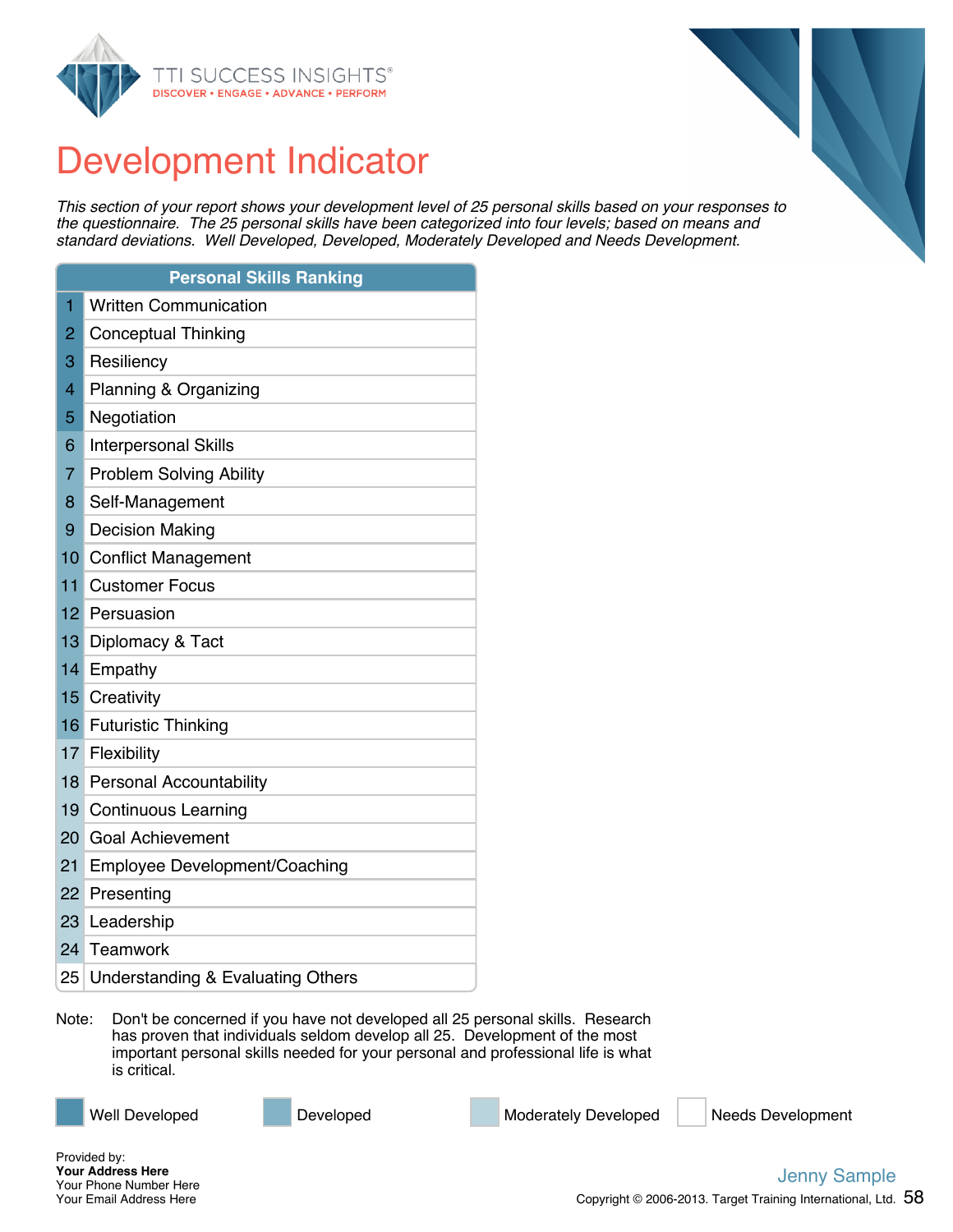

*Your unique hierarchy of competencies is key to your success. Knowing what they are is essential to reaching your goals. The graphs below rank your competencies from top to bottom.*

| 1. Interpersonal Skills - Effectively communicating, building rapport                                               |           |
|---------------------------------------------------------------------------------------------------------------------|-----------|
| and relating well to all kinds of people.<br>$0.1.1.1.1.1.2.1.1.3.1.1.4.1.1.5.1.1.6.1.1.7.1.1.8.1.1.9.1.10$         |           |
|                                                                                                                     | 9.3       |
| $6.8*$                                                                                                              | D         |
| 2. Written Communication - Writing clearly, succinctly and<br>understandably.                                       |           |
| $0.1.1.1.1.2.1.13.1.14.1.15.1.16.1.17.1.18.1.19.1.10$                                                               |           |
|                                                                                                                     | 9.3       |
| $5.4*$                                                                                                              | <b>WD</b> |
|                                                                                                                     |           |
| 3. Conceptual Thinking - The ability to analyze hypothetical situations<br>or abstract concepts to compile insight. |           |
| 0. 1 2 3 4 5 6 7 8 9 10                                                                                             |           |
|                                                                                                                     | 8.5       |
| $7.3*$                                                                                                              | <b>WD</b> |
| 4. Resiliency - The ability to quickly recover from adversity.                                                      |           |
| $0.1.1.1.1.2.1.1.3.1.1.4.1.1.5.1.1.6.1.1.7.1.1.8.1.1.9.1.10$                                                        |           |
|                                                                                                                     |           |
|                                                                                                                     | 8.3       |
| $7.2*$                                                                                                              | <b>WD</b> |
| 5. Planning & Organizing - Utilizing logical, systematic and orderly<br>procedures to meet objectives.              |           |
| $0.1.1.1.1.2.1.13.1.14.1.1.5.1.16.1.17.1.18.1.19.1.10$                                                              |           |
|                                                                                                                     | 8.0       |
|                                                                                                                     | <b>WD</b> |
| $4.8*$                                                                                                              |           |
| 6. Problem Solving Ability - Anticipating, analyzing, diagnosing, and<br>resolving problems.                        |           |
| $0.1.1.1.1.2.1.1.3.1.1.4.1.1.5.1.1.6.1.1.7.1.1.8.1.1.9.1.10$                                                        |           |
|                                                                                                                     | 7.9       |
|                                                                                                                     | D         |
| $7.5*$                                                                                                              |           |
|                                                                                                                     |           |

Development Legend

- WD = Well Developed
	- $D = Developed$
- MD = Moderately Developed
- ND = Needs Development

\* 68% of the population falls within the shaded area.

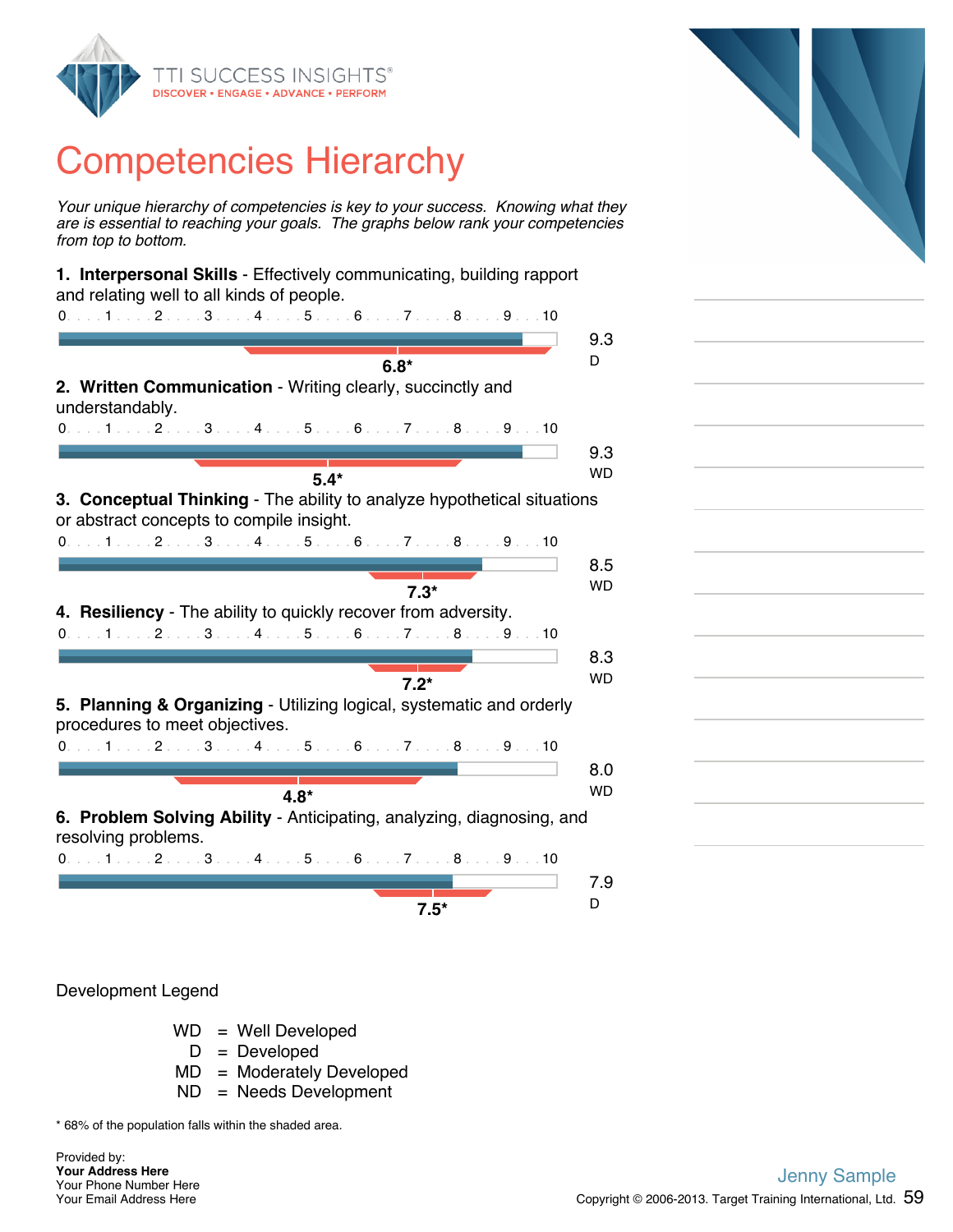

| 7. Self-Management - Demonstrating self control and an ability to<br>manage time and priorities.                         |           |
|--------------------------------------------------------------------------------------------------------------------------|-----------|
| 0. 1 2 3 4 5 6 7 8 9 10                                                                                                  |           |
|                                                                                                                          | 7.6       |
| $7.4*$                                                                                                                   | D         |
| 8. Flexibility - Agility in adapting to change.                                                                          |           |
| 0. 1 2 3 4 5 6 7 8 9 10                                                                                                  |           |
|                                                                                                                          | 7.2       |
| $7.6*$                                                                                                                   | <b>MD</b> |
| 9. Decision Making - Utilizing effective processes to make decisions.                                                    |           |
| $0.1.1.1.1.2.1.1.3.1.1.4.1.1.5.1.16.1.1.7.1.1.8.1.1.9.1.10$                                                              |           |
|                                                                                                                          | 7.1       |
| $7.0*$                                                                                                                   | D         |
| 10. Personal Accountability - A measure of the capacity to be                                                            |           |
| answerable for personal actions.                                                                                         |           |
| $0.1.1.1.1.2.1.13.1.14.1.15.1.16.1.17.1.18.1.19.1.10$                                                                    |           |
|                                                                                                                          | 7.1       |
| $7.2*$                                                                                                                   | MD        |
| 11. Conflict Management - Addressing and resolving conflict<br>constructively.                                           |           |
| $0.1.1.1.1.2.1.1.3.1.1.4.1.1.5.1.1.6.1.1.7.1.1.8.1.1.9.1.10$                                                             |           |
|                                                                                                                          | 7.0       |
| $5.2*$                                                                                                                   | D         |
| 12. Understanding & Evaluating Others - The capacity to perceive<br>and understand the feelings and attitudes of others. |           |
| $0.1.1.1.1.2.1.13.1.14.1.15.1.16.1.17.1.18.1.19.1.10$                                                                    |           |
|                                                                                                                          | 6.8       |
| $8.1*$                                                                                                                   | <b>ND</b> |
| 13. Negotiation - Facilitating agreements between two or more parties.                                                   |           |
| $0.1.1.1.1.1.2.1.1.3.1.1.4.1.1.5.1.1.6.1.1.7.1.1.8.1.1.9.1.10$                                                           |           |
|                                                                                                                          | 6.7       |
| $3.8*$                                                                                                                   | WD        |
| 14. Customer Focus - A commitment to customer satisfaction.                                                              |           |
| 0. 1 2 3 4 5 6 7 8 9 10                                                                                                  |           |
|                                                                                                                          | 6.3       |
| $6.3*$                                                                                                                   | D         |
|                                                                                                                          |           |



\* 68% of the population falls within the shaded area.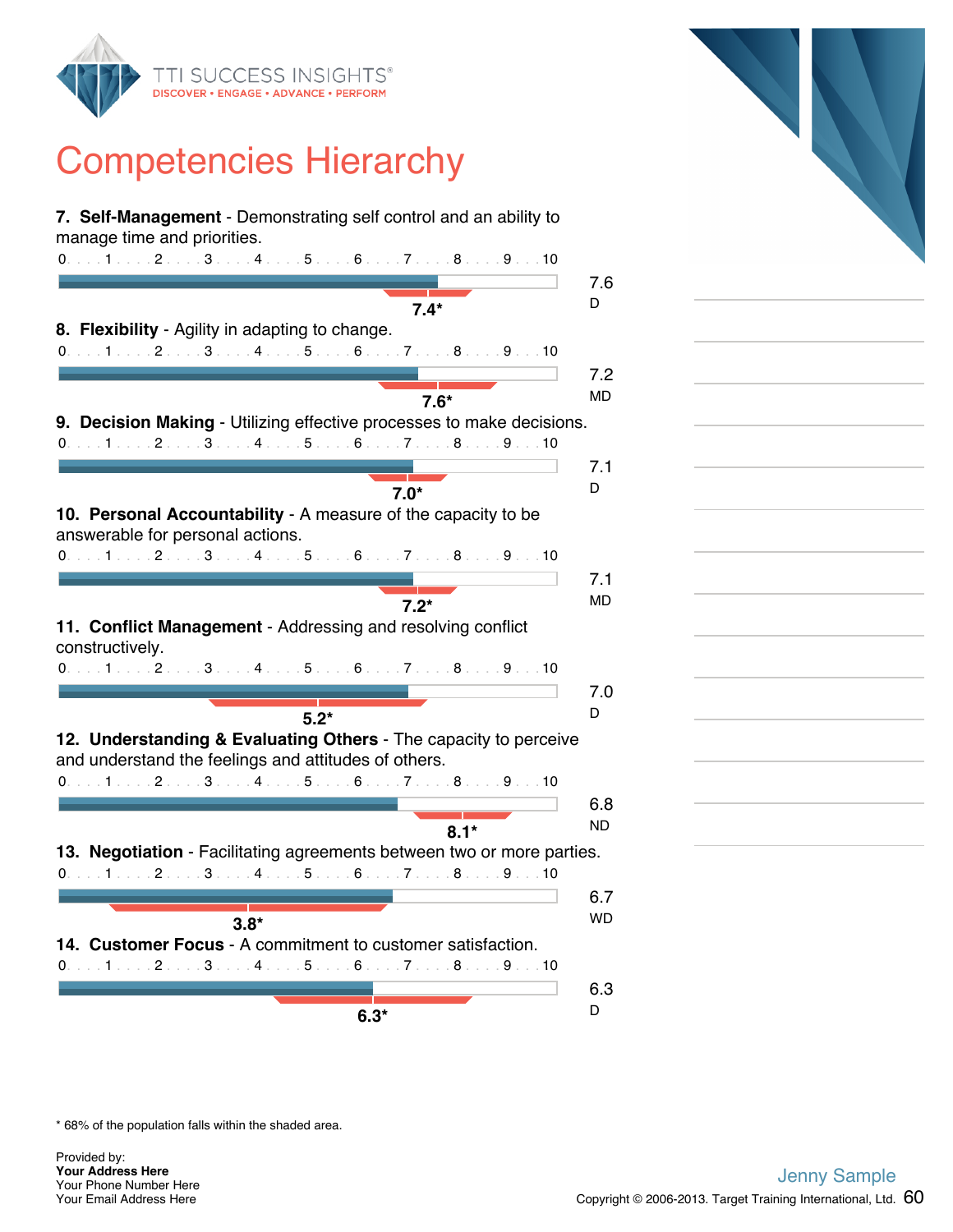

**15. Persuasion** - Convincing others to change the way they think, believe or behave. 0. . . . 1 . . . . 2 . . . . 3 . . . . 4 . . . . 5 . . . . 6 . . . . 7 . . . . 8 . . . . 9 . . . 10 6.3 <sup>D</sup> **5.5\* 16. Continuous Learning** - Taking initiative in learning and implementing new concepts, technologies and/or methods. 0. . . . 1 . . . . 2 . . . . 3 . . . . 4 . . . . 5 . . . . 6 . . . . 7 . . . . 8 . . . . 9 . . . 10 6.0 MD **6.1\* 17. Diplomacy & Tact** - The ability to treat others fairly, regardless of personal biases or beliefs. 0. . . . 1 . . . . 2 . . . . 3 . . . . 4 . . . . 5 . . . . 6 . . . . 7 . . . . 8 . . . . 9 . . . 10 6.0 <sup>D</sup> **5.9\* 18. Empathy** - Identifying with and caring about others. 0. . . . 1 . . . . 2 . . . . 3 . . . . 4 . . . . 5 . . . . 6 . . . . 7 . . . . 8 . . . . 9 . . . 10 6.0 **3.6\*** D **19. Creativity** - Adapting traditional or devising new approaches, concepts, methods, models, designs, processes, technologies and/or systems. 0. . . . 1 . . . . 2 . . . . 3 . . . . 4 . . . . 5 . . . . 6 . . . . 7 . . . . 8 . . . . 9 . . . 10 5.7 <sup>D</sup> **4.8\* 20. Goal Achievement** - The ability to ideNtify and prioritize activities that lead to a goal. 0. . . . 1 . . . . 2 . . . . 3 . . . . 4 . . . . 5 . . . . 6 . . . . 7 . . . . 8 . . . . 9 . . . 10 5.7 and the MD **6.8\* 21. Employee Development/Coaching** - Facilitating and supporting the professional growth of others. 0. . . . 1 . . . . 2 . . . . 3 . . . . 4 . . . . 5 . . . . 6 . . . . 7 . . . . 8 . . . . 9 . . . 10 5.3 MD **6.8\***



\* 68% of the population falls within the shaded area.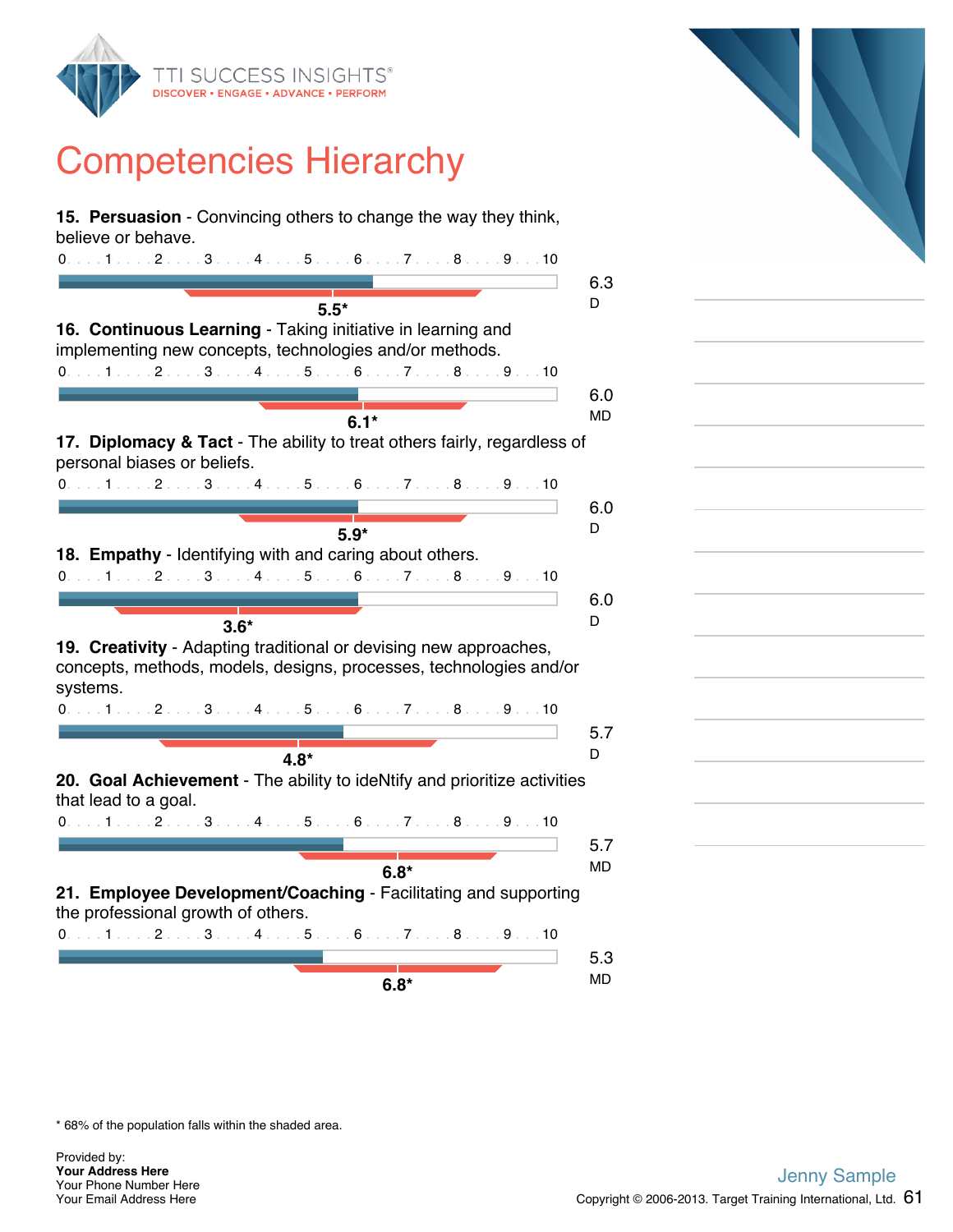





\* 68% of the population falls within the shaded area.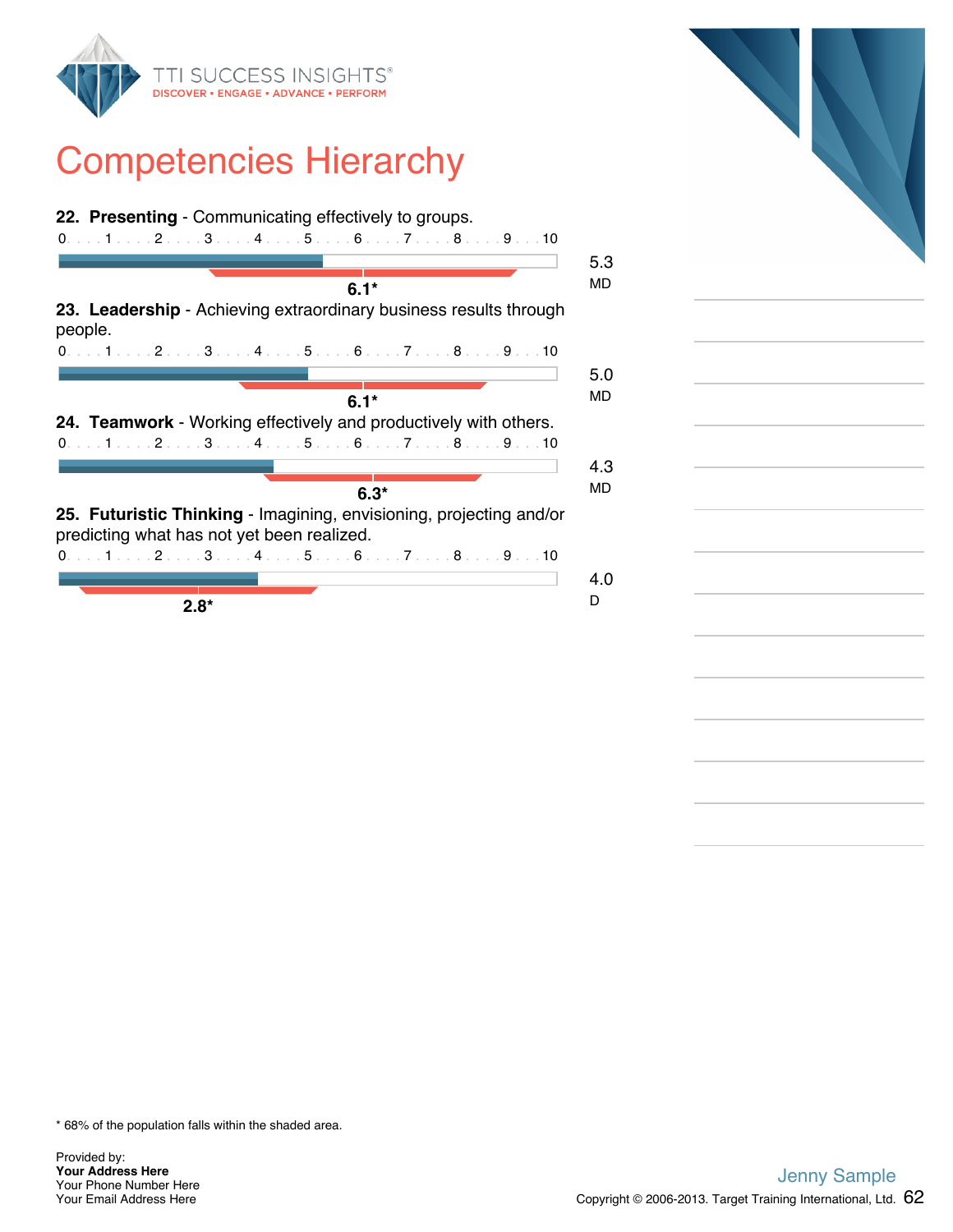

#### Well Developed Competencies

*This section of your report lists and describes competencies that are well developed based on your responses to the questionnaire. The statements listed below describe the consistent actions of individuals who are well developed in these competencies. Read each statement and think of when and where you have consistently demonstrated the actions described.*

Written Communication: Writing clearly, succinctly and understandably.

- Writes in ways that make abstract concepts, issues and information clear and understandable.
- Utilizes a wide range of appropriate writing techniques and methods.
- Succinctly presents objective or subjective viewpoints and arguments.
- Achieves communication objectives by organizing information in logical sequences that lead readers to come to natural conclusions.
- Determines what information needs to be communicated.
- Skillfully utilizes written language to convey key messages and meaning.  $\bullet$
- Effectively involves readers in the material.  $\bullet$
- Adjusts writing style to specific audiences as needed.

Conceptual Thinking: The ability to analyze hypothetical situations or abstract concepts to compile insight.

- $\bullet$ Demonstrates ability to forecast long range outcomes and develop suitable business strategies
- Identifies, evaluates and communicates potential impacts of hypothetical situations
- Defines options to leverage opportunities in achieving business goals
- Develops plans and strategies that lead to desired strategic outcomes

Resiliency: The ability to quickly recover from adversity.

- Continues toward goals in the face of difficulty and adversity  $\bullet$
- Handles criticism and rejection from others with objectivity  $\bullet$
- $\bullet$ Recovers quickly from personal setbacks
- Moves past unforeseen obstacles without unnecessary delay  $\bullet$

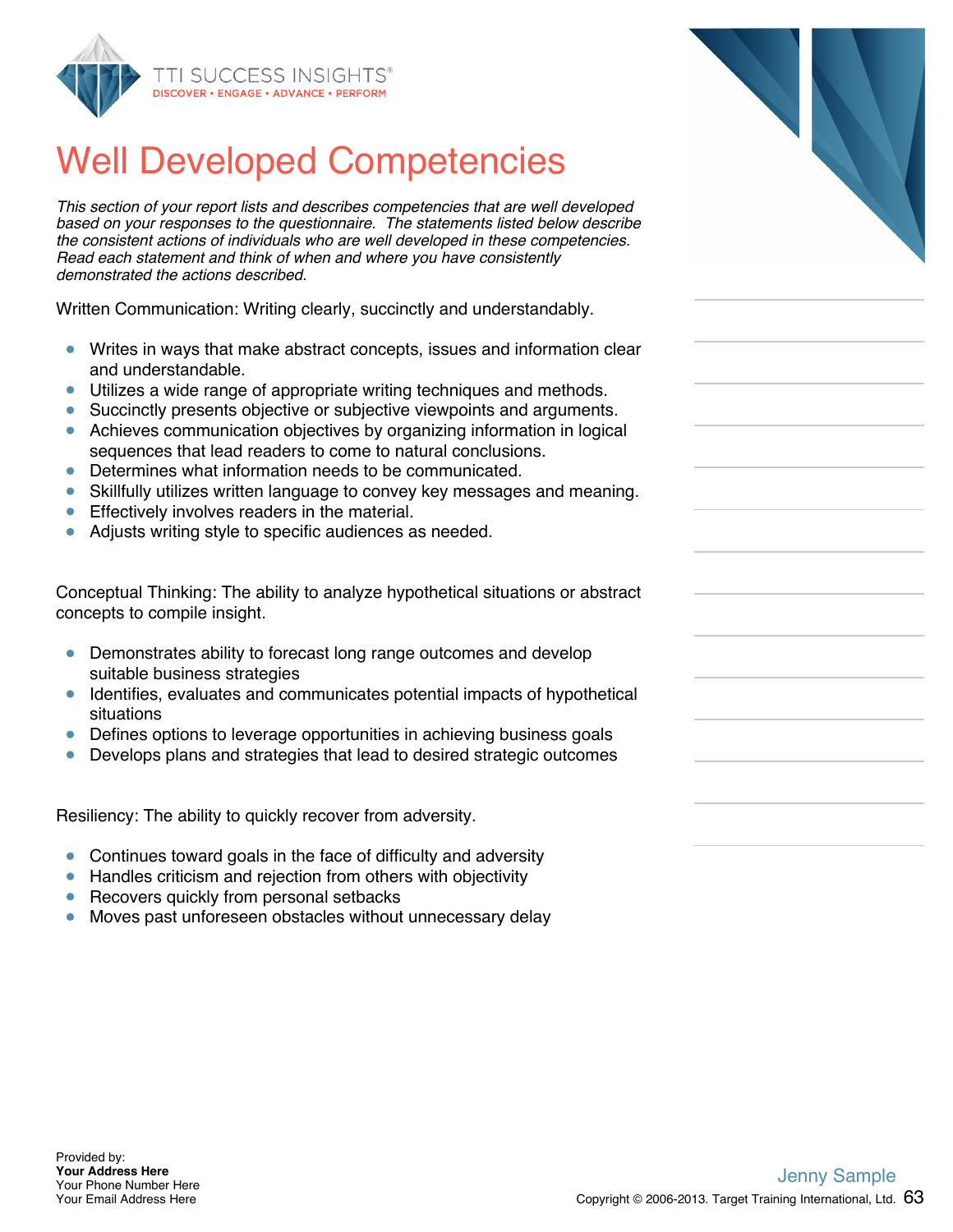

#### Well Developed Competencies

Planning & Organizing: Utilizing logical, systematic and orderly procedures to meet objectives.

- Works effectively within established time frames and priorities.  $\bullet$
- $\bullet$ Utilizes logical, practical and efficient approaches.
- Prioritizes tasks for optimum productivity.
- Develops procedures, processes and systems for order, accuracy, efficiency and productivity.
- Anticipates probable effects, outcomes and risks.
- Develops contingency plans to minimize waste, error and risk.
- Allocates, adjusts and manages resources according to priorities.  $\bullet$
- Monitors implementation of plans and makes adjustments as needed.

Negotiation: Facilitating agreements between two or more parties.

- Understands both parties must get something they want before  $\bullet$ agreement is feasible.
- **EXTERS** to identify and understand what each party wants.
- Determines what each party is willing to accept in an agreement.
- Establishes a non-threatening environment, conducive to open communication for discussing possible terms of agreement.
- Develops the terms for an agreement.
- **Ensures each party understands the terms of agreement.**
- Binds agreements between parties with verbal and/or written contracts.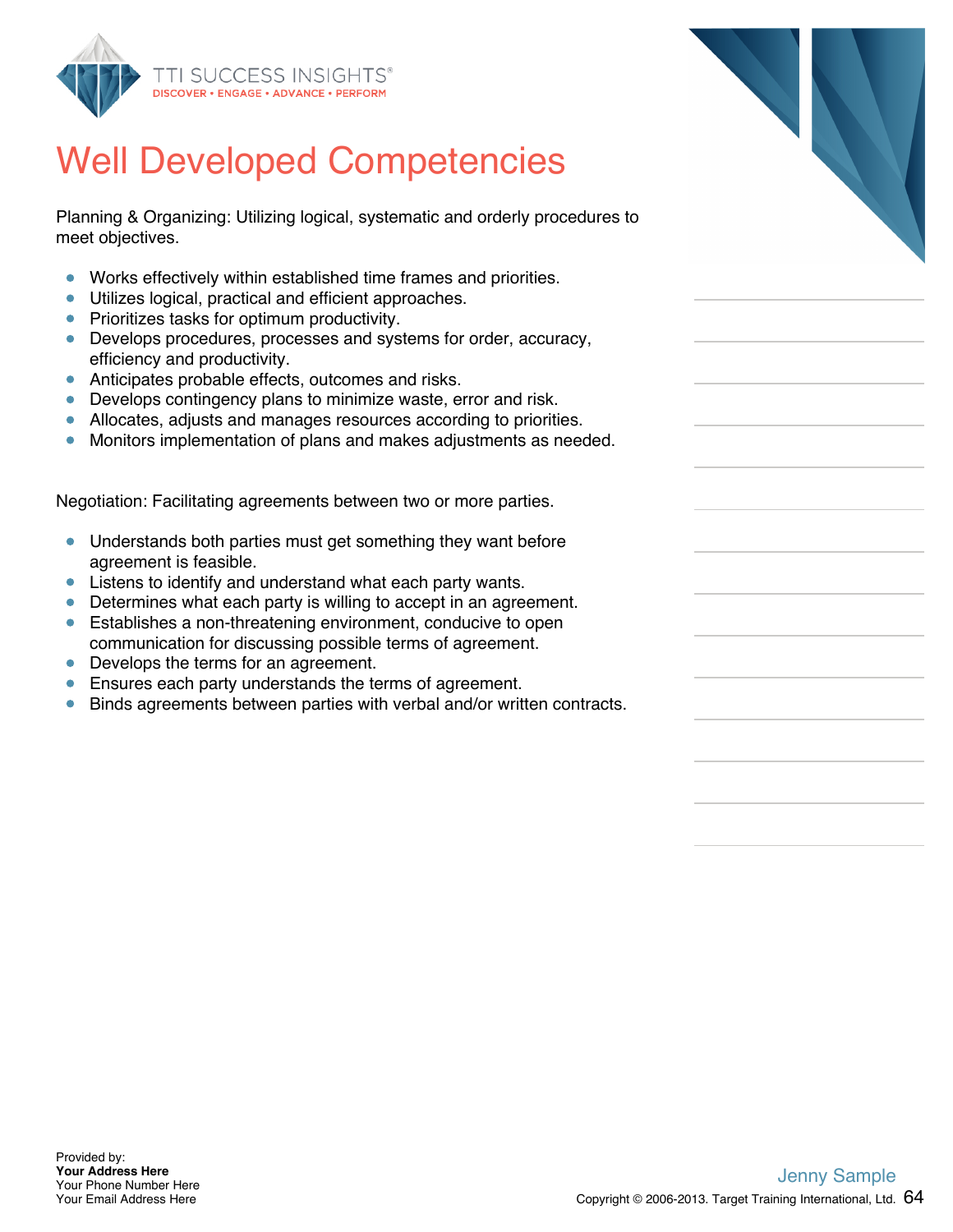

*This section of your report lists and describes the competencies in which you are developed based on your responses to the questionnaire. The statements listed below describe the consistent actions of individuals who are well developed in these competencies. Read each statement and think of when and where you have demonstrated the actions described.*

Interpersonal Skills: Effectively communicating, building rapport and relating well to all kinds of people.

- Strives for self-awareness.  $\bullet$
- Demonstrates sincere interest in others.  $\bullet$
- Treats all people with respect, courtesy and consideration.  $\bullet$
- Respects differences in the attitudes and perspectives of others.
- Listens, observes and strives to gain understanding of others.
- Communicates effectively.
- **Sensitive to diversity issues.**
- Develops and maintains relationships with many different kinds of people regardless of cultural differences.

Problem Solving Ability: Anticipating, analyzing, diagnosing, and resolving problems.

- Anticipates, identifies and resolves problems or obstacles.
- $\bullet$ Utilizes logic and systematic processes to analyze and solve problems.
- Defines the causes, effects, impact and scope of problems.  $\bullet$
- Identifies the multiple components of problems and their relationships.
- Prioritizes steps to solution.
- Develops criteria for optimum solutions.
- $\bullet$ Evaluates the potential impact of possible solutions and selects the best one.

Self-Management: Demonstrating self control and an ability to manage time and priorities.

- Independently pursues business objectives in an organized and efficient  $\bullet$ manner
- **•** Prioritizes activities as necessary to meet job responsibilities
- Maintains required level of activity toward achieving goals without direct supervision
- Minimizes work flow disruptions and time wasters to complete high quality work within a specified time frame

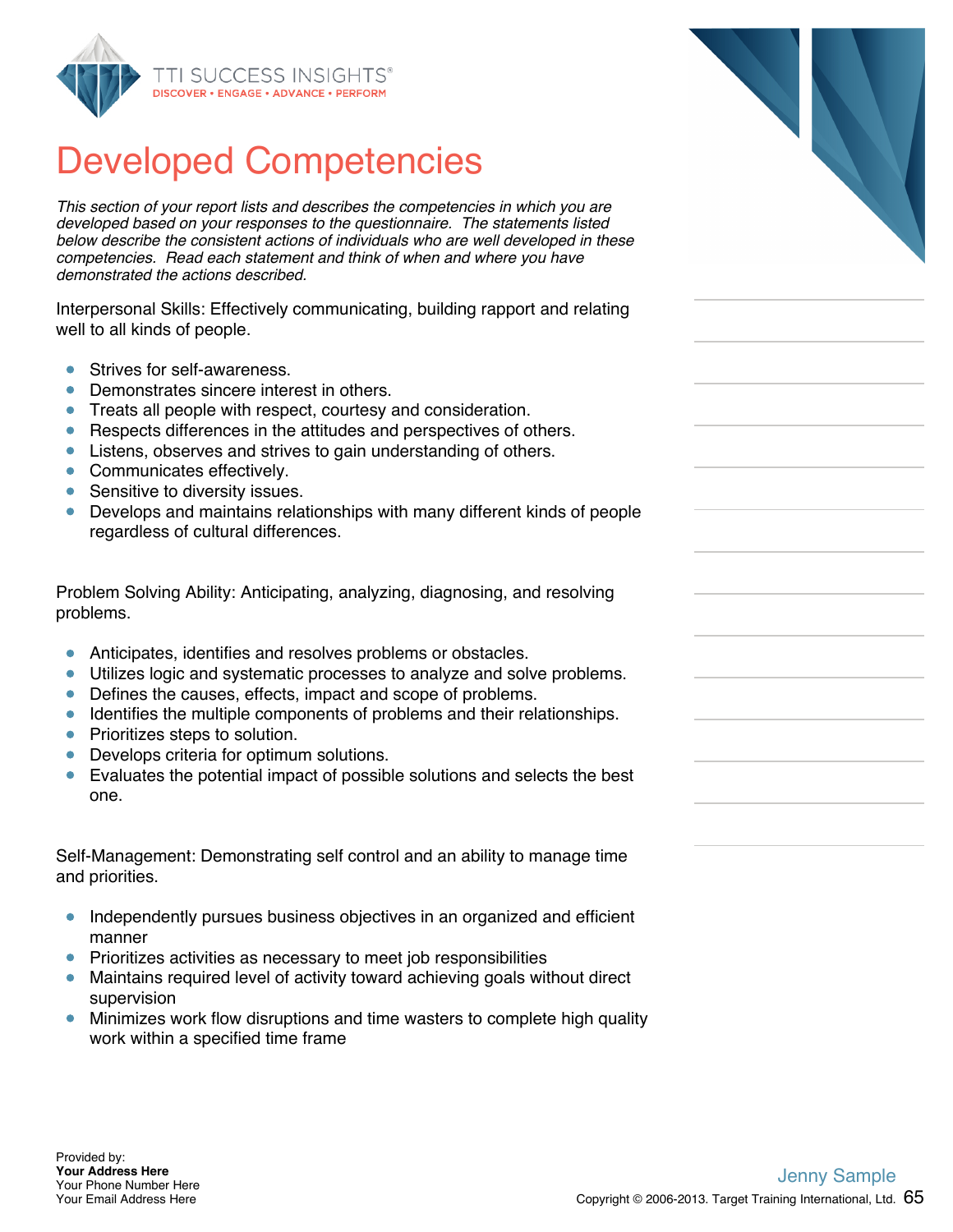

Decision Making: Utilizing effective processes to make decisions.

- Demonstrates an ability to make difficult decisions in a timely manner.
- Gathers relevant input and develops a rationale for making decisions.
- Evaluates the impact or consequences of decisions before making them.
- Acts decisively despite obstacles, resistance or opposition.
- Accepts consequences of decisions.
- **•** Willing to correct erroneous decisions when necessary.
- Defends rationale for decisions when necessary.

Conflict Management: Addressing and resolving conflict constructively.

- Readily identifies and addresses issues, concerns or conflicts.  $\bullet$
- Recognizes opportunities for positive outcomes in conflict situations.  $\bullet$
- Reads situations quickly and accurately to pinpoint critical issues.  $\bullet$
- Listens to gain understanding of an issue from different perspectives.
- Diffuses tension and effectively handles emotional situations.
- Assists people in adversarial positions to identify common interests.
- **Strives to settle differences equitably.**
- Settles differences without damaging relationships.

Customer Focus: A commitment to customer satisfaction.

- $\bullet$ Consistently places a high value on customers and all issues related to customers
- Objectively listens to, understands and represents customer feedback
- Anticipates customer needs and develops appropriate solutions
- Meets all promises and commitments made to customers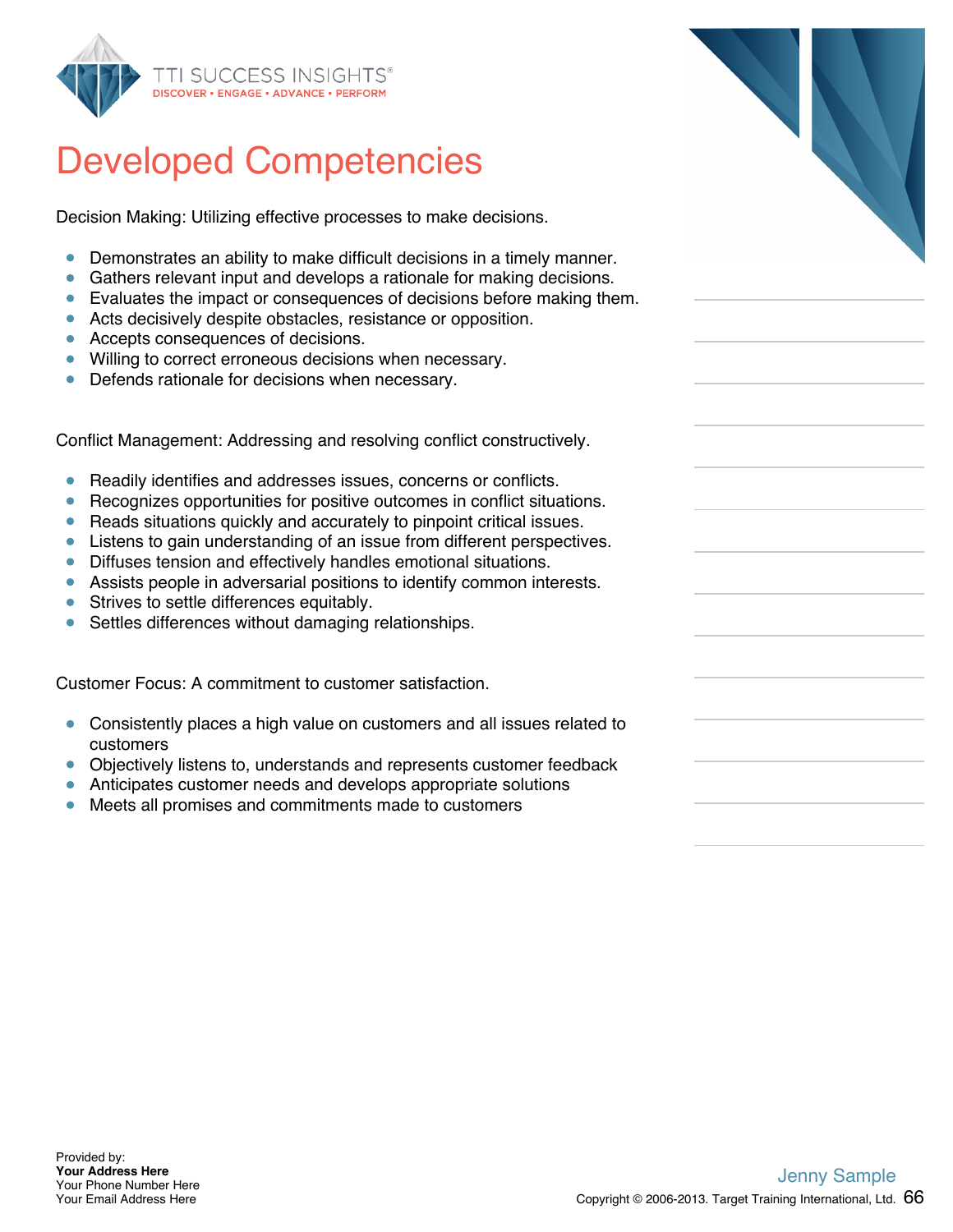

Persuasion: Convincing others to change the way they think, believe or behave.

- Utilizes the knowledge of other's needs, wants, beliefs, attitudes, and  $\bullet$ behavior to promote a concept, product or service.
- Builds trust and credibility before attempting to promote concepts, products or services.
- Understands and utilizes compliance-producing behaviors to influence others such as authority, being likeable, proof of the prior compliance of others, limited availability, sampling or giving something away to create a sense of obligation.
- Uses logic and reason to develop rational arguments that challenge current assumptions, attitudes, beliefs, and behavior.
- Identifies and addresses the social, emotional, economic, and practical barriers that prevent people from complying.
- Adapts techniques and approaches to the needs and wants of those being influenced.

Diplomacy & Tact: The ability to treat others fairly, regardless of personal biases or beliefs.

- Maintains positive relationships with others through treating them fairly
- Demonstrates respect for others
- **Understands and values differences between people**
- Respects diversity in race, national origin, religion, gender, life style, age and disability.

Empathy: Identifying with and caring about others.

- Demonstrates genuine concern for others.
- Respects and values people.
- **•** Perceives and is sensitive to the emotions people experience.
- Expends considerable effort to understand the real needs, concerns and feelings of others.
- Advocates for the interests, needs and wants of others.
- Demonstrates cross-cultural sensitivity and understanding.
- Takes personal and/or professional risks for the sake of others.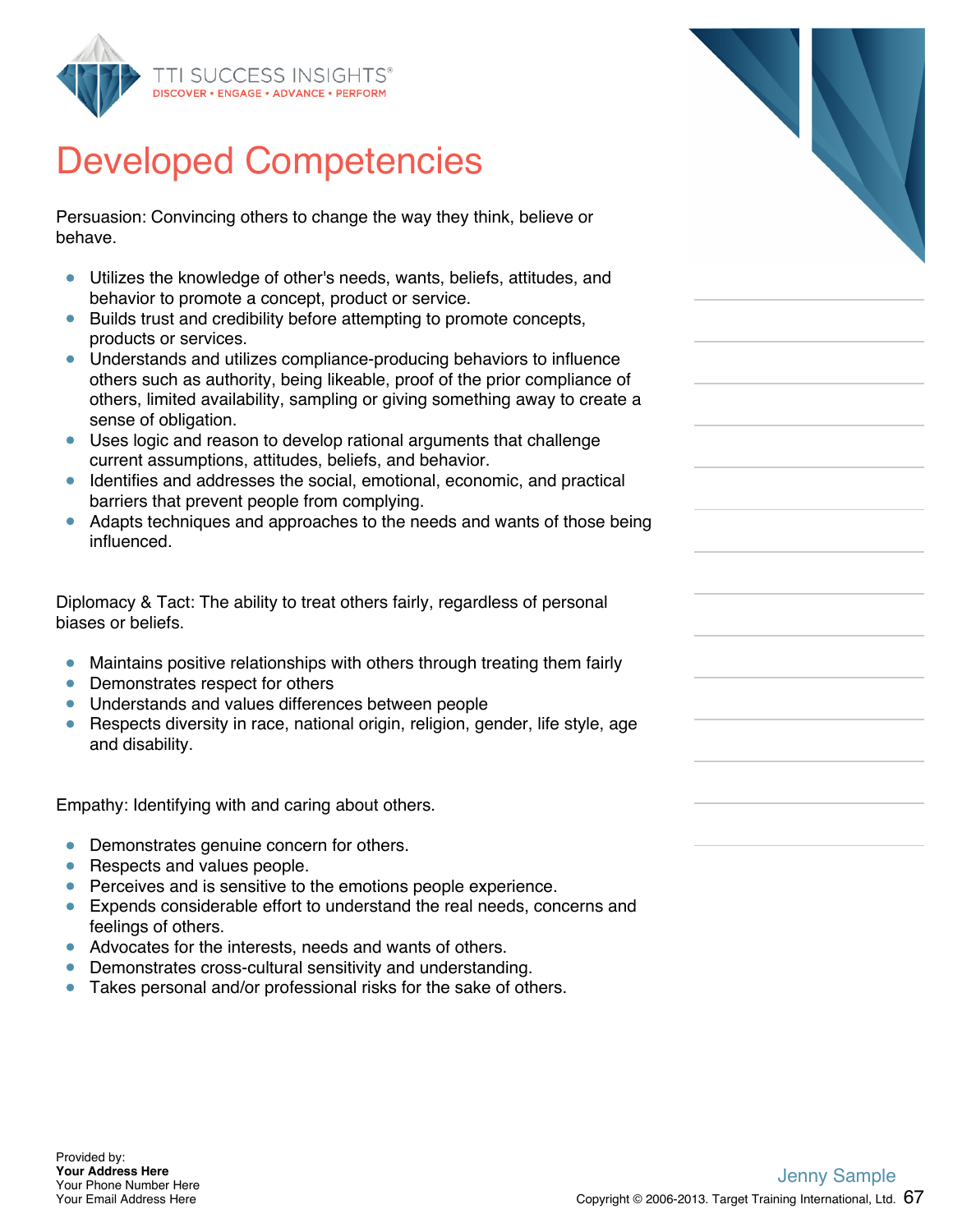

Creativity: Adapting traditional or devising new approaches, concepts, methods, models, designs, processes, technologies and/or systems.

- Notices unique patterns, variables, processes, systems or relationships.  $\bullet$
- $\bullet$ Expresses non-traditional perspectives and/or novel approaches.
- Synthesizes and/or simplifies data, ideas, models, processes or systems.
- Challenges established theories, methods and/or protocols.
- **Encourages and promotes creativity and innovation.**
- Modifies existing concepts, methods, models, designs, processes, technologies and systems.
- Develops and tests new theories to explain or resolve complex issues.
- Applies unorthodox theories and/or methods.  $\bullet$
- **Imagines new or revolutionary concepts, methods, models, designs,** processes, technology, systems, products, services or industries.

Futuristic Thinking: Imagining, envisioning, projecting and/or predicting what has not yet been realized.

- Demonstrates an ability to connect the dots and see the big-picture.
- Observes and analyzes the forces driving current reality that may have long-term effects.
- Utilizes foresight and intuitive perception as well as factual events to draw inferences.
- Recognizes, supports and/or champions progressive ideas.
- **Anticipates future trends or events.**
- **Envisions possibilities others may not.**
- **Imagines and/or predicts changes in current reality based on deductive** and conceptual reasoning.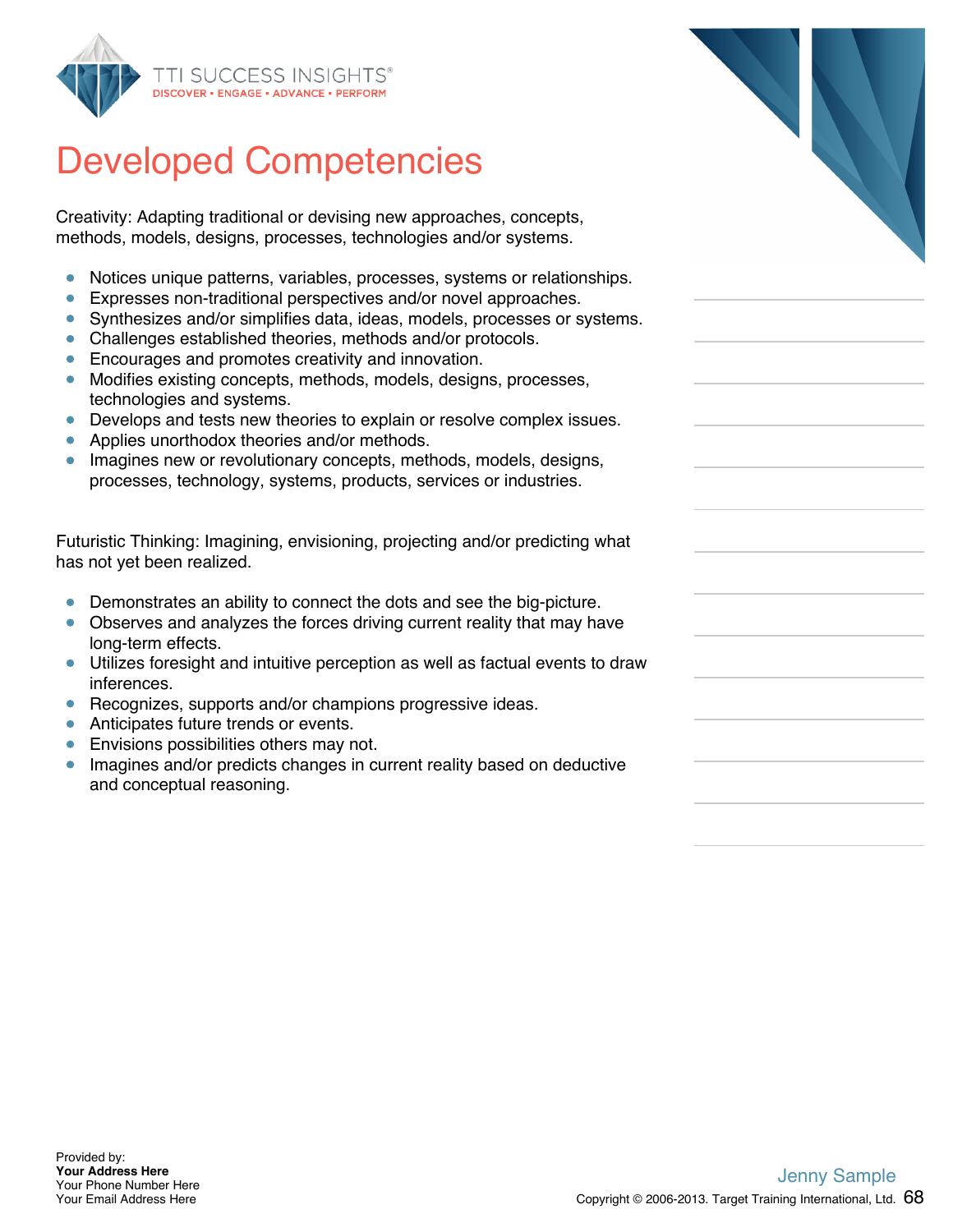

### Moderately Developed Competencies

*This section of the report list and describes the competencies in which you are moderately developed based on your responses to the questionnaire. Very few individuals are well developed in all 25 competencies. The statements listed below describe consistent actions of individuals who are well developed in these competencies. Read each statement and place an X next to those that describe actions you need to demonstrate in order to fulfill the requirements of your job.*

Flexibility: Agility in adapting to change.

- $\bullet$ Responds promptly to shifts in direction, priorities and schedules.
- Demonstrates agility in accepting new ideas, approaches and/or methods.  $\bullet$
- Effective in juggling multiple priorities and tasks.  $\bullet$
- Modifies methods or strategies to fit changing circumstances.  $\bullet$
- Adapts personal style to work with different people.  $\bullet$
- Maintains productivity during transitions, even in the midst of chaos.  $\bullet$
- Embraces and/or champions change.

Personal Accountability: A measure of the capacity to be answerable for personal actions.

- Accepts personal responsibility for the consequences of personal actions  $\bullet$
- Avoids placing unnecessary blame on others
- Maintains personal commitment to objectives regardless of the success or  $\bullet$ failure of personal decisions
- $\bullet$ Applies personal lessons learned from past failures to moving forward in achieving future successes

Continuous Learning: Taking initiative in learning and implementing new concepts, technologies and/or methods.

- Demonstrates curiosity and enthusiasm for learning.  $\bullet$
- Takes initiative in acquiring and mastering the skills and knowledge requirements of a position.
- Keeps abreast of current or new information through reading and other learning methods.
- Actively interested in new technologies, processes and methods.  $\bullet$
- Welcomes or seeks assignments requiring new skills and knowledge.
- $\bullet$ Expends considerable effort and/or expense on learning.
- Genuinely enjoys learning.  $\bullet$
- **Identifies applications for knowledge.**
- Is considered a knowledgeable resource by others.  $\bullet$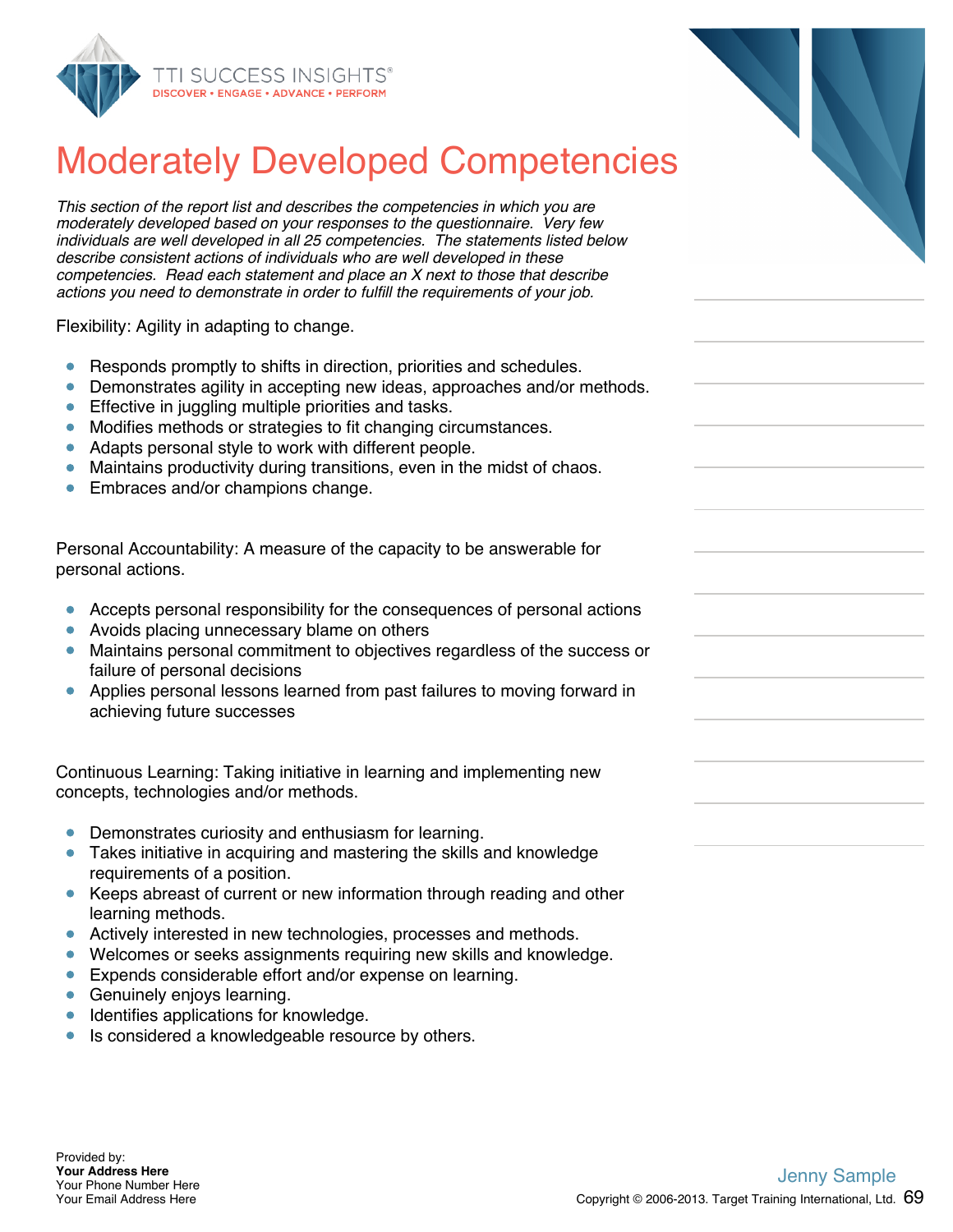



Goal Achievement: The ability to ideNtify and prioritize activities that lead to a goal.

- Establishes goals that are relevant, realistic and attainable
- Identifies and implements required plans and milestones to achieve specific business goals
- Initiates activity toward goals without unnecessary delay
- Stays on target to complete goals regardless of obstacles or adverse circumstances

Employee Development/Coaching: Facilitating and supporting the professional growth of others.

- $\bullet$ Expresses confidence in others' ability to perform.
- Identifies developmental needs.  $\bullet$
- **Encourages initiative and improvement.**
- Provides opportunities for training.
- Gives new, difficult and/or challenging work assignments.
- Acknowledges and praises improvements.
- **Trains, coaches and mentors others to develop.**
- Views mistakes as opportunities for learning.
- Promotes learning and growth.

Presenting: Communicating effectively to groups.

- Organizes information to be presented in succinct, logical sequence.
- **Presents information in ways that makes abstract or complex concepts** clear and understandable.
- **Effectively utilizes language, word-pictures, stories, metaphors and** humor.
- Utilizes a wide range of non-verbal communication or body language such as speech inflection, voice modulation, eye contact, facial expression and gestures.
- **Implements a variety of visual and auditory devices to capture and invoke** the audience's senses, participation and interest.
- **•** Projects authenticity, confidence, conviction and passion.
- Appeals to and engages the heart and mind of the audience.
- Tailors presentation to the interests, needs and wants of audiences.
- **Establishes and delivers content objectives.**
- Communicates in ways that elevate audience awareness and understanding.
- Communicates in ways that enlighten, educate, challenge and persuade the audience to think, believe or behave in a specific way.
- Is recognized and relied upon as an effective spokesperson.  $\bullet$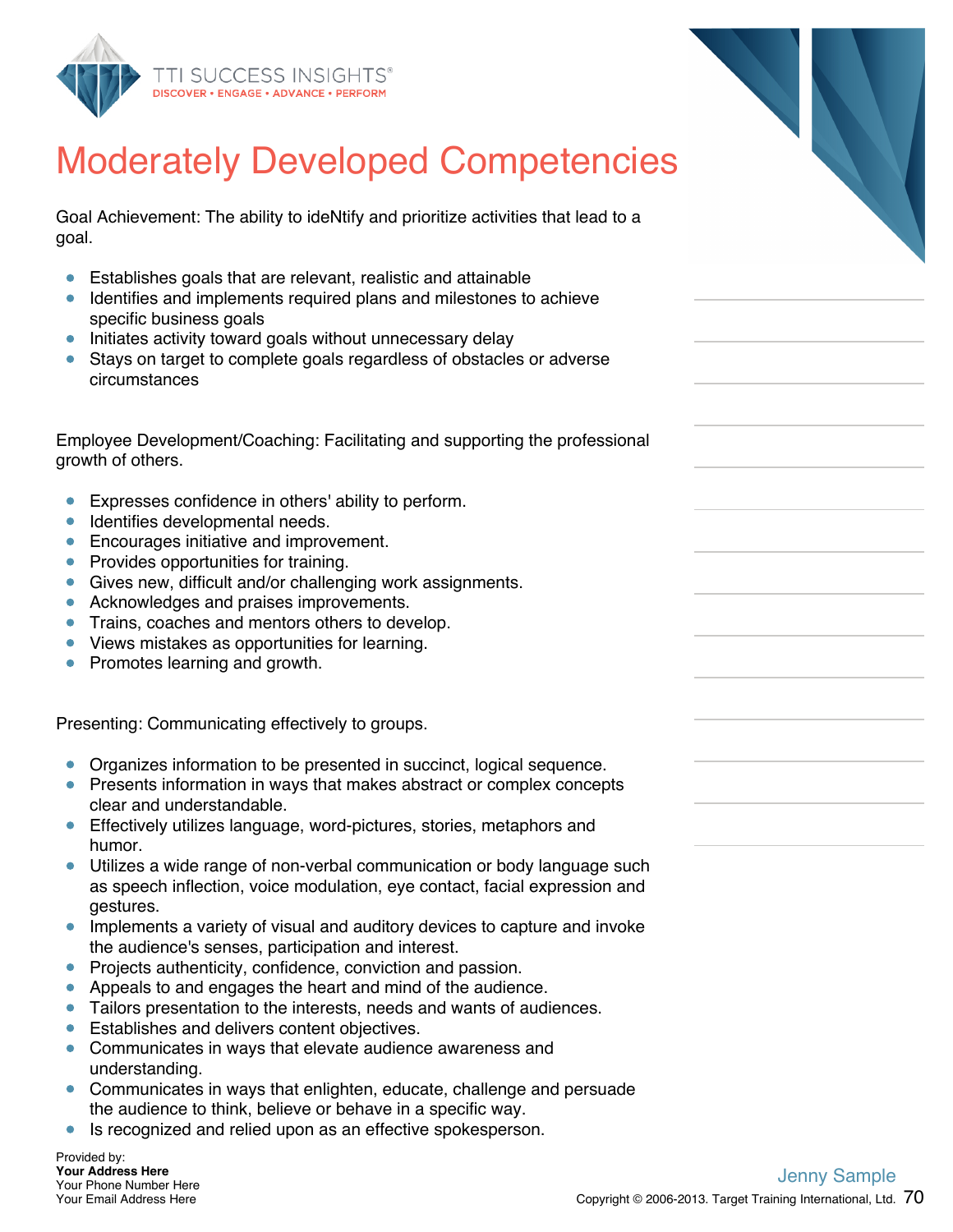

| <b>Moderately Developed Competencies</b> |  |  |  |
|------------------------------------------|--|--|--|
|                                          |  |  |  |

Leadership: Achieving extraordinary business results through people.

- **Inspires others with compelling visions.**
- Takes risks for the sake of principles, values or mission.
- Builds trust and demonstrates integrity with a noticeable congruence between words and actions (walks their talk).
- Demonstrates optimism and positive expectations of others.
- Delegates appropriate responsibilities and authority.
- Involves people in decisions that affect them.
- Addresses performance issues promptly, fairly and consistently.
- Adapts methods and approaches to the needs and motivations of others.
- Makes decisions to avoid or mitigate the negative consequences for people.
- Demonstrates loyalty to constituents.

Teamwork: Working effectively and productively with others.

- **•** Respects team members and their individual perspectives.
- Makes team mission and objectives a priority.
- Works toward consensus when team decisions are required.
- Meets agreed-upon deadlines on team assignments and commitments.
- Shares responsibility with team members for successes and failures.  $\bullet$
- $\bullet$ Keeps team members informed regarding projects.
- Supports team decisions.  $\bullet$
- $\bullet$ Recognizes and appreciates the contributions of team members.
- Behaves in a manner consistent with team values and mission.  $\bullet$
- Provides constructive feedback to team and its members.  $\bullet$
- Responds positively to feedback from team members.
- Raises and/or confronts issues limiting team effectiveness.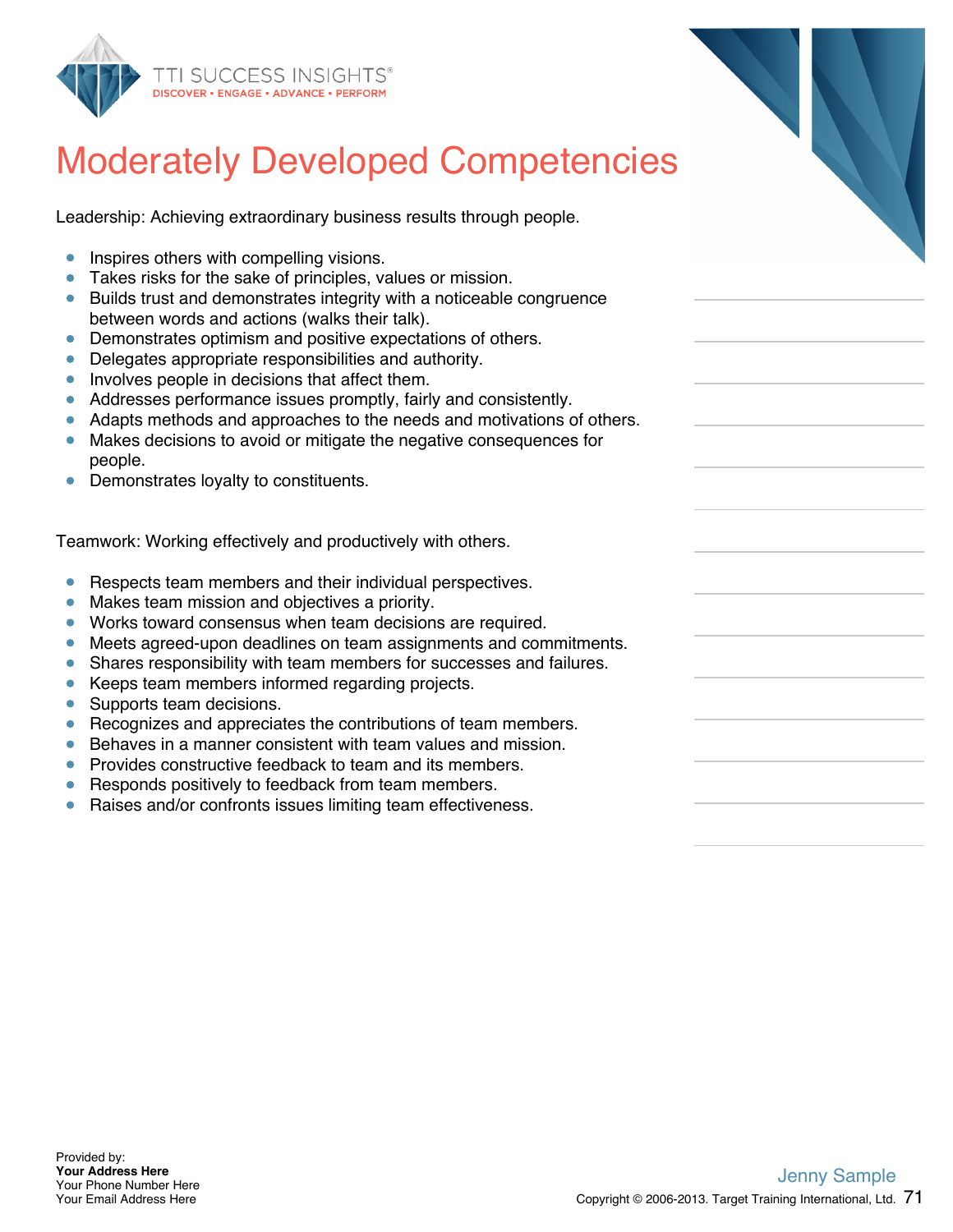

## Competencies Needing Development

*Very few individuals are well developed in all 25 competencies. This section of your report lists and describes the competencies you have not yet developed based on your responses to the questionnaire. The statements listed below describe the consistent actions of individuals who are well developed in these competencies. Read each statement and place an X next to those that describe actions you need to demonstrate in order to fulfill the requirements of your job.*

Understanding & Evaluating Others: The capacity to perceive and understand the feelings and attitudes of others.

- Demonstrates awareness of how actions will directly and indirectly impact  $\bullet$ others
- Listens to others attentively  $\bullet$
- Demonstrates regard for and sensitivity to the feelings of others  $\bullet$
- Values and respects the diversity of others and their beliefs